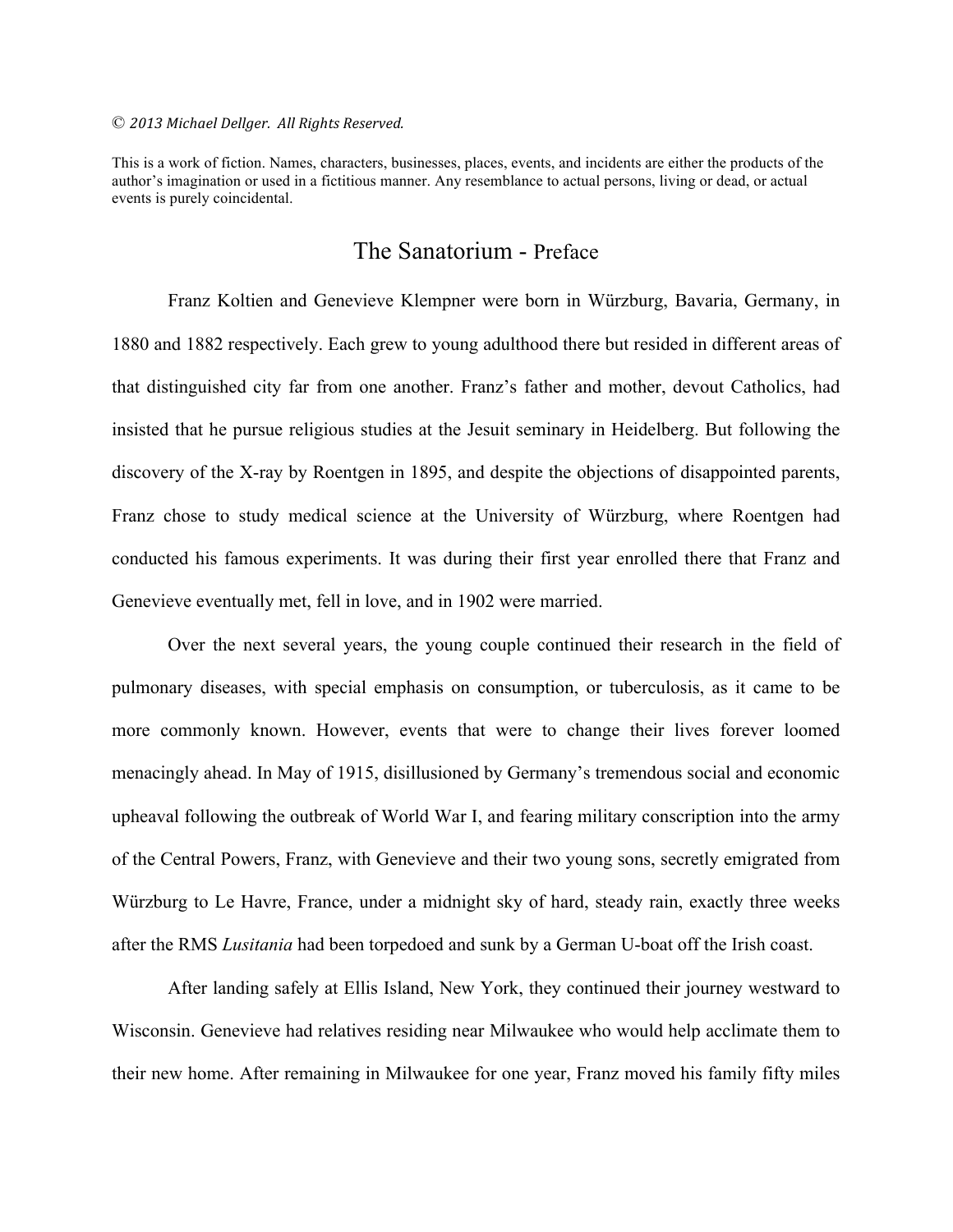north to Sheboygan, where he had recently been appointed director of pulmonary research at St. Nicholas Hospital. At that time, St. Nicholas had been affiliated with Marquette University's School of Medicine, nationally recognized for its pioneering work in the field of mycobacterium tuberculosis. Tirelessly working with members of the Anti-Tuberculosis Association and the Sheboygan County Board, by 1921 Franz had become both a proponent and outspoken advocate for the construction of a tuberculosis sanatorium in Sheboygan County, where over 100 cases of the disease had been confirmed during that year alone.

In 1924 construction of what was to become Rocky Knoll Sanatorium finally began. As the work progressed, everyone associated with the project had become thoroughly inspired, convinced that one day it should be known as the greatest tuberculosis treatment facility in the state, if not the entire nation. To those around him, it became apparent that Franz Koltien, M.D., was moving from strength to strength.

Sadly, in his own mind, however, such was not the case. Despite his remarkable success, only Genevieve secretly knew of the dark, inner turmoil which continued to haunt him incessantly. A tremendous guilt for having uprooted his family and for leaving behind his beautiful homeland and the colleagues with whom he had worked and forged close friendships, as well as his fully realizing the devastation wrought upon his beloved Germany as the result of the "damnable" World War I, made it increasingly difficult for him to conceal his depression. Franz had convinced himself that his returning to Würzburg would now be an impossibility. Furthermore, his fear that others with whom he now worked would soon discover his illness and perhaps ostracize him from any association with the Rocky Knoll project finally became more than he could endure. Early on a rainy Sunday morning, August 2, 1925, Genevieve and her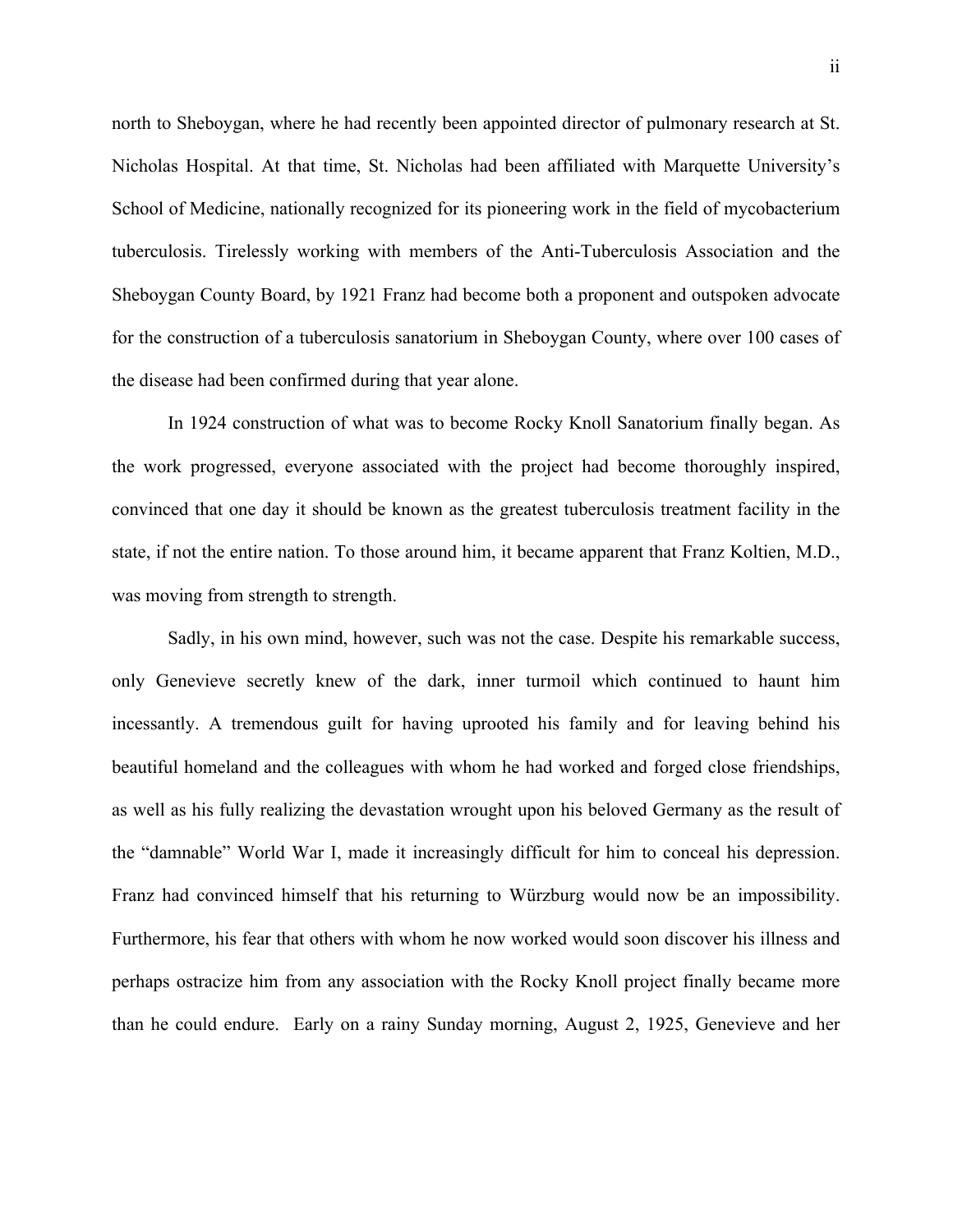sons, arriving home from early church services, discovered Franz's lifeless body in his study, the result of a self-inflicted gunshot wound.

News of Koltien's suicide spread rapidly throughout the county and state and was met with shock and incredulity. A short time later, his eldest son, J. Henry Koltien, took over his father's interest in the sanatorium. Together with his mother's monetary aid and assistance, J. Henry established the Franz Koltien Foundation Trust. Genevieve, in her husband's name, continued to bestow substantial sums of money upon Rocky Knoll and tuberculosis research in general, much of it anonymously.

The Koltiens' younger son, Leonard, had become completely devastated by his father's death. Emotionally fragile and introverted throughout most of his life, he suffered a nervous breakdown and was immediately placed under a doctor's care inside their home. A live-in nurse was employed to attend to Leonard. Eventually, after several months of Jungian-based psychotherapy, he gradually began to adjust to life without a father.

Genevieve Koltien continued her husband's crusade of public awareness in order to help reduce the number of tuberculosis deaths in Sheboygan County. Exactly one year to the day of Franz Koltien's untimely demise, Rocky Knoll Sanatorium was officially opened. Both she and her sons attended the rainy dedication ceremony. She continued to visit there and offer what support and encouragement she could to the victims of TB. However, in February of 1927, in a cruelly ironic twist of fate, Genevieve herself contracted tuberculosis. She died on May 24, 1927, spending her final weeks as a patient at Rocky Knoll. She was forty-five years old.

Part II.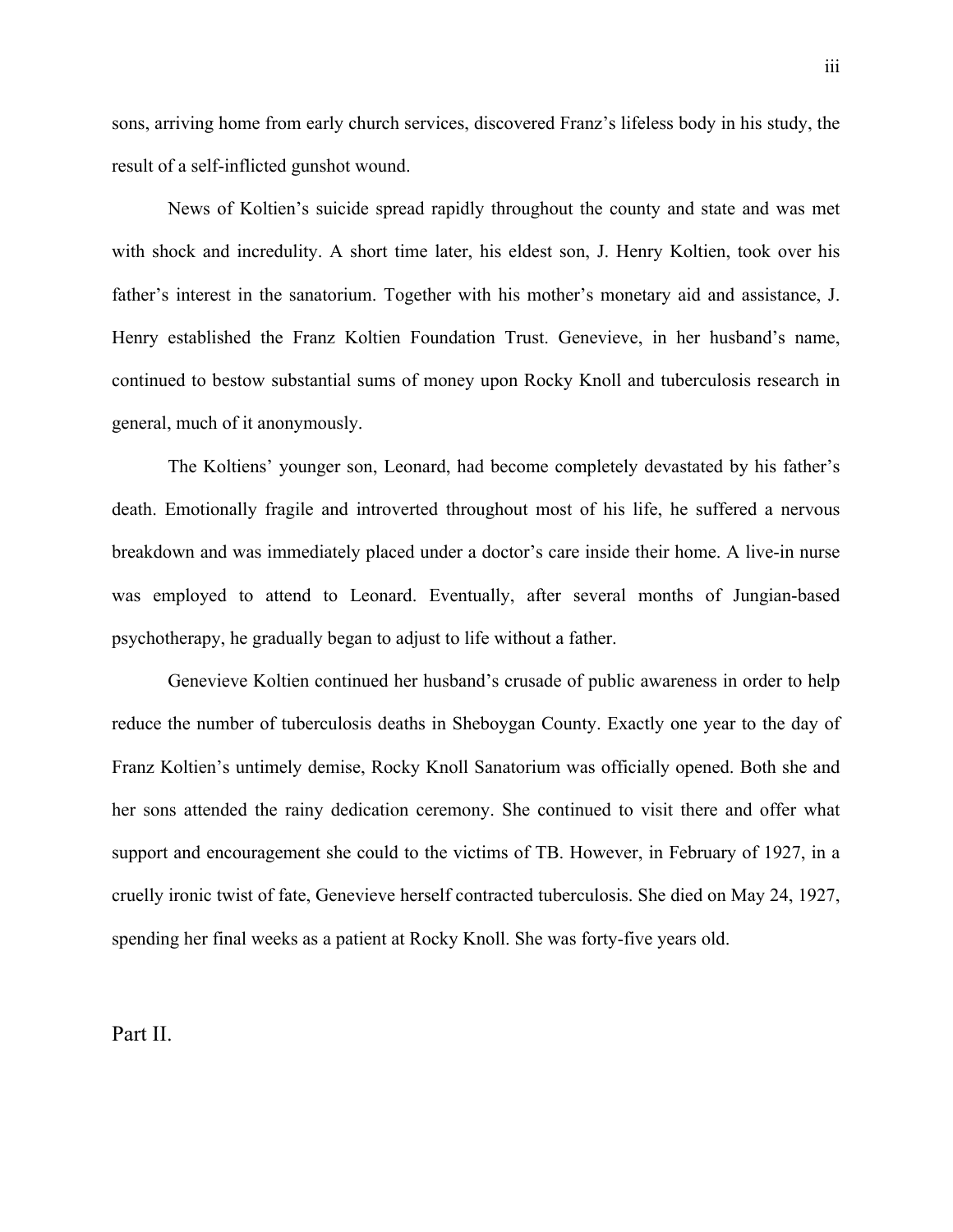J. Henry Koltien was appointed Durable Power of Attorney just prior to his mother's death. He had also been appointed sole executor of the opulent Koltien estate. According to stipulations set forth in their parents' will, each son was to receive an equal fifty percent share of all remaining family assets once liabilities had been satisfied. One month after his mother's funeral, Leonard again began to exhibit similar behaviors to those he had manifested immediately following his father's suicide. J. Henry, extremely upset with the manner in which his parents had crafted their will, and fearful that he might have to render perpetual care to an unstable brother, saw an opportunity to claim a greater portion of the Koltien estate for himself. Although he knew that contesting their will in court might generate negative publicity, a blemish on both him and his family's reputation, he reasoned that if he were able to have Leonard permanently institutionalized, he might be able to surreptitiously acquire a substantial portion of his brother's inheritance in addition to his own. He began to devise a plan by which he could dispose of his brother. His first act was to contact Hugh Rooney, family lawyer and close friend, in order to obtain Power of Attorney for Health Care of Leonard. Because of Leonard's current emotional condition, Rooney saw this to be a logical course of action, and, therefore, J. Henry aroused no suspicions.

On July 18, 1927, J. Henry Koltien telephoned Dr. Kenneth Meyer, a long-time trusted family friend and the administrative assistant to Miss Levina Dietrichson, the Superintendent of Rocky Knoll. During the call, Dr. Meyer thanked him for the magnanimous endowment which Genevieve had bequeathed to the sanatorium. J. Henry then explained how distraught Leonard had become since her death and how worried he was that Leonard might be reverting to the same emotional frame of mind he had experienced following his father's suicide. Feigning an inability to adequately care for him at that time, J. Henry requested that Meyer allow Leonard to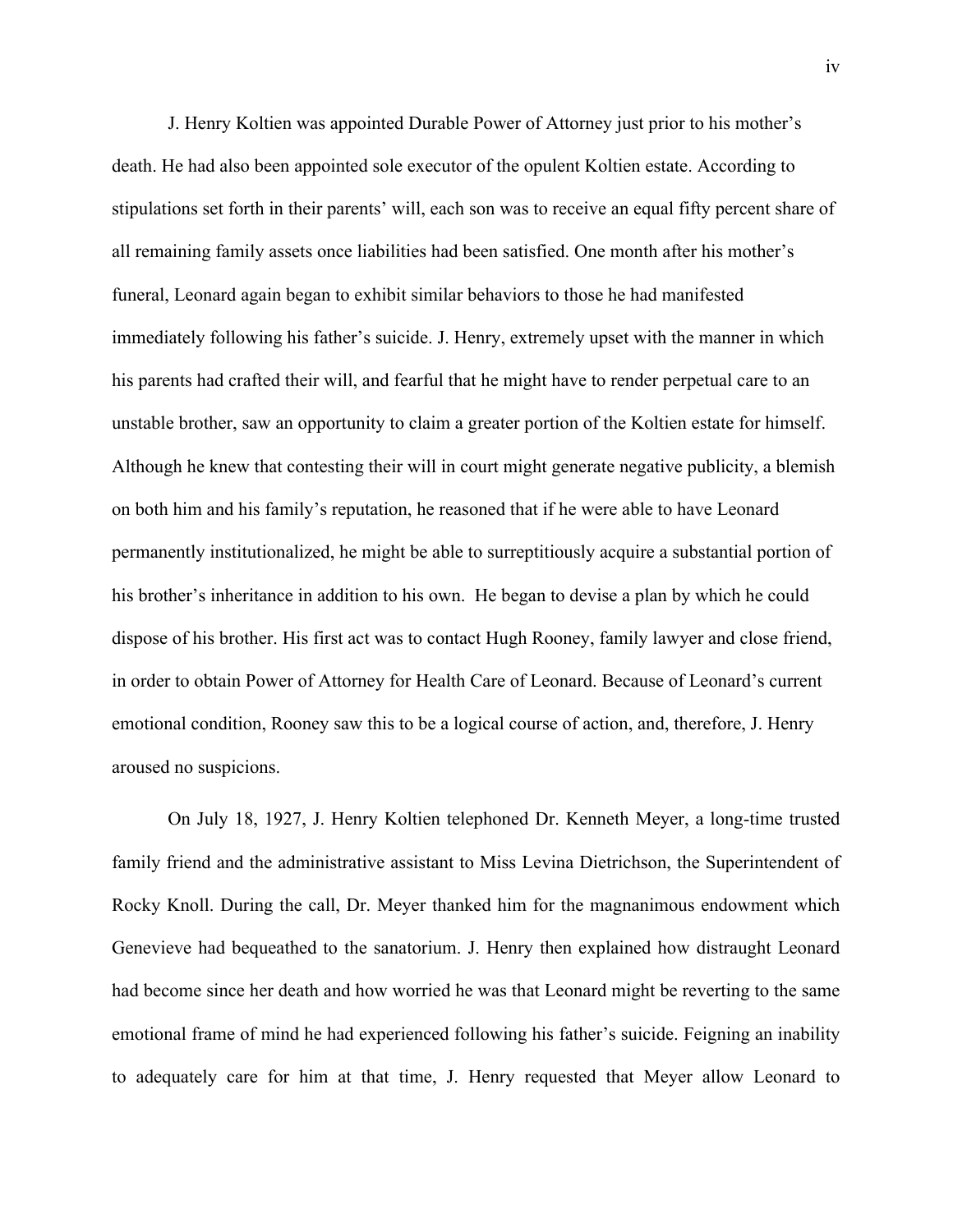convalesce at the sanatorium until he recovered sufficiently. At first, Meyer appeared reluctant to grant his request, explaining that Rocky Knoll was not established to be that kind of treatment facility. Koltien countered by reasoning that because Leonard would not require the rigors of TB treatments but could, nevertheless, still receive proper *observation*, he would be in a much better position than if he were to remain at home under his care or anyone else he chose to hire in that capacity. That way he could recuperate more quickly and could be released that much sooner. Then, after making further not-so-subtle allusions to past family contributions as well as by implicitly promising him lucrative compensation, Koltien was able to persuade Dr. Meyer to allow him to bring Leonard to Rocky Knoll. Meyer's only stipulation was that no one was to know the true reason for Leonard's being there.

One week later, the Koltien brothers drove through the gates of Rocky Knoll toward the Main Building. After Leonard had been settled into a room and reassured by both his brother and Dr. Meyer that he would be there only temporarily, J. Henry hugged Leonard tightly and promised he would come to visit him in a few days. From his third-story window, Leonard watched the taillights of his brother's 1927 Packard fade into night. It was the last time he would ever see him. *The Story Begins….*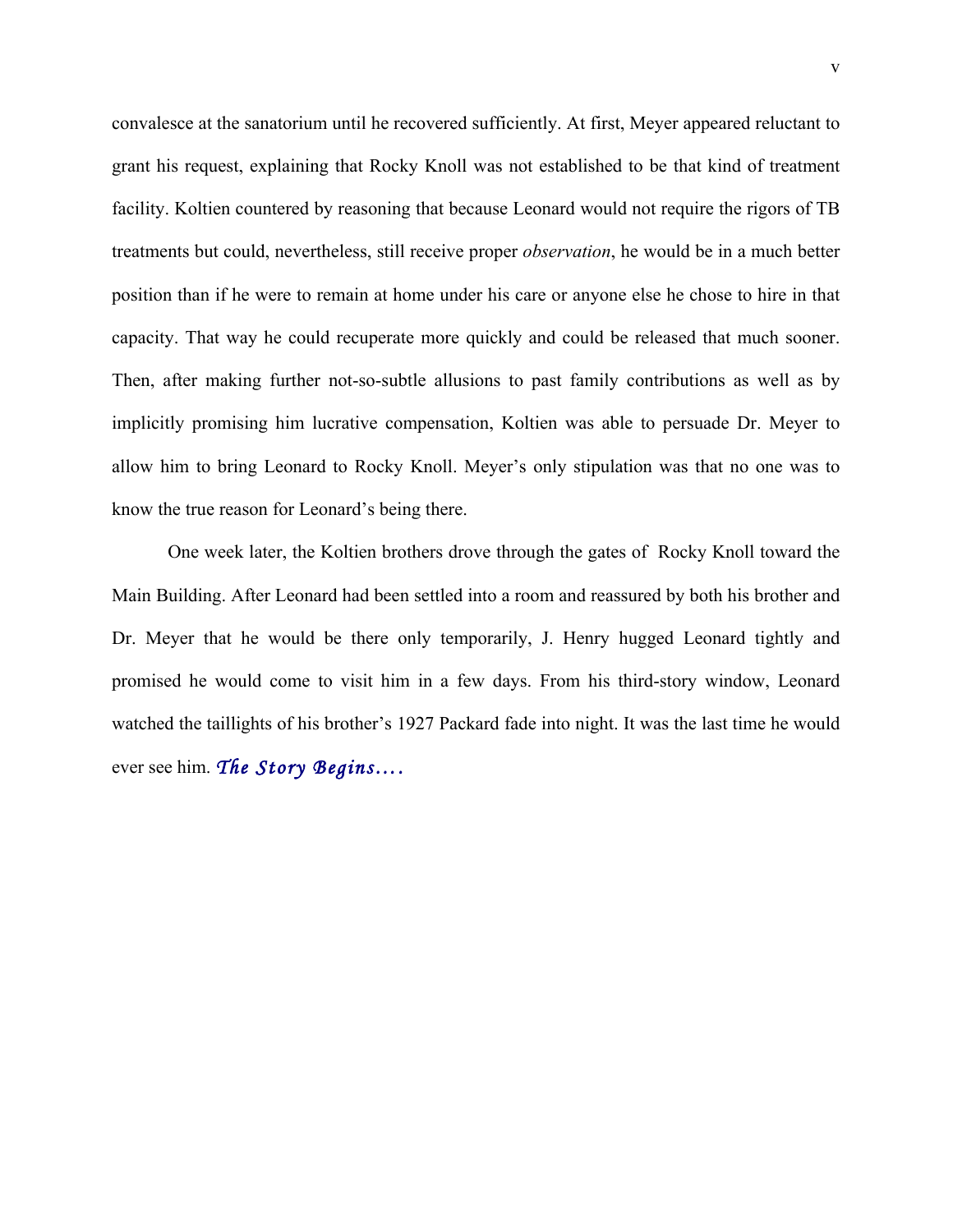# *The Sanatorium*

I.

Through the windy hiss of a dripping Sunday night, ruby taillights from a 1927 green Packard coupe dissolved like two cooling embers into tree-lined dusk. He watched from his third-story window. Wet eyes, frightened, added to the caliginous atmosphere. As his breath blew warm circlets onto the square, French-latticed windowpanes, dim yellow headlights, the color of an old man's broken eyes, wobbled toward him down the same tortuous road then veered off in another direction. He struggled to utter a single sound which might yield a fleck of normalcy to this unsettling drama. His big brother, the only one whom he could call family now, had just slowly faded up the drive and disappeared through the stately, split-black wrought iron gates. Nothing would come, only go. *I-I love you, Hank.* That was all.

Finally at the turning away, and growing ever louder, Leonard heard sharp, hard-soled shoes quickly click up the wooden hallway. They stopped abruptly. Filling the dim doorway stood a tall broom of a nurse whose starched white hat matched her clipped monotone voice and made him shiver as she clasped her cold clipboard to her breast. He stared at the floor, averting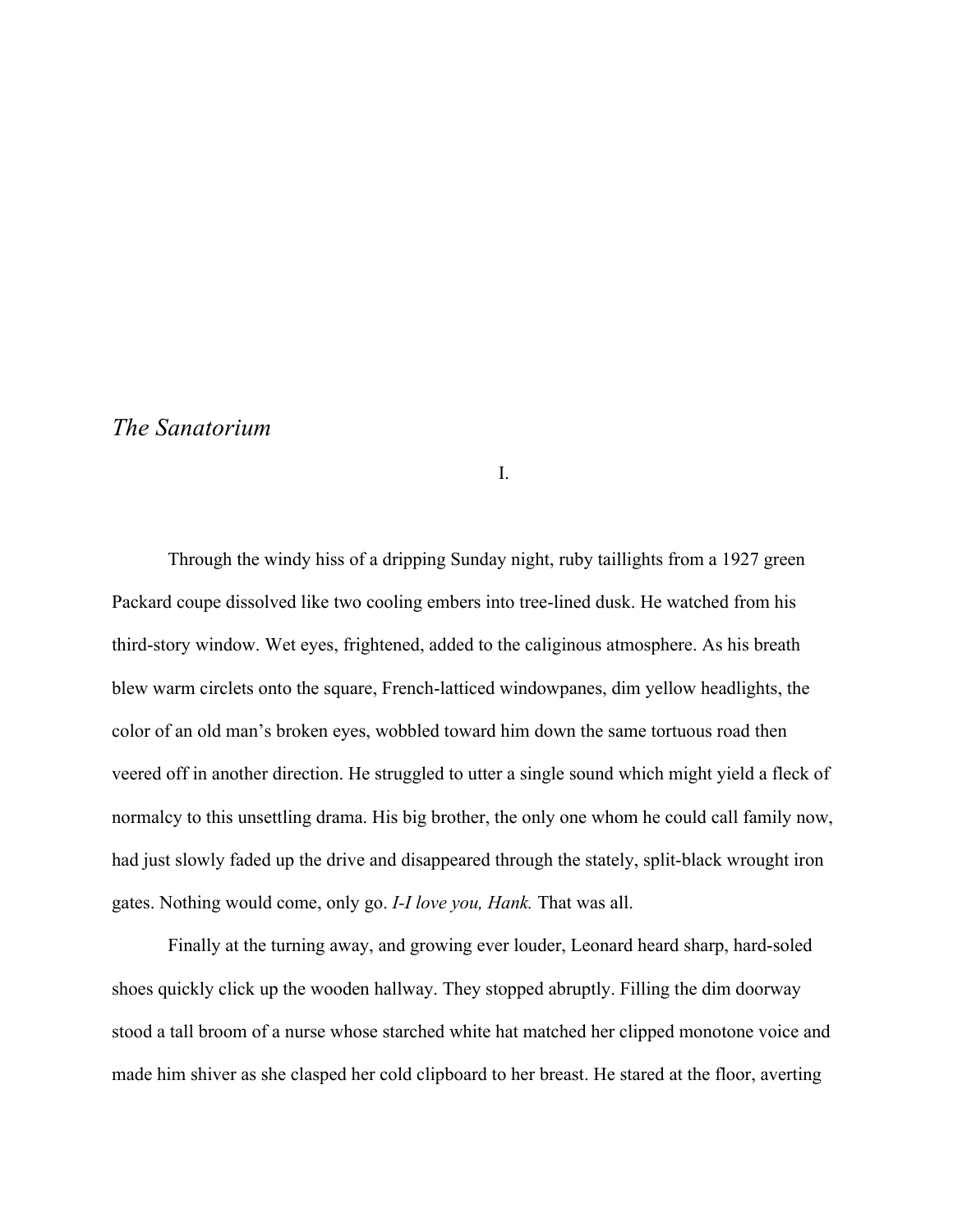his wet, red eyes from her. "Good evening, Mr. Koltien," she chirped. "I have been instructed to inform you that this is to be your room temporarily until a suitable alternative can be located." Her manner of speech was imperious, spoken with the air of someone greatly inconvenienced by having to remain after her shift had ended. "Breakfast will be served at 6 A.M. sharp. A floor nurse will be making rounds throughout the night, should you require any assistance. There is a sleeping gown beneath your pillow. Do you have any questions?"

Leonard half-turned and mumbled, "No, m'."

"Very well then. Good night, Mr. Koltien." Her pencil-thin smile disappeared as quickly as it had come. By the time he had looked up to reply, Leonard stood alone again in the shadows of his sterile white room. Ignoring the gown, he dropped face-first onto a starched pillow. In less than ten minutes, he had sobbed himself to sleep.

A tardy tangerine sunrise sliced upward through gray Lake Michigan clouds and slid its warm fingers into soggy September farm fields, spread just below that great wooded hill upon which Rocky Knoll had been erected. Leonard, despite exhausted body and mind, had lain awake since just after five, nauseated by the acrid stench of cow manure, wetly sloshed and splattered over nearby acres from which sweet corn had recently been harvested. A stiff, southerly breeze wafted these foul-smelling fumes through the open hallway screen door outside his room. He wanted to slam shut every door and window on the entire floor and burrow deeply beneath the thin, blue-cotton coverlet, which he had by now wrapped about his head and body, monkfashion, and pretend that the past twenty-four hours had been someone else's cruel nightmare, not his. He tried to shut out the world by squeezing his eyelids together as tightly as he could for several seconds until pink and yellow light appeared beneath his darkened lids. Then he quickly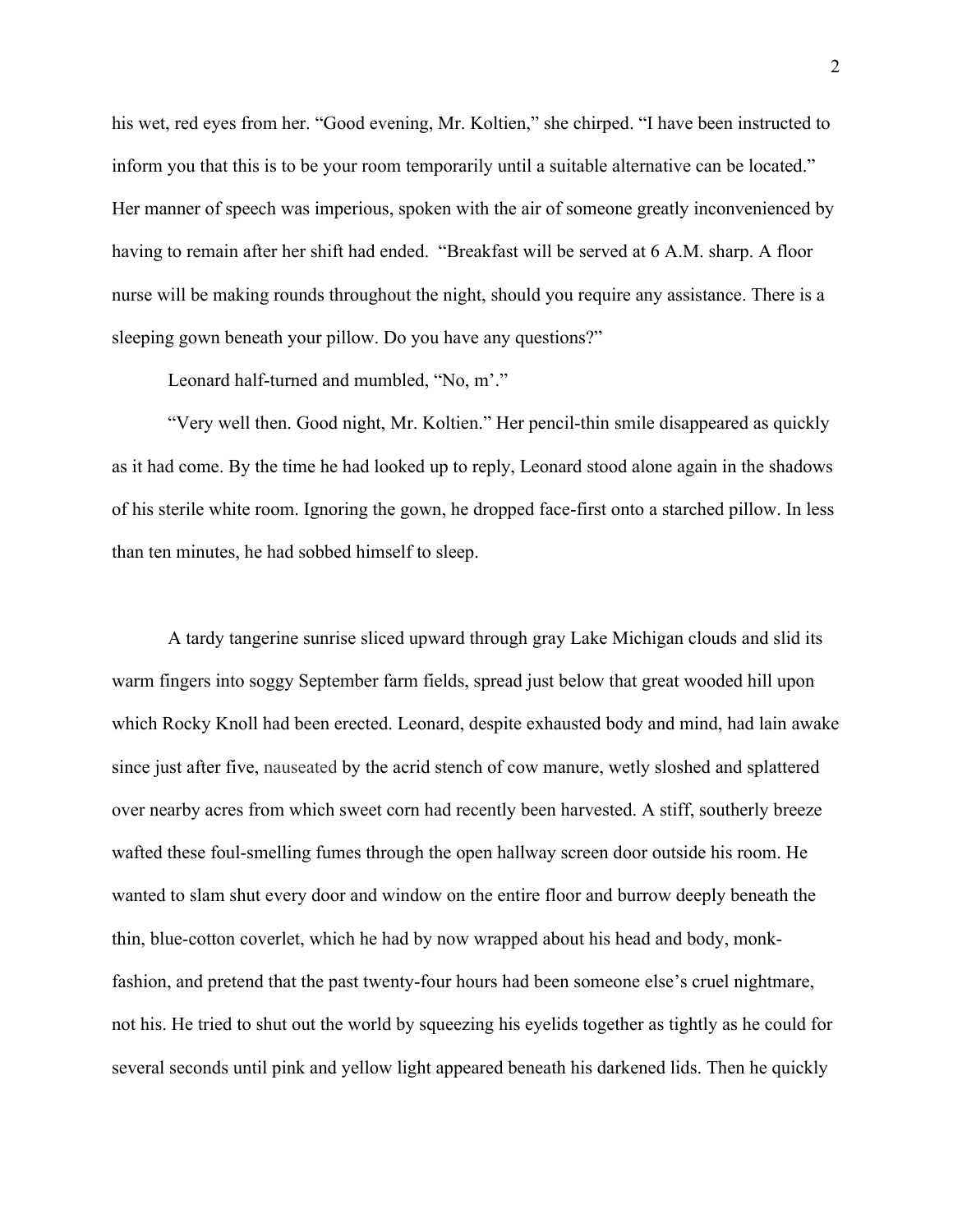shot them wide open, as a startled bird might, desperately wishing he could be magically transported, safe within his own room, listening while his mother delicately fingered piano chords as she had done so many evenings ago. But only the ugliness came flooding back: her coughing sickness; her slow, painful death; his own uncontrollable breakdown; and now, the manure. This day Leonard was suited for nothing but the darkness. He leaned his head over the far side of the bed, vomited into the metal wastebasket, and collapsed into another heartbroken slumber.

# And Leonard dreamed….

At first, he restlessly rocked from side to side as if trapped inside a cradle. But soon thereafter his quavering subsided, and then he lay still. In the chaos of all things dreamlike, swirling scenes flashed past his eyes, incomprehensible. And as many of us, at one time or another, find ourselves in unfamiliar dreamscapes but with familiar place names nevertheless attached, so too did Leonard find those conditions painted within this dream. Through the formlessness of setting, he gradually discovered himself lying at the bottom of a fourteen-foot, deep-green wooden rowboat, its chipped oars resting in rusty metal oarlocks. He grasped one side and peered over the boat's edge. He recognized these surroundings as Erlabrunn Lake, the place his parents had taken him and his brother as young boys growing up in Würzburg, Germany. But it was not the same locale; there was no resemblance to it whatsoever.

The mist-covered lake upon which the boat teetered was not large; he had reckoned that fact in spite of the fog. Leonard had also determined the closest shoreline to him to be roughly forty yards away. He clumsily drew himself up and sat on the boat's middle seat. Reaching forward to grasp the oars, Leonard gingerly attempted to navigate the boat forward. However, as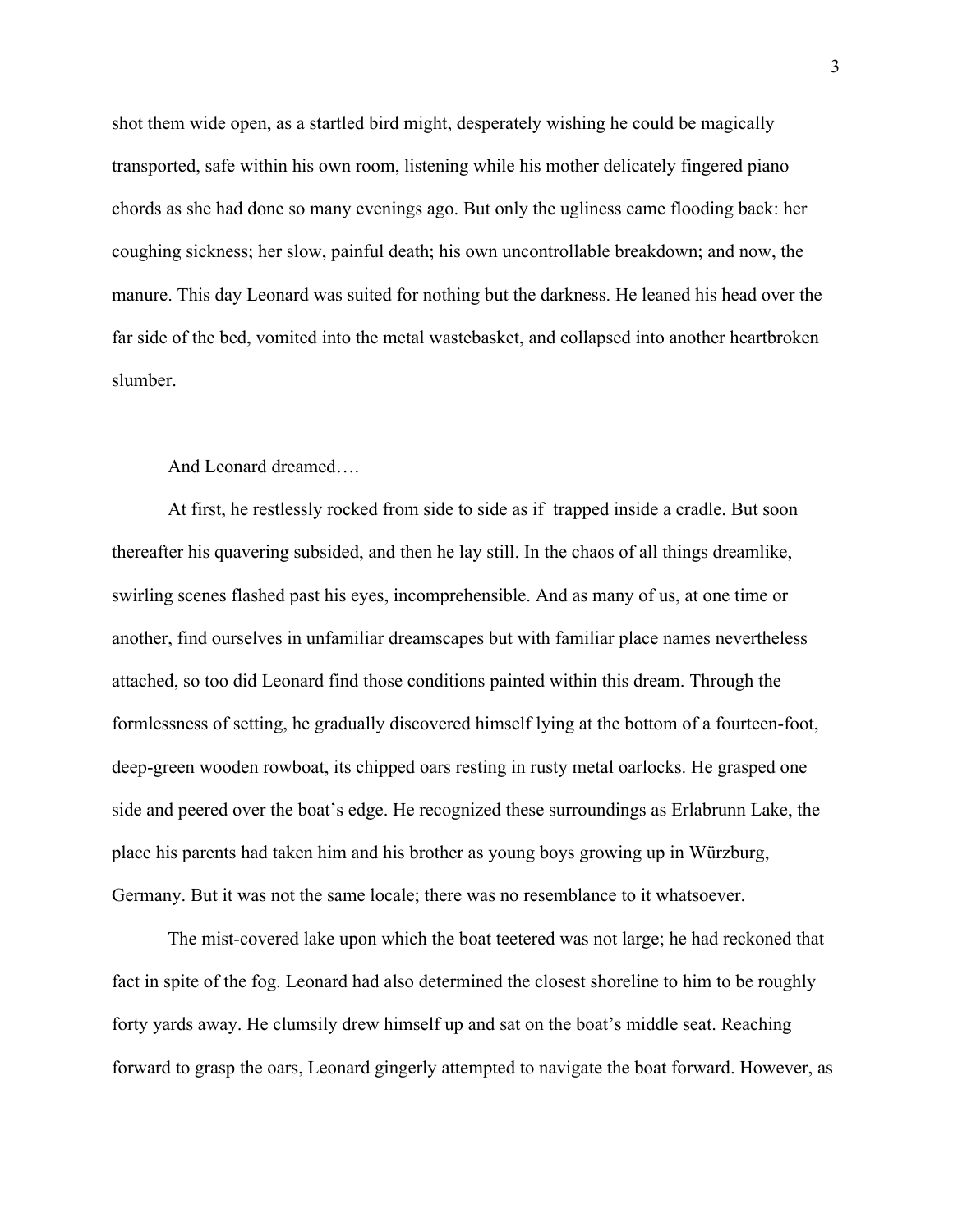he drew the oars toward him, he realized immediately that each stroke brought him not one inch closer to the hazy shoreline. The rowboat had become as immobile as if its hull were fused to the water's surface.

Leonard began to panic. He looked behind him to see rows of thick, portentous clouds swirling in the blustery wind around him. Tubular, white-capped waves began to rise from the once-glassy lake surface. Leonard cried out for help but quickly stopped, aware that no one would be around to hear his desperate entreaties. But just as he was prepared to surrender himself to all the raging, natural forces about him, the pervasive darkness began to dissipate as suddenly as it had come. It had been eclipsed by something greater than the turmoil that stirred about them. He glanced up and beheld a great shimmering light, slowly floating and descending, coming ever closer through the enormous cloud vortex that was the eastern sky.

Leonard's body trembled. His mouth opened wordlessly as his eyes became transfixed on the dazzling approaching light, which had by now stopped and hovered about ten yards above the water's surface. From the center of this cloud of light slowly emerged the enchanting figure of a woman, dressed all in green. Before he knew it, she was sitting beside him in the boat.

Leonard tried to speak to her but to no avail. She raised a forefinger to her lips, and he stopped at once. It was then that he noticed the ornate lyre she carried, crooked in her left arm. Her gown, like a woven tapestry of green and gold, shone brilliantly. "Dear Son," she gently smiled, "you need have no fear of me; I have not come to harm you in any way. I know you have suffered dearly of late, but I want you to know that, in time, all will be whole in your life again." Her soothing voice calmed him, and he began to relax his white-knuckled grip on the oars.

"Please," he begged, "please, tell me, who are you?"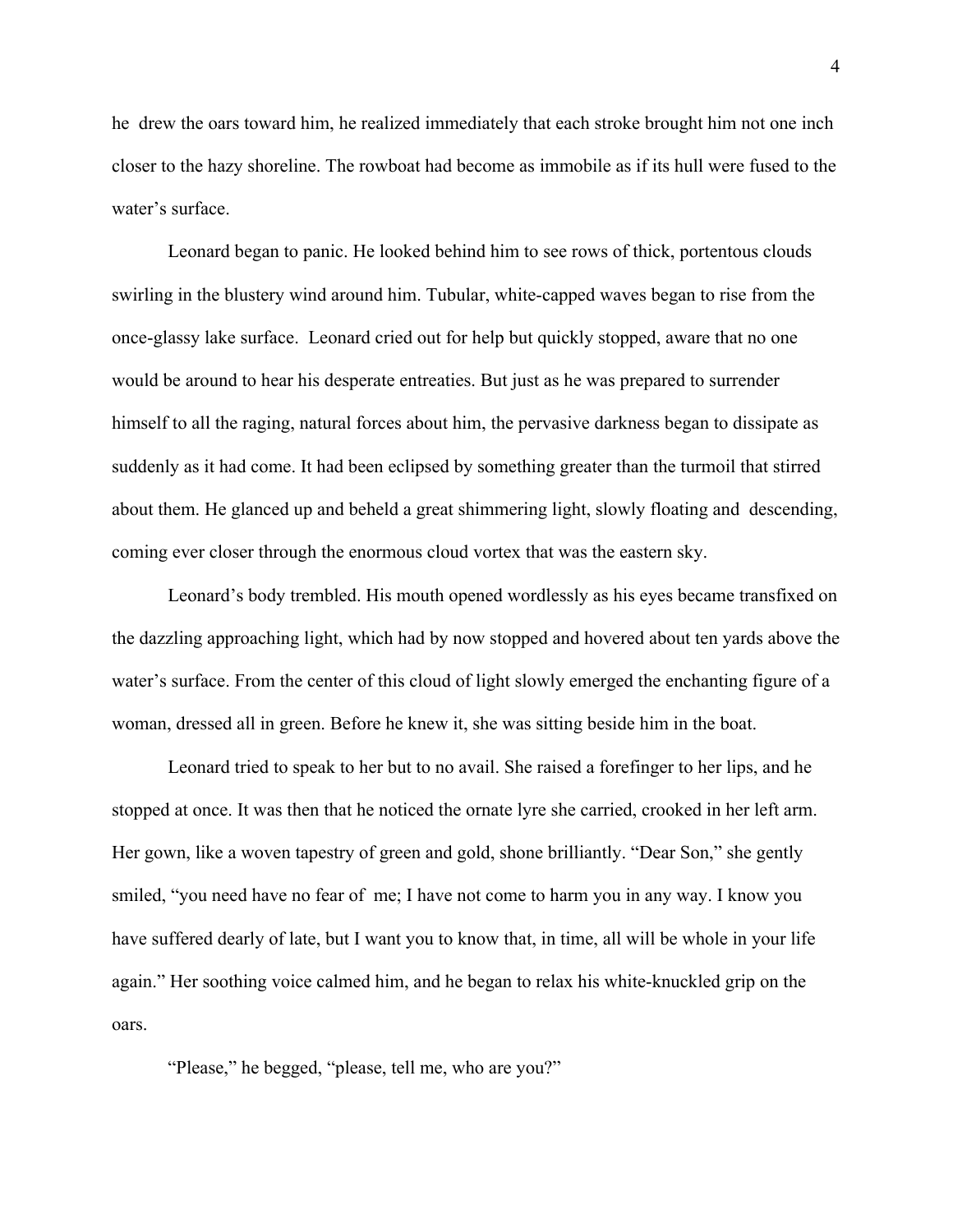"I am called the Maid of the Emerald Eyes. I have been sent but for a short while, and I cannot remain here with you. But you must always remember to believe steadfastly in your dreams and always to bring comfort and show compassion to those around you; then, all will be well. Goodbye, Leonard. Farewell." As she disappeared, the boat began again to rock slowly back and forth. Back and forth. And Leonard awoke with a start, completely worn-out. He looked about the room, realized where he was, and drifted off again, hidden beneath the covers of his disheveled bed.

## $II$ .

Dr. Raymond Bavét stared bleary-eyed at three poorly-stacked piles of manila folders strewn haphazardly about his desk, eerily reflecting his own unkempt appearance. Anyone giving him half a glance now could tell this young man sorely needed the sleep that this job had lately denied him. His first month at Rocky Knoll had been so chaotic that he wondered if he had made the right decision by coming there to practice. Just twenty-five, Dr. Bavét had accepted this position while still serving as an intern at the Trudeau Sanatorium at Saranac Lake, New York. His knowledge of the most up-to-date treatments for tuberculosis, as well as commendations for performance there, had aroused the attention of several others in charge of prestigious sanatoria continuing to spring up across the country. Dr. Oscar Miller of Waverly Hills in Louisville, Kentucky, had heard of Bavét's talents and offered him a prominent position, especially for someone so young. Even Genevieve Koltien, Leonard's mother, had read about him. But, most importantly, so had Levina Dietrichson. Levina herself had worked at Trudeau several years earlier under the auspices of the renowned Dr. Edward Livingston Trudeau himself. In letters she later received from former colleagues there, all spoke of the intellect, empathy, and aptitude of this promising young intern. Once she had been appointed superintendent of Rocky Knoll and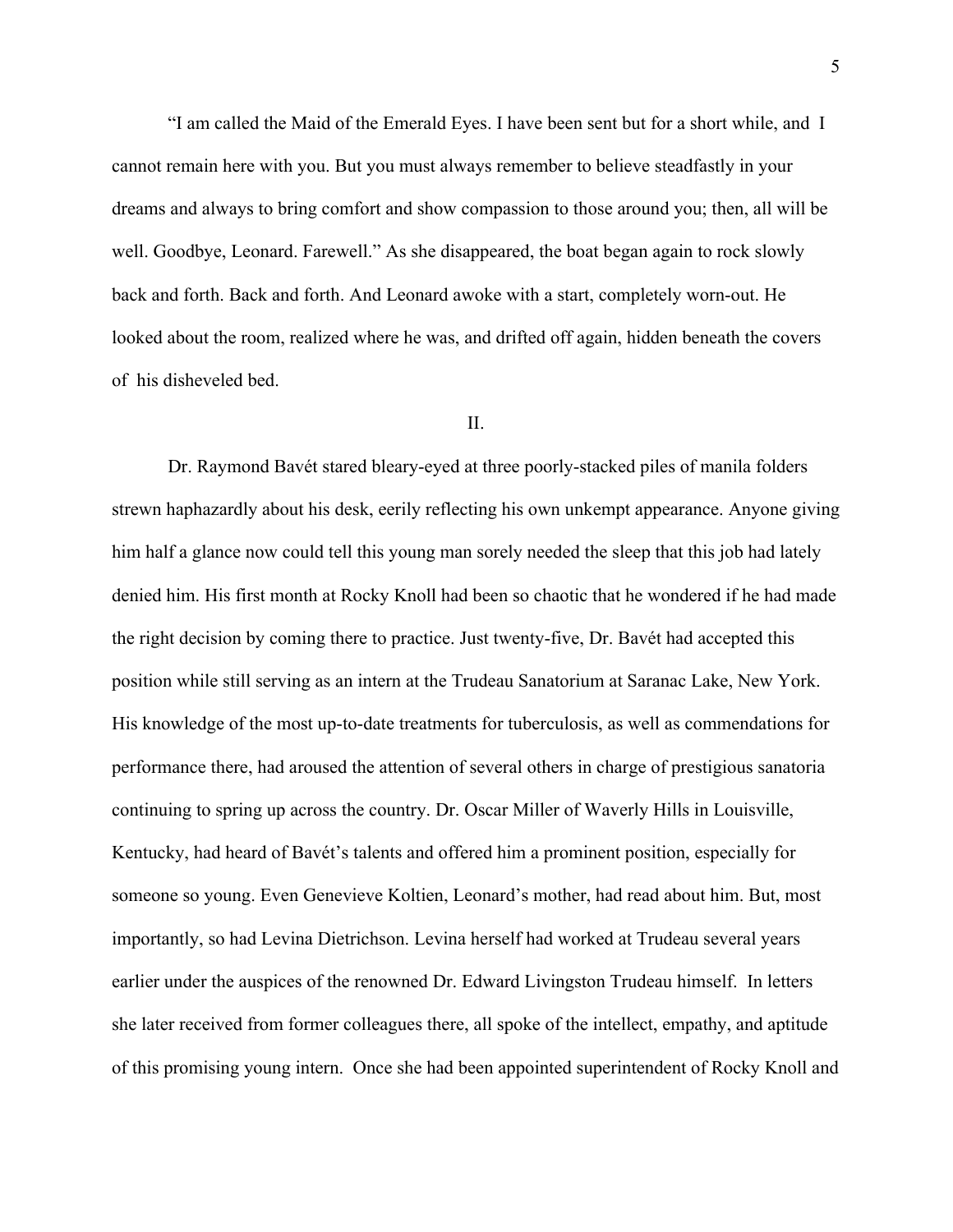had begun to assemble her staff, she knew Dr. Bavét simply had to be had. Perhaps it was that both of them had worked at Trudeau; or maybe it was the chance to retain the small-town feeling of Saranac Lake with its pure Adirondack air, but in the end he declined all other offers and chose Rocky Knoll to practice medicine.

But there was also a private side to Dr. Bavét about which nobody knew, not even Levina, which had also factored considerably into his decision to come here to work. The area surrounding Saranac Lake, ever since the passage of the Volstead Act, had become notorious for bootleggers to ply their trade. Situated fewer than sixty miles from the Canadian border, Saranac Lake had become a popular, out-of-the-way locale for some of the syndicates from Manhattan, who had already attempted to set up shop there, to run their liquor north. They referred to this route as the Adirondack Booze Trail. It was with one of these gangs that Raymond's brother, Gustave, had become involved.

Infamous bootlegger Jack "Legs" Diamond had been a frequent visitor to the area, and was in need of a discreet, expert driver. Word had gotten to him that Gustave Bavét was the best in the area, knowing intimately all the back roads and places to hide out. One night, under Raymond's intense questioning, Gustave admitted to him of his association with Diamond.

"Are you insane, Gustave? You know what he'll do to you in time."

"What? He needs me here, Ray. I'm doing him a great service. He hasn't a clue of where to stash his hooch in this area. I do. Hell, he coulda picked anyone to be his driver. But he picked me. And he pays me pretty damn good."

Raymond paused as he walked slowly around the table in his apartment. "How long have you been with him?"

"Couple o' months. Six, seven maybe."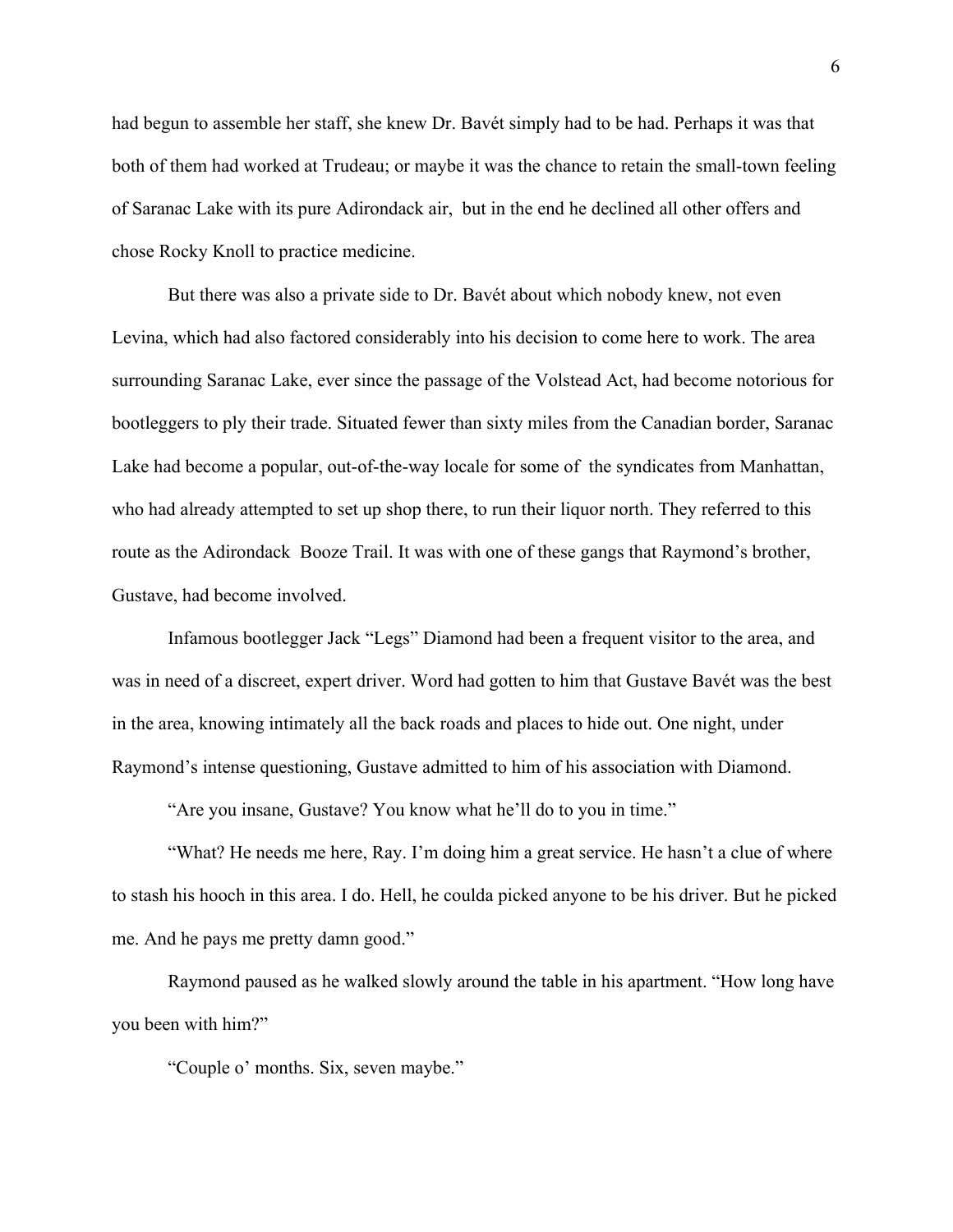"Who else knows you're involved with him?"

"What do *you* think, Ray? Look, I know you're concerned, but this *my* business." He paused in deference to his brother and softened his tone. "Listen, Ray, don't worry. I'll be careful. No damned Snooper is gonna bust us up here."

Gustave was both right and wrong. True, the police had failed to thwart Diamond's plan of controlling the liquor trade. But he had other problems: Rival New York gangs that had similar ideas. One rain-drenched night in November 1926, Gustave found himself pursued by a black Pierce Arrow on a side road three miles outside of Saranac Lake. He saw a red light spinning atop the car. Gustave floored the accelerator and frantically attempted to allude the other vehicle, ducking onto back roads, spitting gravel, and swerving around corners like a madman. But all was in vain. The right front tire, blown from a bullet's puncture, caused his car to slam into the ditch and stop cold.

Four men flew from the pursuing car and ran toward them, flashing what appeared to be badges and yelling for them to get out of the car with their hands raised. Once the men had exited the vehicle, however, they realized that they had walked into a trap. These men were not the police. They were a rival contingent of Arthur "Dutch" Schultz's gang. Early the next morning a farmer on his way into town discovered four bodies, all lying face down, with a single bullet hole in the back of each man's skull. Raymond was summoned to the morgue, and identified one of the victims as Gustave Bavét.

In fear and humiliation, Raymond realized that he would have to leave Saranac Lake for good. He quickly assembled résumés as well as copies of his medical credentials and sent them to recommended hospitals. Upon hearing from Levina Dietrichson, he readily accepted the position.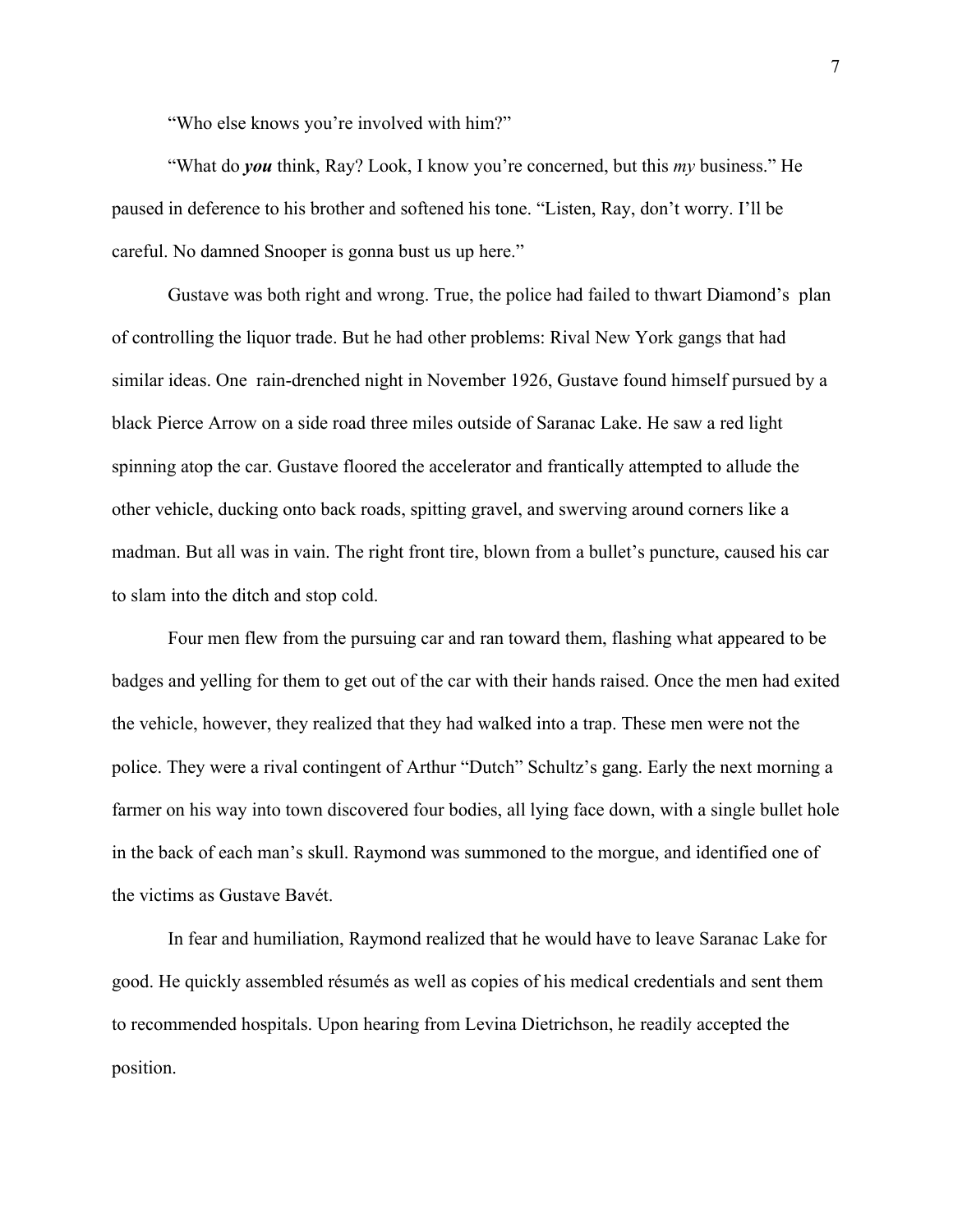And now here he was, planted in the dirt of dying Wisconsin farmers and rolling glacial moraines, today resembling not half the man these professionals had once praised in nearmessianic terms. But, accolades notwithstanding, there was still much for Dr. Bavét to learn, not only about methods to treat an insidious disease that had indiscriminately consumed humans throughout Sheboygan County but also about this brand-new facility and the woman who ran it.

The rude jangling of telephone bells startled him from his reverie. He recognized her voice instantly. She needed to see him in her office right away. As he hastily made his way down the long, crowded corridor to the elevator, he adjusted his straggly gray tie, slid his fingers through his dark, stubborn hair with one hand, poked the elevator button with the other, and pondered what she might want this time. He promised himself that he *would* sleep that night.

"Good morning, Raymond. Please, come in. Close the door and have a seat." Her attempt to sound pleasant failed to disguise the uneasy tinge in her voice. Trying to anticipate her reason for calling him in, Raymond began in a rather dry, textbook fashion:

"Good morning, Miss Dietrichson. I've scheduled the pneumothorax operation for Mr. Franzen for tomorrow at nine as you requested. I thought we'd try collapsing his left lung first before we attempt to take the two ribs."

"Fine. But if he does not respond to treatment by the end of the week, we shall have no alternative; they'll need to be removed."

"Yes, I do realize that. But Jake is such a great old guy; never complains. I really hope this surgery will work for him." Raymond began to peruse her office. It was large yet sparsely furnished. A great painting of puffy white peonies, lying big-bellied in a golden bowl, and several framed photographs filled the walls. Next to them, a brass floor lamp stood mutely at attention in the corner near the door. And although sunlight filtered through the tall, draped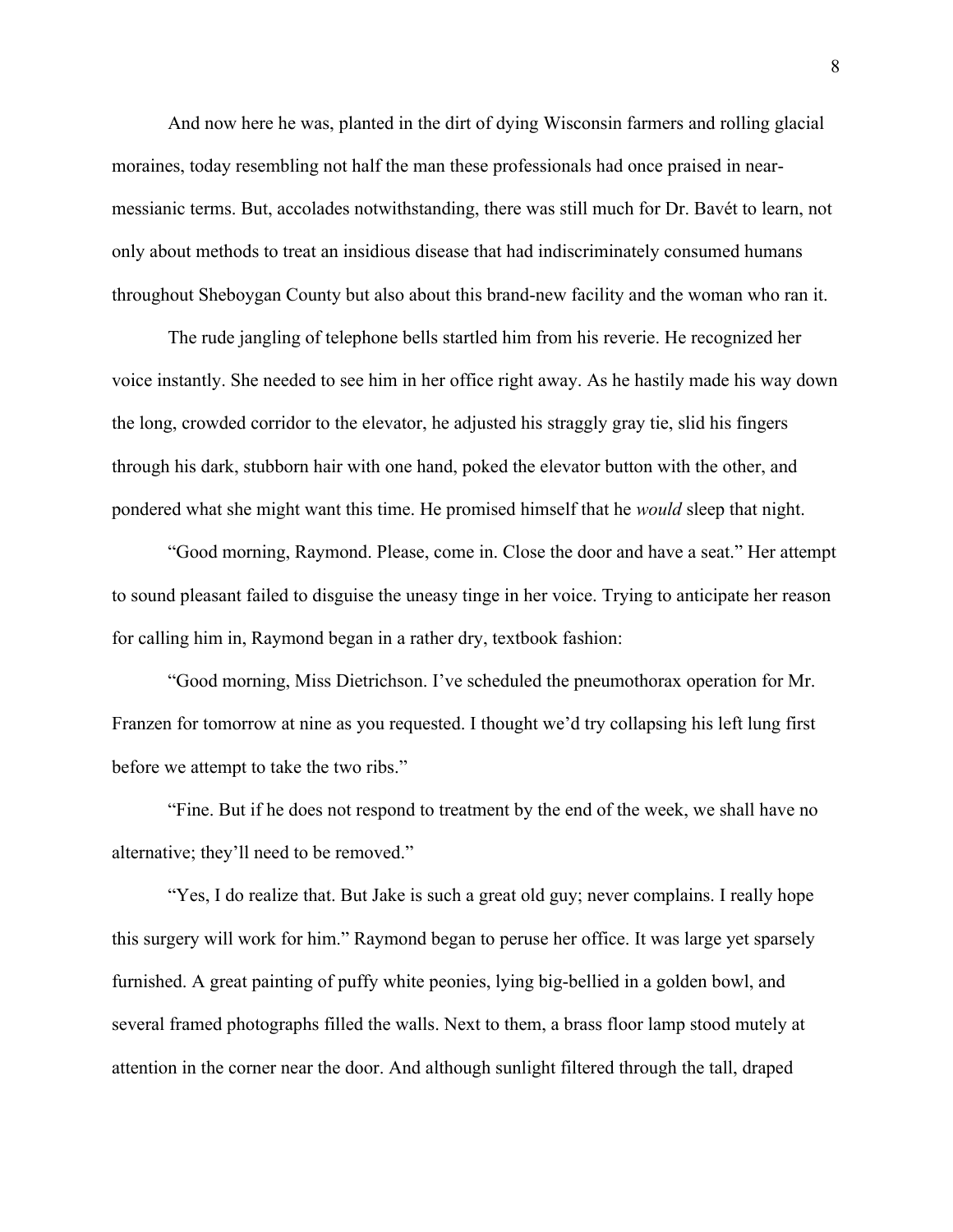windows behind her, the office, nonetheless, still remained partially darkened, especially in the morning, due to its position within the main building. He eyed an Art Deco statue of a barefooted dancer wearing a speckled burgundy skirt with a gold-flowered top, her right arm extending upward as if she were a marionette. He studied the expression by the amber glow of lamplight from atop the large oaken desk. Then he looked back toward Levina. He admired her from the first time they had met. And although they had spoken in person numerous times since his arrival at the sanatorium, it was only then that he realized he had never actually observed her closely. He guessed her to be about forty-five years old. Her gray, deeply-set eyes, like glistening moist pebbles, rippled straight through him from behind small, rimless spectacles perched partway down her nose. With fingers interlaced, she sat somewhat stiffly in her high-backed chair in a manner that exuded both authority and even, so it appeared, slight discomfort.

"Raymond, the reason I called you in here is that I need to share some sensitive information about a situation of which you are not at all aware. In fact, only one other person besides me knows of this." Her tone softened. "Quite frankly, I could also use some advice. From our association and your commendations at Saranac Lake, I feel that I can trust you."

This admission caught Raymond off guard. It was a side of her personality he had not observed since coming to Rocky Knoll. Levina Dietrichson had a reputation as a firm but fair woman of business. She had conducted herself with a degree of self-assurance that convinced him she could effectively handle any situation that befell her. This was something new. Whatever she had to say, he understood that she was greatly disquieted by it. "Well, yes, certainly, Miss Dietrichson. How may I help you?"

She slowly rose from her chair and walked to the window. He watched as she gazed out briefly at the crisscross pattern of the freshly-mowed sanatorium grounds. Then she turned and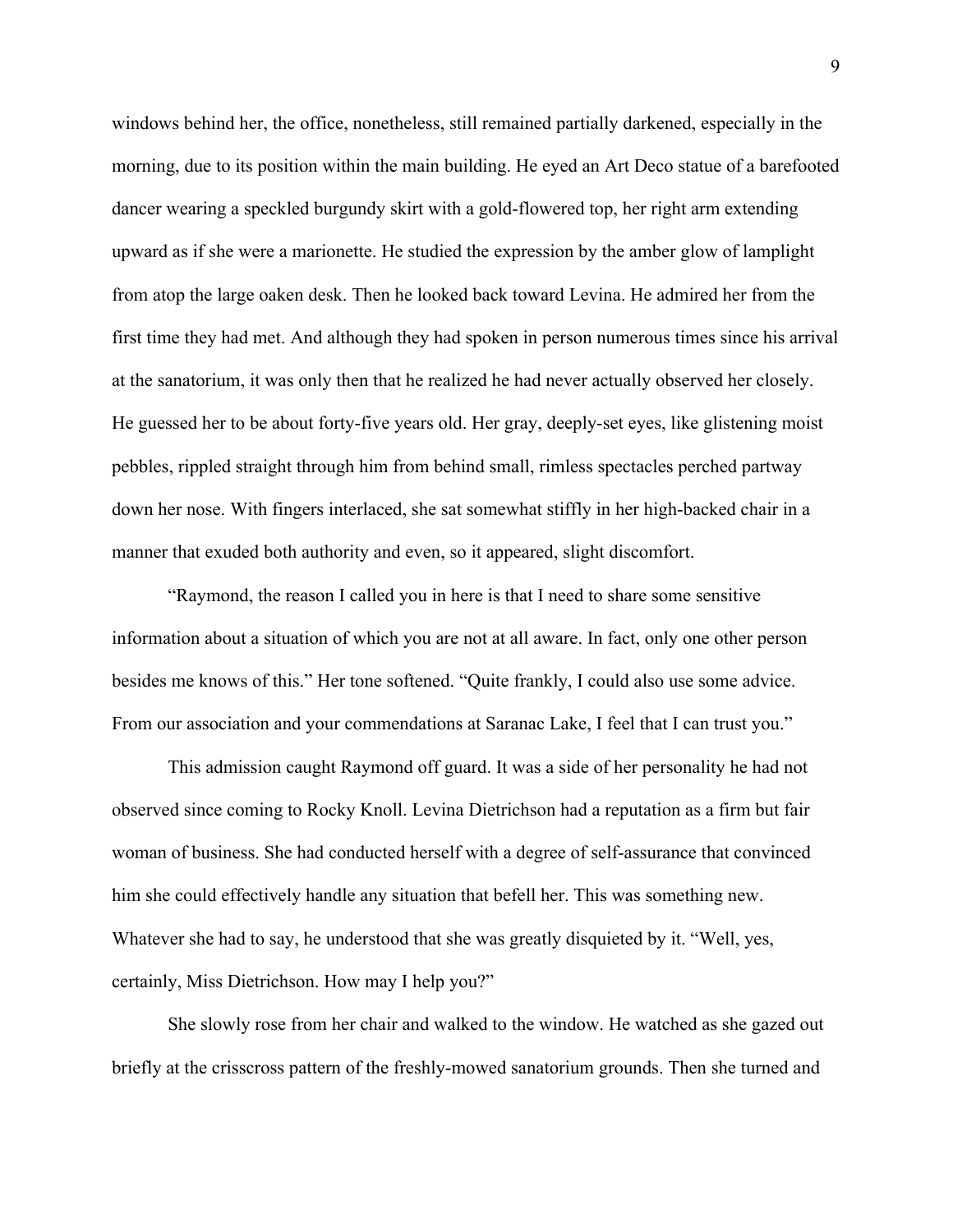slowly came around to the front of her desk. She folded her arms as she leaned against it. "I have very recently been put in a rather precarious position, and I am not entirely sure how best to proceed." She paused briefly and exhaled audibly as if she wanted to begin her story again. "Raymond, have you ever heard the names Franz and Genevieve Koltien mentioned here before?"

"Well, y-es, I've *heard* of them, but, truthfully, I don't really know very much about them." He wrinkled his forehead as if trying to recall what exactly he had heard about them. "Let's see, they did research around 1904-or-5 on tuberculosis patient rehabilitation, based on Dettweiler's model in Germany. Then, for some reason—I forget now what it was they later moved out here to Wisconsin, and, I guess, they had something to do with getting Rocky Knoll built, and…

"*Plenty* to do with getting Rocky Knoll built, she interrupted; in fact, this sanatorium would probably not exist today were it not for them. Such wonderful people. Sadly, Genevieve died six months ago-- tuberculosis, of all things. She insisted on continuing to work closely with the patients here and, regrettably, she contracted the disease." Levina stopped speaking momentarily and glanced at a sepia-tinted portrait of the Koltien's hanging on the opposite wall.

Raymond began to feel discomfited by the silence; he decided to press her further. "And what of Dr. Koltien, her husband?" At the mention of his name, Levina turned away slightly and stared at the floor. Judging by her reaction, he now wished he had not asked about him.

"Dr. Koltien died two years ago this past August." She paused. "He killed himself."

Raymond's eyes widened and his jaw dropped slightly upon hearing these words. "Oh, God, that's awful. I'm sorry. But why would he..."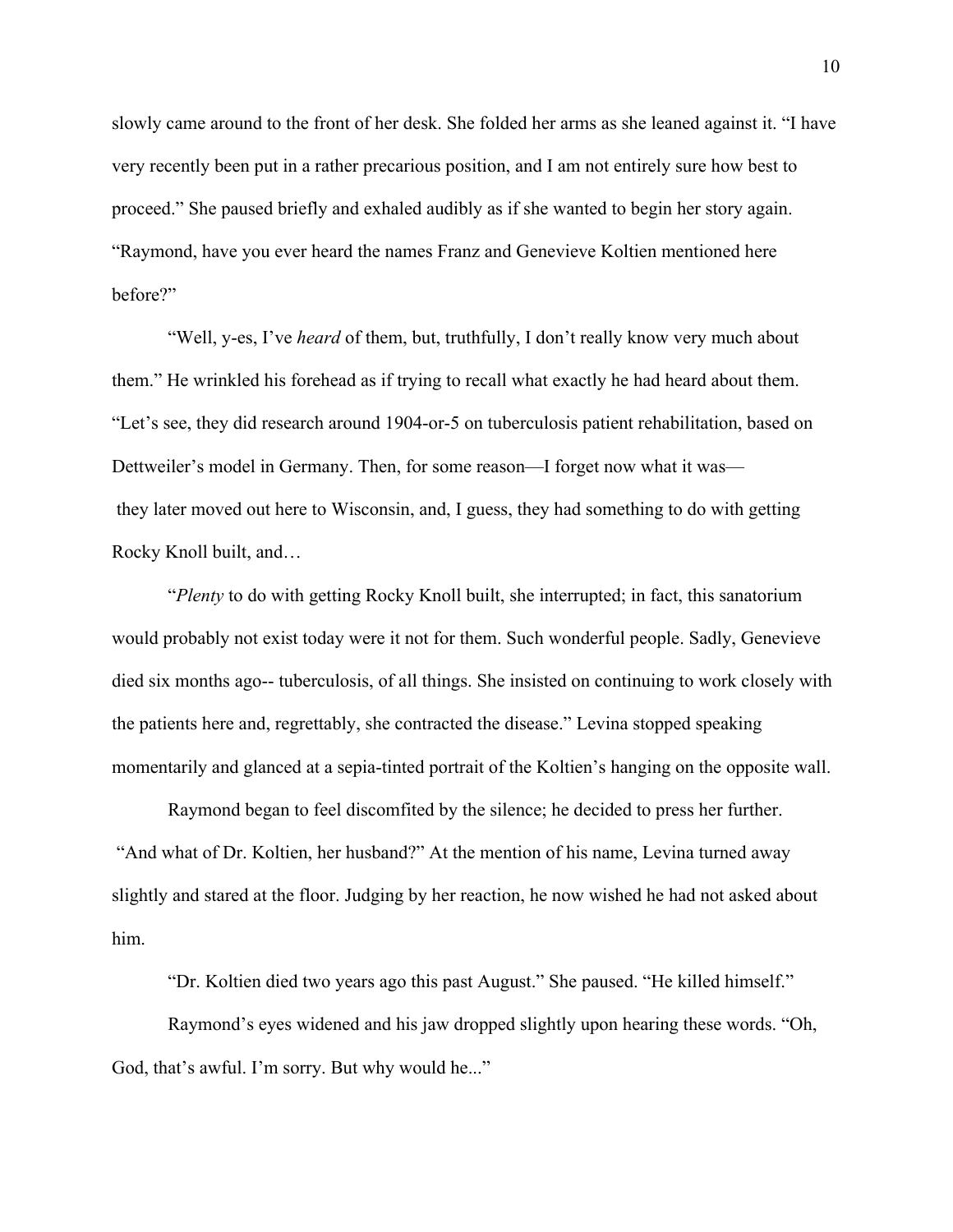"A lingering bout of depression is the story I've been told. Something to do with events in Germany. Apparently, he had lived with this condition for some time. No one except Genevieve knew about it. Dr. Koltien's reputation was sterling. Not a hint of scandal. He was first-rate in all aspects of his life…except for that. Excellent physical health. His death came as a terrible shock to everyone who knew him. Totally unexpected. As you can well imagine, the family was devastated; they were the ones who found him." She paused again, arose, and walked around her desk. "Genevieve held that family together—they have two boys—with remarkable strength. But, as I've said, now she's gone as well."

"So, who's looking after the boys now?" Raymond was not sure whether he should continue to prompt her with his questions or just let her unravel the story at her own pace. He had also begun to wonder what any of this had to do with his being summoned to her office.

"Funny you should ask. Both boys have been well-provided for. Their parents saw to that. After Genevieve's death, the older brother was appointed guardian of the younger brother."

"*Guardian*? How old *are* these boys?"

She replied, "Twenty-four and twenty. I guess the term *boys* is somewhat of a misnomer; *young men* would be more precise."

"Miss Dietrichson, excuse my asking, but does any of this have to do with the reason you called me in here?"

"Actually, Raymond, it does. You see, besides being skilled medical researchers, the Koltiens were also magnanimous benefactors. That's what I meant before when I said that they had much to do with Rocky Knoll being built. Not only were large sums of money bequeathed to this facility through Dr. Koltien's will and a trust fund following his death, but Genevieve also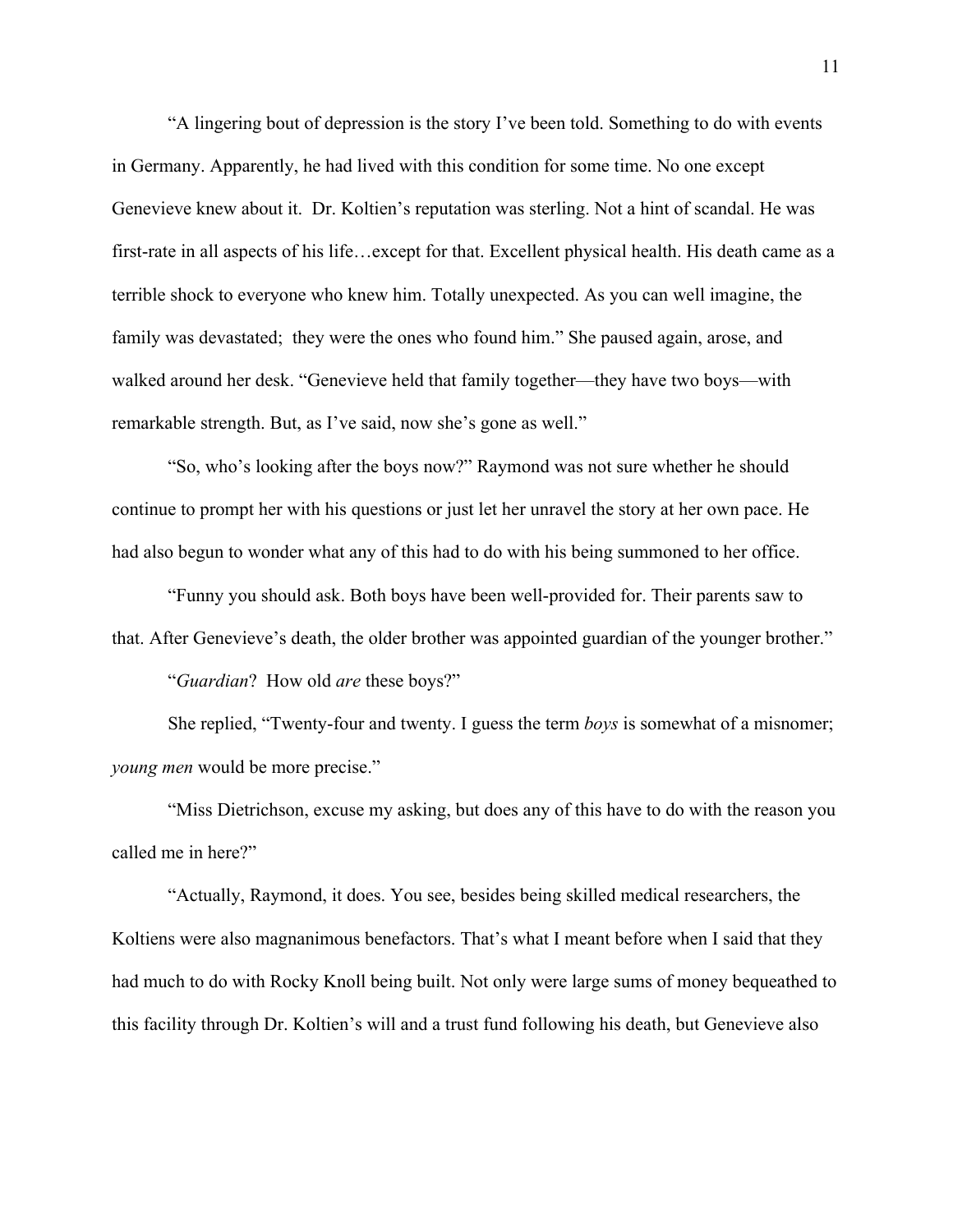continued to donate to the hospital anonymously. I was made privy to this story only after her death. She was….

A raspy buzz from the intercom interrupted her. As she leaned over her desk to depress the lever, a detached, lifeless voice squeezed through the tiny speaker:

"Miss Dietrichson, Mr. Lindsay was just in here. He said that he wishes to see you after he returns from talking to Dr. Meyer. He mentioned that it should take no longer than fifteen minutes."

"Thank you, Jane," she blandly replied. "Did he mention where?"

"Yes, he said the Board Room."

"Very well. Thank you. Oh, Jane, please hold any calls for me till after the meeting." She clicked off the intercom and turned back to face Raymond. "I had better make this quick."

Sensing her urgency, Raymond suggested, "Look, if it'll make things easier, I can always come back later this afternoon."

"No!" she exclaimed. "I need to tell you now. I'll take a rain check on the advice, but I feel you should know about this right away. This involves Maury Lindsay, too. I'm certain that's why he stopped by just now. He is the other person who knows about these circumstances. I have no doubt that that's what he wants to discuss with me."

Noticing an ashtray on her desk, Raymond reached inside his white coat and pulled out a single Yankee Girl cigarette. He asked her if she minded. Normally, she would have objected; the ashtray was for outside visitors to use, not for her or her staff. A childhood bout with rheumatic fever was the life sentence she knew would terminate much too soon. Nevertheless, she acquiesced. He tapped the cigarette lightly on the back of his hand, lighted it, exhaled a smoky-blue cloud, and waited to hear what she had to say.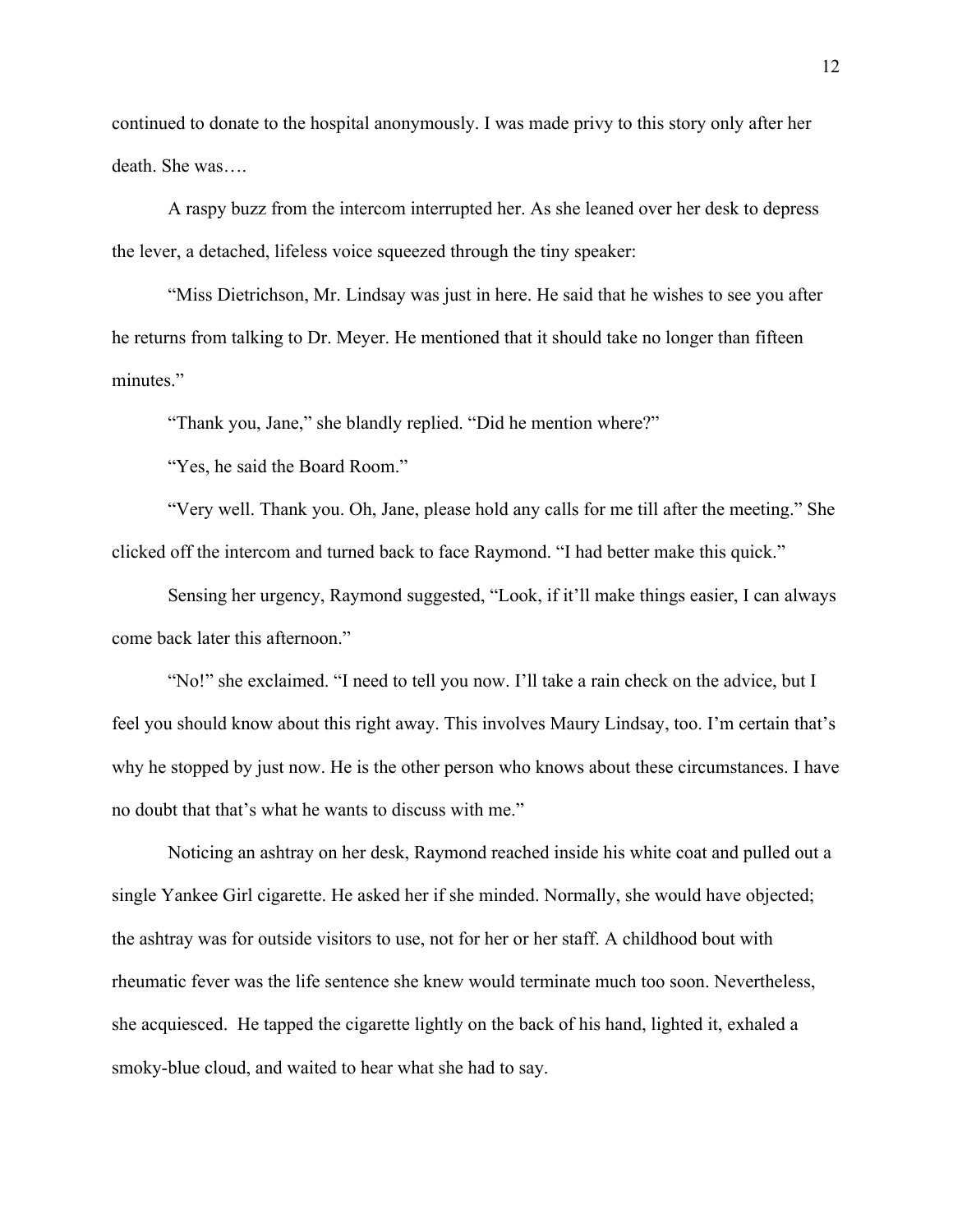Sunshine on a breezy morning in September could mean only one thing at the sanatorium: The "cure chairs," as they were called, were lined up in long rows under the covered veranda, and patients would be walked or wheeled outside to absorb as much fresh air as they could draw into their battered lungs. On those days when reception was particularly good, radios would softly play music or perhaps broadcast a baseball or football game, but for most of the time the veranda remained quiet. Those who did not suffer from pulmonary tuberculosis occasionally had their beds rolled outside to receive the direct benefit of the sunlight. *Heliotherapy*, as this treatment was called, was said to kill bacteria and promote healing. Younger patients enjoyed this treatment best of all because it reminded them of sunbathing at the beach with their friends, something most of them longed to return to.

Even in the wintertime, nurses would wheel several of their patients, bundled up like caterpillars, into the crisp, clean outdoors. There they would be left to ingest crisp, fresh air and squinting sunshine. Similarly, on the days when it snowed, if the wind were not too blustery, patients would still be taken outside where snow would accumulate on beds like cold cotton; this fleece-like insulation was also thought to be therapeutic for the patients. In order to incorporate some exercise into the session, a sandbag might be placed upon a patient's chest to increase strength and breathing power. But there remained one key element for all of them: Rest. Their lungs had been severely damaged. They had become infected, fragile sponges. Every patient knew it. And though the sanatorium was the best place for them, they also knew that for too many, too often it was their last dance. If they had any chance at all of ever getting out and returning home, mothers to their children, husbands to their wives, they would need bed rest most of all.

III.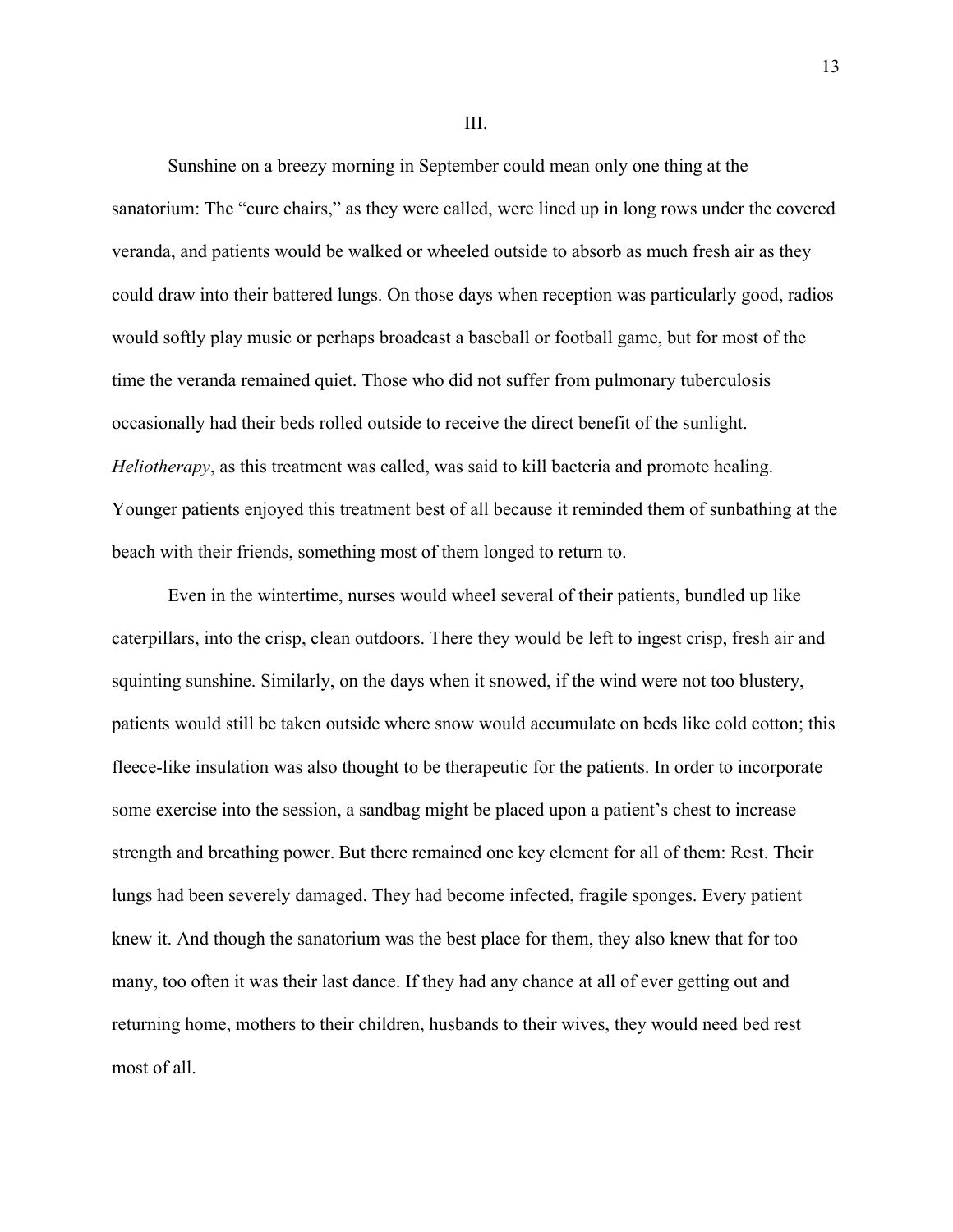Sheboygan lay eighteen miles due east of Rocky Knoll along the Lake Michigan shoreline. Because it was the largest city in the county, many of the sanatorium's current residents had originally come from there. When the idea of building a sanatorium was initially proposed, several prominent businessmen adamantly insisted that it be built closer to Sheboygan. Even Everett Namitz, considered to be the wealthiest man in the entire county, wanted it constructed closer to Lake Michigan which, he claimed, offered better, more invigorating air to aid in treatment. But the County Board of Supervisors examined criteria established by other reputable sanatoria across the country. In the end the rural setting won out.

Pamela Burton was the adopted daughter of Everett and Amanda Namitz. As a young man, Namitz had amassed an enormous fortune in the coal-exporting business, which he had inherited from his father. When his partner, Benjamin Burton, and wife, Natalie, were lost in the *Titanic* tragedy fifteen years earlier, the Namitzes, who had no children of their own, legally adopted three-year-old Pamela. Possessed of an independent spirit and an unfettered imagination, Pamela spent many carefree hours alone, walking through the park next to her house or else sitting beneath fiery-leafed maples in autumn, writing poetry or reading romances. She had once told her father how she imagined the park pathways and the large buildings within it to be her own Thrushcross Grange, as she would lose herself within Emily Brontë's novel. When Pamela was ten, she discovered that she had a prodigious musical talent. Her dream throughout high school was to study music at Lawrence College in Appleton, Wisconsin, and one day to perform professionally.

In October of her senior year, however, all her musical dreams collapsed. Pamela had begun to experience shortness of breath whenever she would sing or play her piccolo. Initially,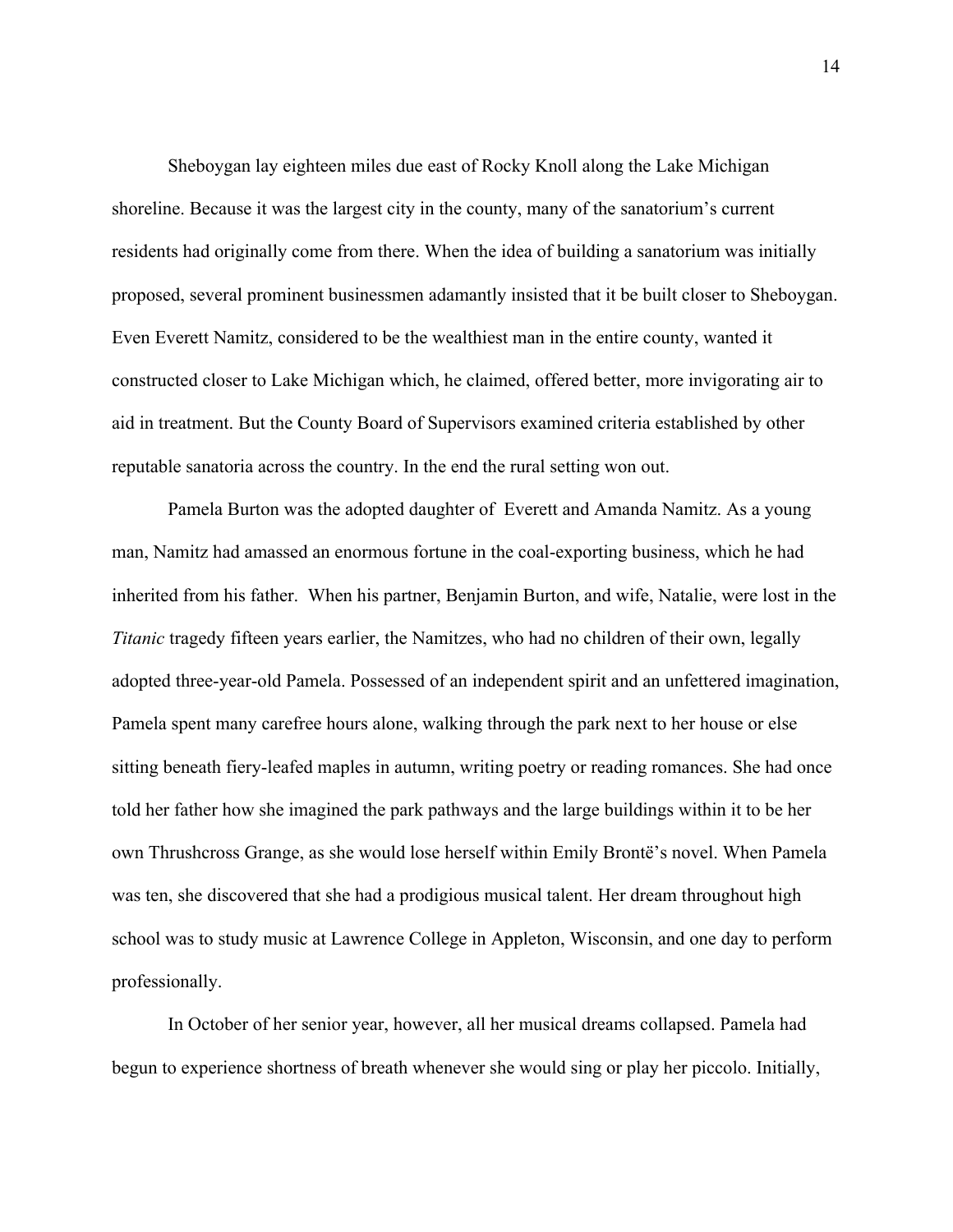her parents dismissed her complaints as merely fatigue from overwork. But when her symptoms worsened over the next month, they took her in for tests. Her doctor told the family that X-rays indicated signs of one who was already in the early stages of tuberculosis. Quiet tears welled up in Pamela's eyes; she knew college would have to be postponed. Once Rocky Knoll had been erected, their family physician, Dr. Kenneth Meyer, advised Namitz and his wife that because Pamela's condition had worsened, she should continue her treatment there without delay.

Early on a sunny Monday morning, Namitz drove his gray Nash 240 through the gates of Rocky Knoll. Amanda rode in the back seat with Pamela, attempting all the while to allay her fears.

"Pammy, dear, isn't this such a beautiful sana, er, *facility* they have out here? My gracious, with such a nice new building, I can tell already that these doctors here will have you well and back to us in no time at all!" In her heart she needed to believe this, for her nervous laugh and rapidly blinking eyelids indicated that she was as frightened as her daughter.

Everett, the stub of an unlighted cigar protruding from his lips, chimed in, "Why sure, little darlin'. And I understand that the food out here is the best anywhere in Sheboygan County; plus, they even let you have ice cream and cake now and then. Now don't you go worrying about a thing. Ol' Doc Meyer tells me he's got everything all worked out." He parked under the portecochere in front of the main entrance. After taking her valise from the small trunk, he opened the car door where Pamela was sitting and helped her out. Her emaciated body and wan complexion bore tell-tale signs of the disease. A young nurse, not much older than Pamela, pushed a wheelchair to the car and gently helped her into it. As they made their way through the main entrance, Namitz caught a glimpse of an ambulance quietly worming its way along a narrow road to the north of the building. He thought to himself: *One in; another out.*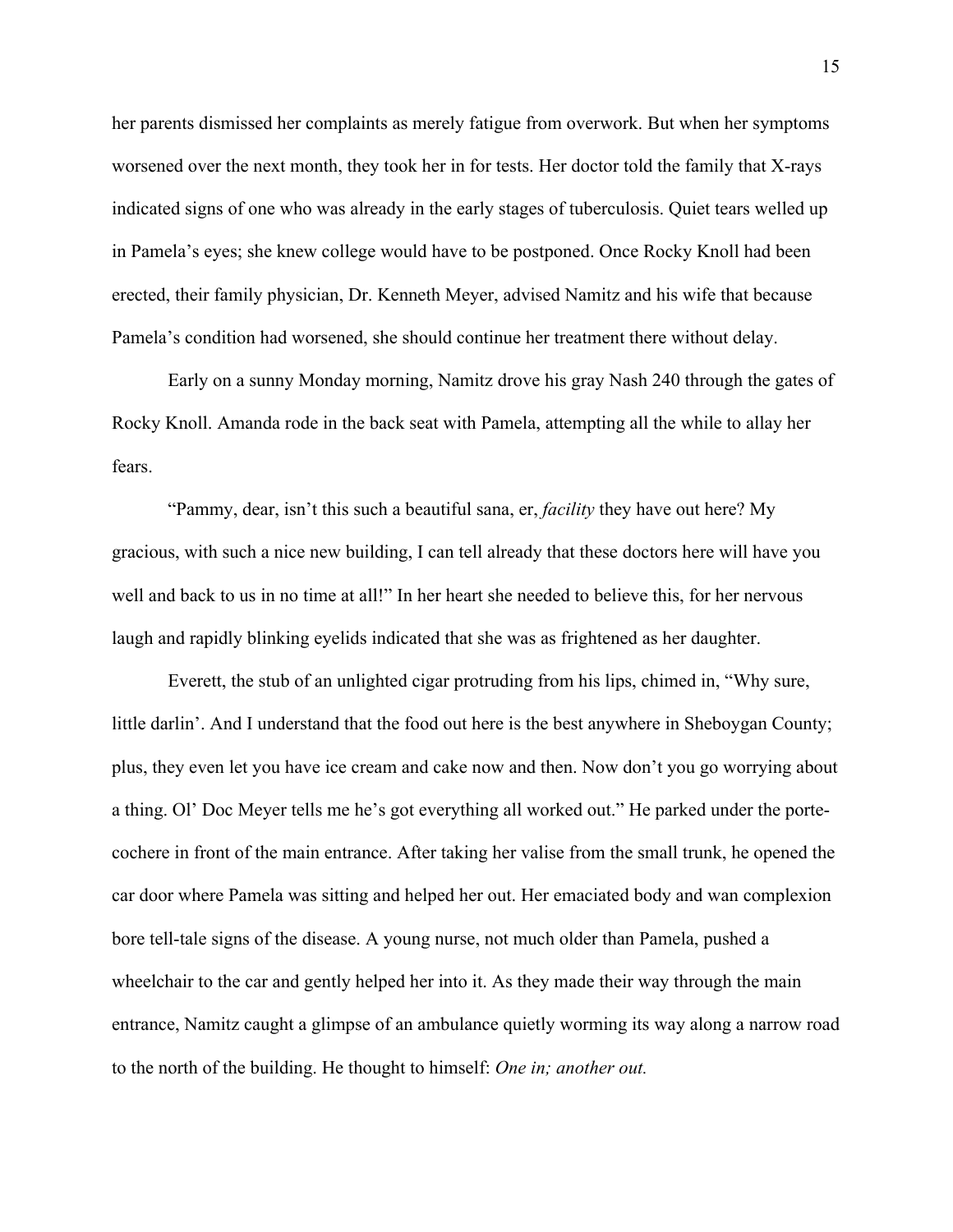"Now, Pammy dear," Amanda said, as they walked past the solarium on their way to the elevator, "do try and be a good girl for Mommy and do try to get some rest and, darling, don't make any trouble for the nurses—Lord knows, they get paid so poorly as it is." Another nurse walking a few steps behind overheard her and shook her head. She knew only too well that most nurses like herself had a greater chance of dying from disease there than from poverty.

Pamela had hardly spoken since they left Sheboygan. Her blue eyes sank deeply against her pale skin. And she was little-girl scared. When she wasn't clasping her father's hand as he walked beside the wheelchair, she was clutching onto the white lap blanket. Her neck appeared Tin-Man stiff, for it moved neither left nor right for fear of what she thought she might see. At last, they reached her room. As she was wheeled inside, she started in surprise: The bed, the bedding, the furniture, the radiators, the walls: Everything--was blindingly white—whiter even than she. "This room hurts my eyes," she half-whispered.

"Oh, Pammy, for goodness sake, it's only the sunlight reflecting off the reservoir tower through your window." Amanda quickly clip-clopped her heels across the room to the offending window and snapped close the drapes. "There, you see? It's all better now, isn't it, darling?"

But a blinding brightness deep inside Pamela's mind still remained.

### IV.

"Mr. Koltien? Mr. Koltien? Wake up, Mr. Koltien." It felt as if someone had put petroleum jelly into Leonard's eyes. He knew he was awake, but his exhaustion refused to allow him to focus. "Time for breakfast, Mr. Koltien."

Leonard realized now that he had fallen back to sleep. The voice he heard was unfamiliar to him. "Oh…uh…well…um, what, er, where do I go?" Words faded in like rolling fog. "Breakfast. Yes…I…what time is it?"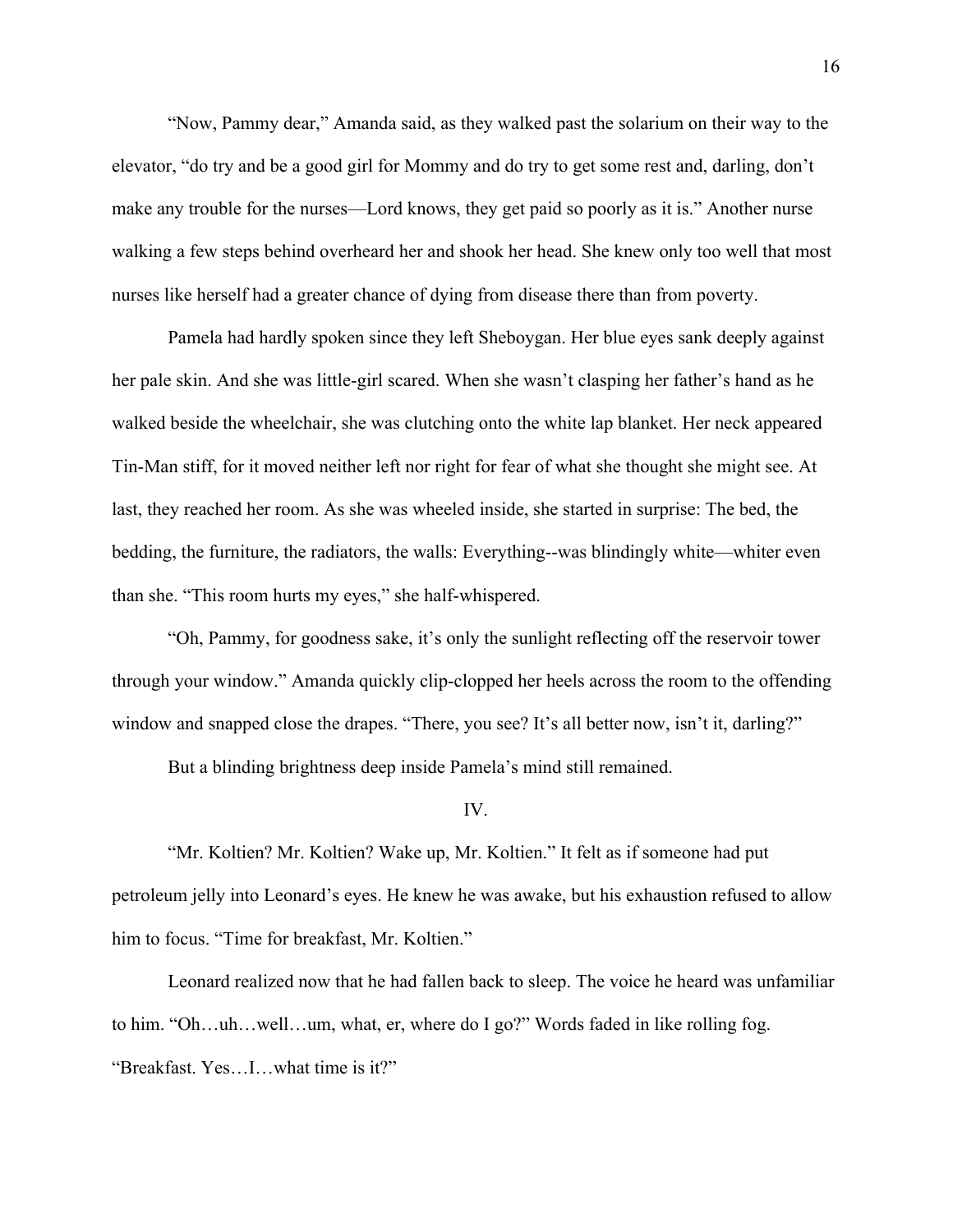The nurse, sensing his disorientation, said, "Why don't you follow me, dear; I'll take you downstairs to the dining room." Once they got to the elevator and stepped inside, she extended her hand and said, "I'm Nurse Schaefer. Honey Schaefer. I work third floor mostly." Leonard smiled, shook her hand weakly, but said nothing. "I been workin' here since the place opened, an' I ain't missed a day yet," she declared proudly. The elevator opened right in front of the dining room. "Well, here you be. Looks like most of the places are taken already. Oh, just go on in and sit wherever you can find a place. First, grab yourself a tray and get in line. Once you got your food, just go sit down. When you're done, you can go back up the way you came from. I got to head back up to third. This ain't my break time yet." She saw the uncertainty in his eyes, so she tried to reassure him. "You'll be just fine, dear. Don't worry."

Leonard entered the dining room and glanced at a few of the men eating there. The sanatorium believed in feeding its patients amply. Breakfast consisted of eggs, steak, bacon, oatmeal, bread, and a quantity of fruits, juices, coffee, and other foods. The doctors wanted their patients to regain some of the weight that the disease had stolen away from them.

He spotted a nearly vacant table near the corner that, if filled, could have easily seated six persons. Only two men occupied it now. Leonard walked over timidly and in a low voice asked if he could join them. Both men briefly looked up at him, and one man, who continued chewing a mouthful of steak, motioned with his knife for Leonard to sit down. Despite the din that filled the dining room, all three men ate in silence at first, not even looking at one another. Leonard picked tentatively at his potatoes, and the man who had motioned for him to sit slurped his toohot coffee to wash down his food. As Leonard lifted a forkful of scrambled eggs to his mouth, he glanced up to see the other man at the table eyeing him intently. Suddenly, this man broke into a wide grin and began to chuckle.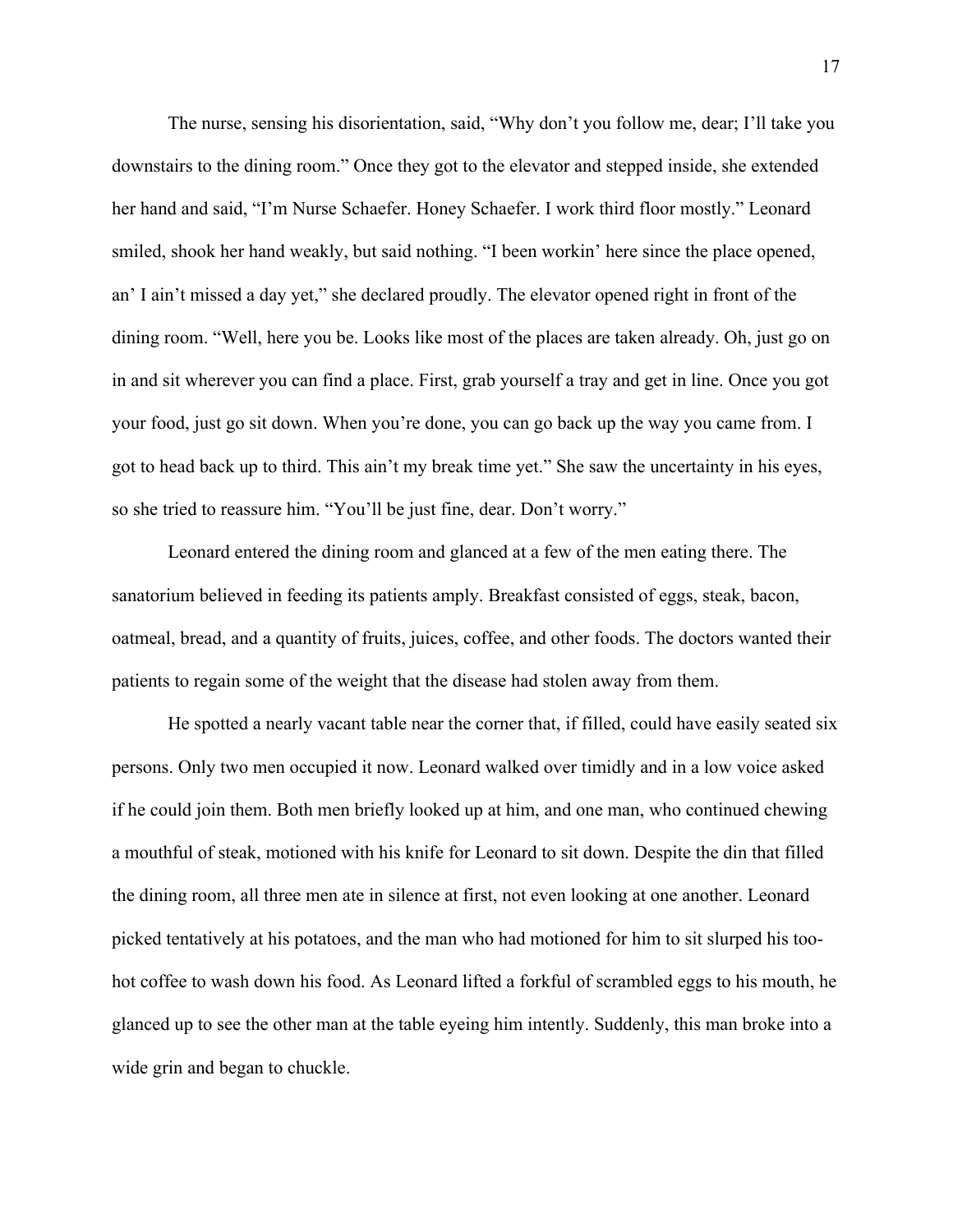"Well, I'll be jiggered! When in da Hell did *you* get here?"

Leonard appeared startled and said uncomfortably, "I just sat down a few minutes ago; you watched me."

"Haw, haw! Heiny, you ol' S.O.B. Still wit' the jokes. Course, I don't mean *now*. When did ya get in dis place here, Rocky Knoll, I mean?"

Leonard could not figure why a perfect stranger would be talking to him in this familiar fashion; nonetheless, he responded, "Last night." He began to eat quickly so he could leave before this man bothered him with any more questions.

"Well, den," the man said, "no wonder I ain't seen youse around. Jeez, it's sure been a long time, Heiny. I t'ought maybe you forgot about me. I suppose Laverne brung you out here too, enso?"

By now Leonard was becoming greatly agitated. "I-I don't know who you are talking about, but you must have me confused with somebody else. My name's not Heiny, I don't know anyone named Laverne, and I've never seen you before in my life!"

As Leonard got up to leave, he looked at the confounded expression on the man's face. "Now, now, ho-old on jus' one minute here. Yer tellin' me you ain't Heiny Bauer? Hell, I lived down the road from you purt' near my whole life. I sure oughta know ya." He stopped speaking for a moment and looked incredulously at the other man who was all this time licking the rest of his breakfast off his fingers. "You hear dat, Emery?" he chuckled. He says he ain't Heiny Bauer; can you believe dat?"

"Who the Hell is Heiny Bauer?" Emery growled.

"Jeez Louise, I told ya jus' t'ree days ago. He's my second cousin. He's comin' to get me outta here in a couple a days sos we can head up to Wabeno and fish. Why doncha ever listen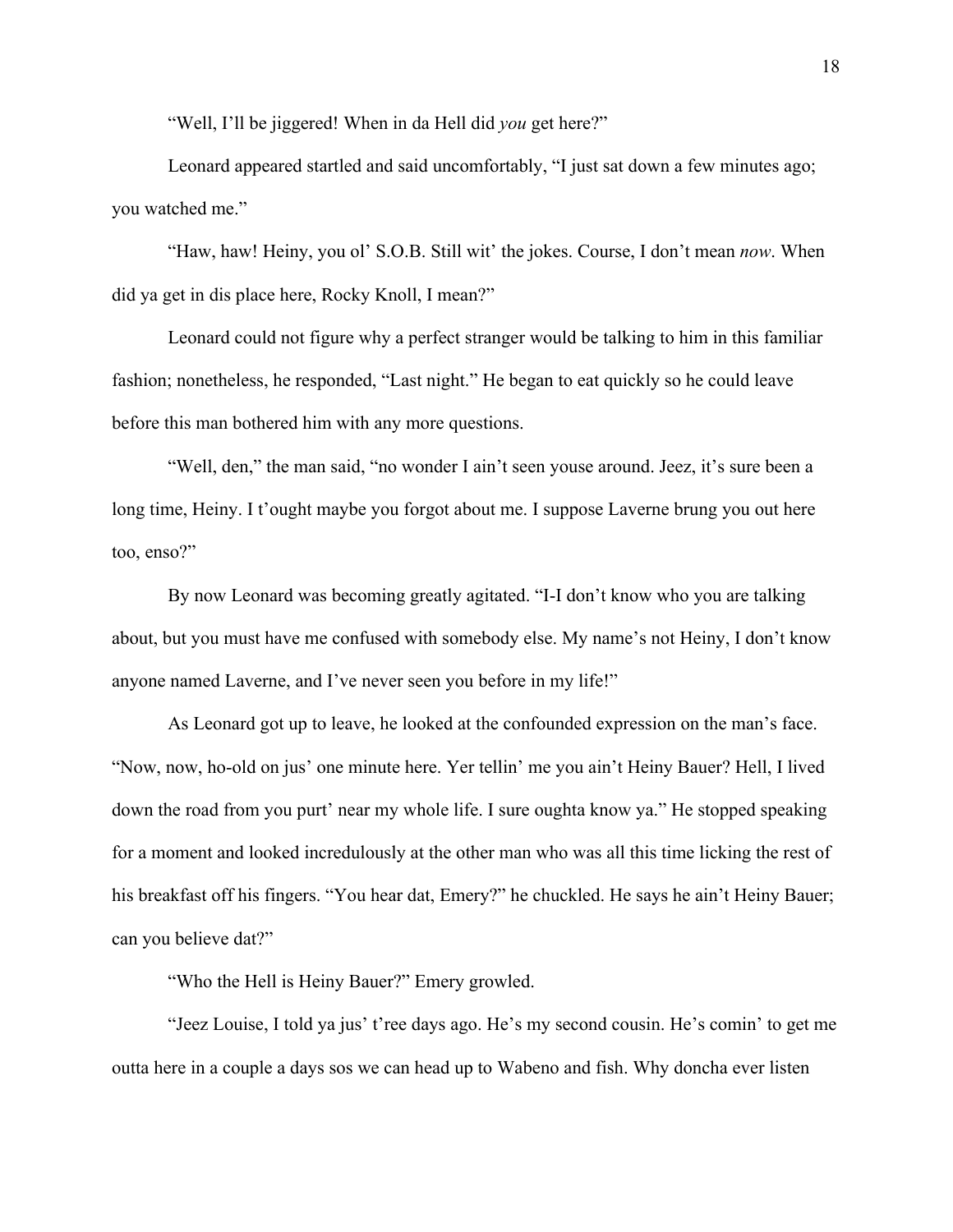once when I talk to you?" He sounded more hurt than angry. "We sit toget'er at dis here table every damn day. You t'ink maybe you'd listen just for once."

Emery yelled back, "Ach, will ya just shut up, John, fer a half hour once sos a guy can eat his food in peace?"

The two men had forgotten all about Leonard who had been the entire time watching this argument brewing while silently holding his tray. Then, in his haste to be rid of this scene, he stumbled backwards against his chair and dropped the tray onto the table with a crash, food and drink spilling everywhere. He turned and ran as quickly as he could toward the elevator. A large nurse and an orderly with slicked back hair and thick glasses were coming straight at him. He didn't know whether to freeze or make a break for it in another direction. As they came toward him, he just stopped and covered his eyes with his hands, trembling, waiting for them to grab him. But all he felt was wind as they streamed past him on either side. He opened his eyes and turned back to look where he had just been sitting. He saw each of them take the man who had been yelling at Emery by the arms. He could hear the nurse say to him, "Now, now, John, you know better than to act like this during breakfast; you had better come along with us till you can calm down."

"I am calmed down, goddammit!" Then in a pleading voice he said, "But Heiny's coming to pick me up soon. I gotta go get my t'ings ready. We're goin' fishin', you know." There were tears in his voice.

The orderly muttered under his breath, "Third time this month. We better get him back up on three."

Leonard stared at them as they moved John out of the dining room. As they walked past him, John, who still had food crumbs stuck in his stubbly beard, stopped and spoke to him. "Hey,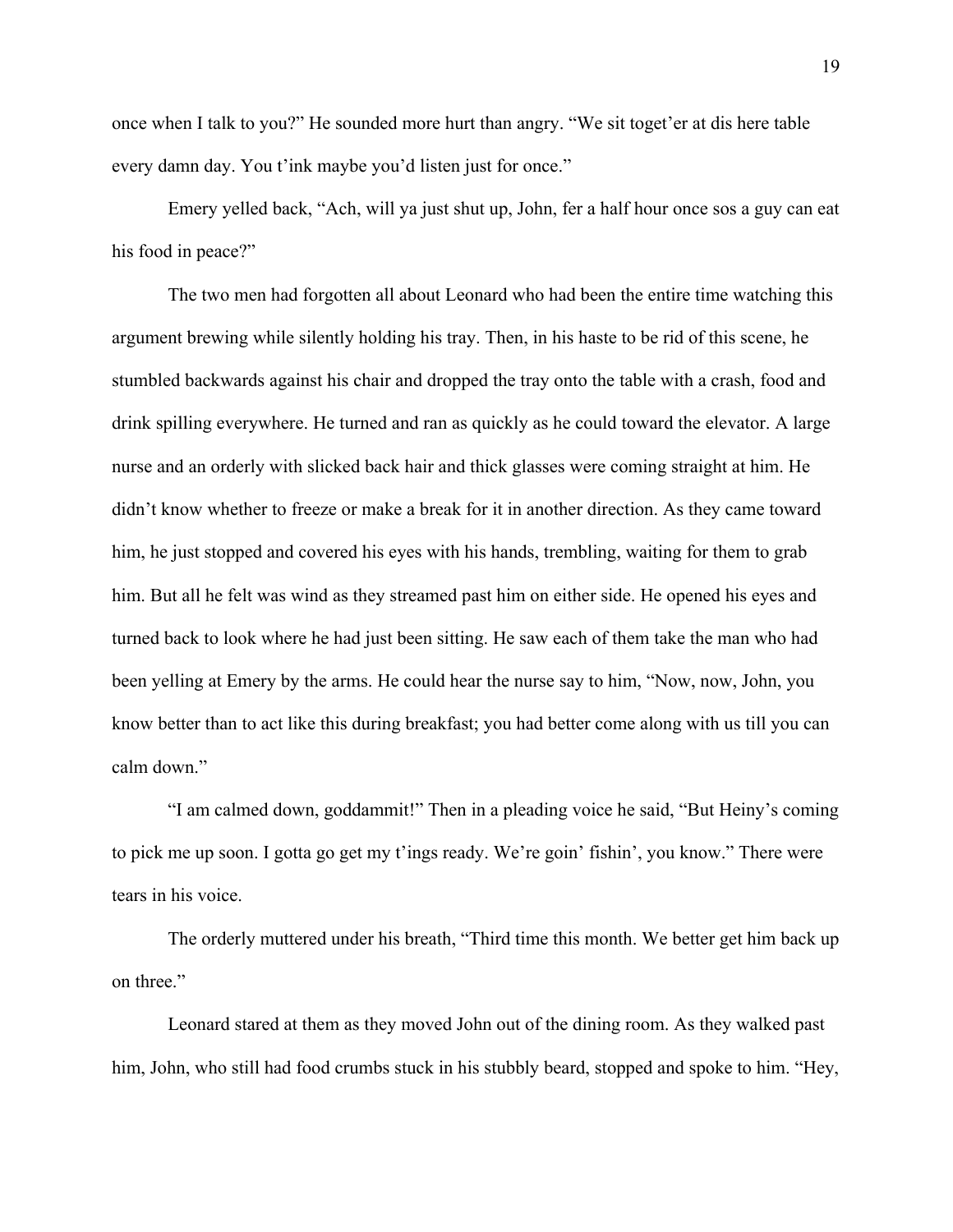Buddy, look, I'm, uh, sorry I called ya Heiny Bauer over dere before. Now as I see ya again, you don't look nuttin' like him!"

V.

J. Henry Koltien took a long pull off his cigarette and scowled as he scanned the papers before him. He knew that if his plans were to work, each piece of the scheme had to fit seamlessly, and this was an obstacle which he had not anticipated. "Operator, ring Twinbrook 6- 0-4-1." Hugh Rooney would be able to advise him, he reasoned, without his having to divulge anything to him. The fewer who knew of his intentions, the more likely he was to succeed. "Hugh Rooney, please. Tell him it's Hank Koltien." He nervously tapped the eraser end of his pencil on the glass plate covering his desktop. Each time he thought about it, he became more upset. *Well, none of that now*, he thought. *Must remain calm. Hugh would advise him and, by God, he'd get the money coming to him. He deserved it. The idea of her leaving Leonard so much and him so little!*

"Good morning, Hugh. We missed you at the smoker Thursday night. Everything all right?…Oh, sure, I understand. Some of the guys were asking about you is all…. Right you are; he *was* one of them." J. Henry picked up the papers he had been perusing earlier. "Say, Hugh, I have a copy of Mother's will here before me. I know that you drafted it and all, but, well, quite frankly I'm having a hard time reconciling the unequal money split between my brother Leonard and me. Am I legally able to contest this will?…I'm not. Well, that certainly wasn't the answer I was hoping to hear. Can you give me any idea why she apportioned the money in the manner in which she did? I mean, 70-30 seems rather lopsided, wouldn't you agree? At first, I assumed it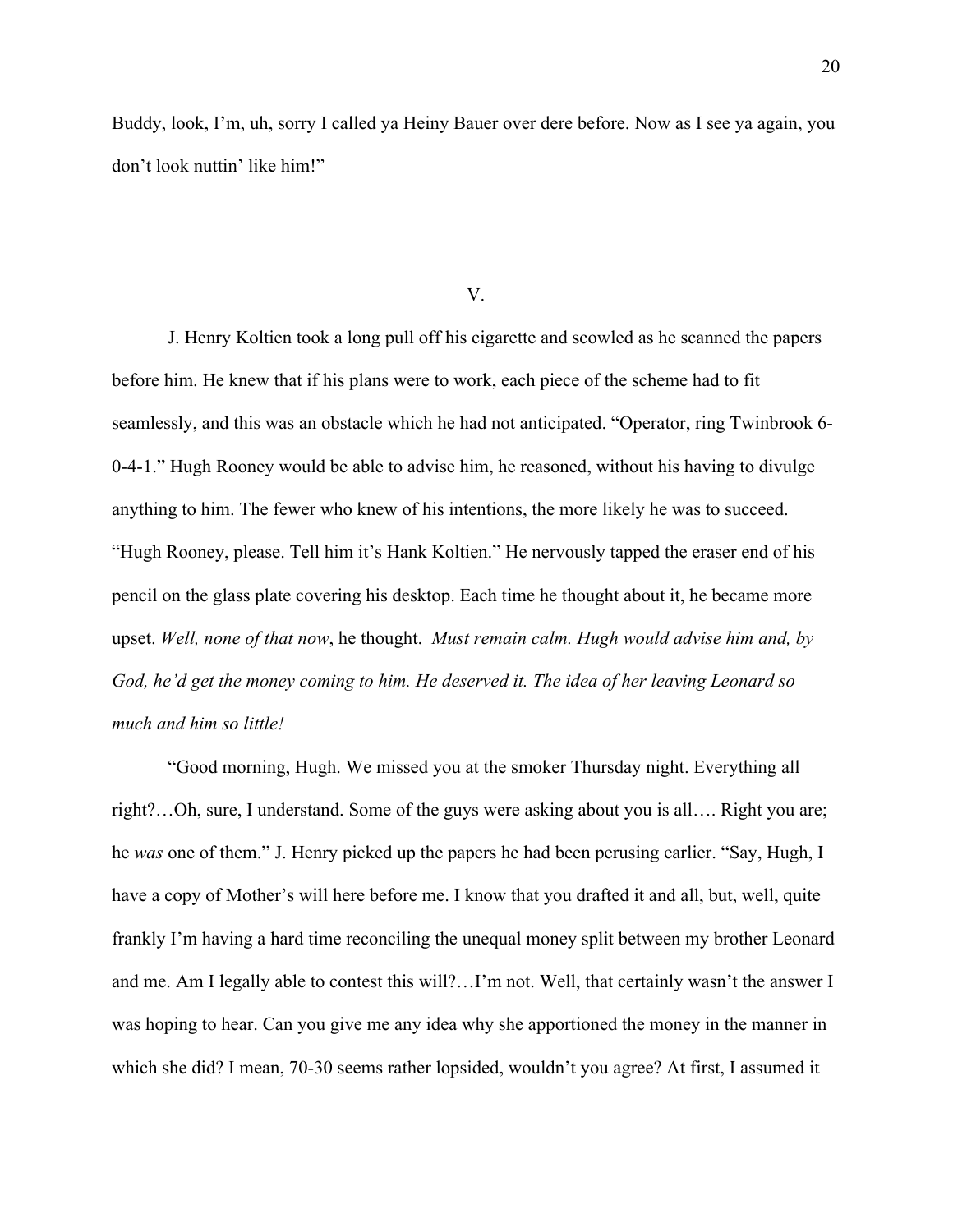was because of the *problems* Leonard was experiencing, especially after Father died, but...Oh, it actually *was*. Well, at least I was correct about that. But, come on, Hugh, as his legal guardian I'm already overseeing his affairs….Yes, I know he'll be twenty-one next May, but…okay…Okay, I see where you're going with this. Look, Hugh, I'm not trying to make a scene here. I just had some questions, and you've answered them." He was becoming upset; he knew he'd better hang up. "Listen, how about if I drop by your office next week and we can discuss this further…You bet…Sure, I'll call first. Goodbye."

After he hung up the phone, J. Henry hurled the pencil he had been tapping on his desk against the wall. *If Rooney can't change that will, I'll make damned sure that my name is on every letter, contract, and document that pertains to my dear brother from now on.* He bit his thumbnail and stared at the glistening chandelier, hypnotized, imagining each piece of cut Bohemian crystal were a real diamond… J. Henry liked diamonds.

## VI.

A side door opened from her office into a back hallway. Levina Dietrichson and Dr. Bavét paused briefly before heading in different directions. "Raymond," she asked quietly, "will you stop back here this afternoon? I can arrange to have you meet with Leonard privately. As long as this thing is going forward, we should have a system worked out right away that will be in this young man's best interest."

"Sure. I can be back here around two o'clock if that works for both of you. I look forward to meeting Leonard." Raymond didn't know what else to say that might make her feel better. Because he was brand-new to the sanatorium and its inner workings, he knew he was powerless to do anything but proffer his understanding and support. He hated Lindsay for putting her through this unwarranted anxiety. But he now fully apprehended the predicament in which she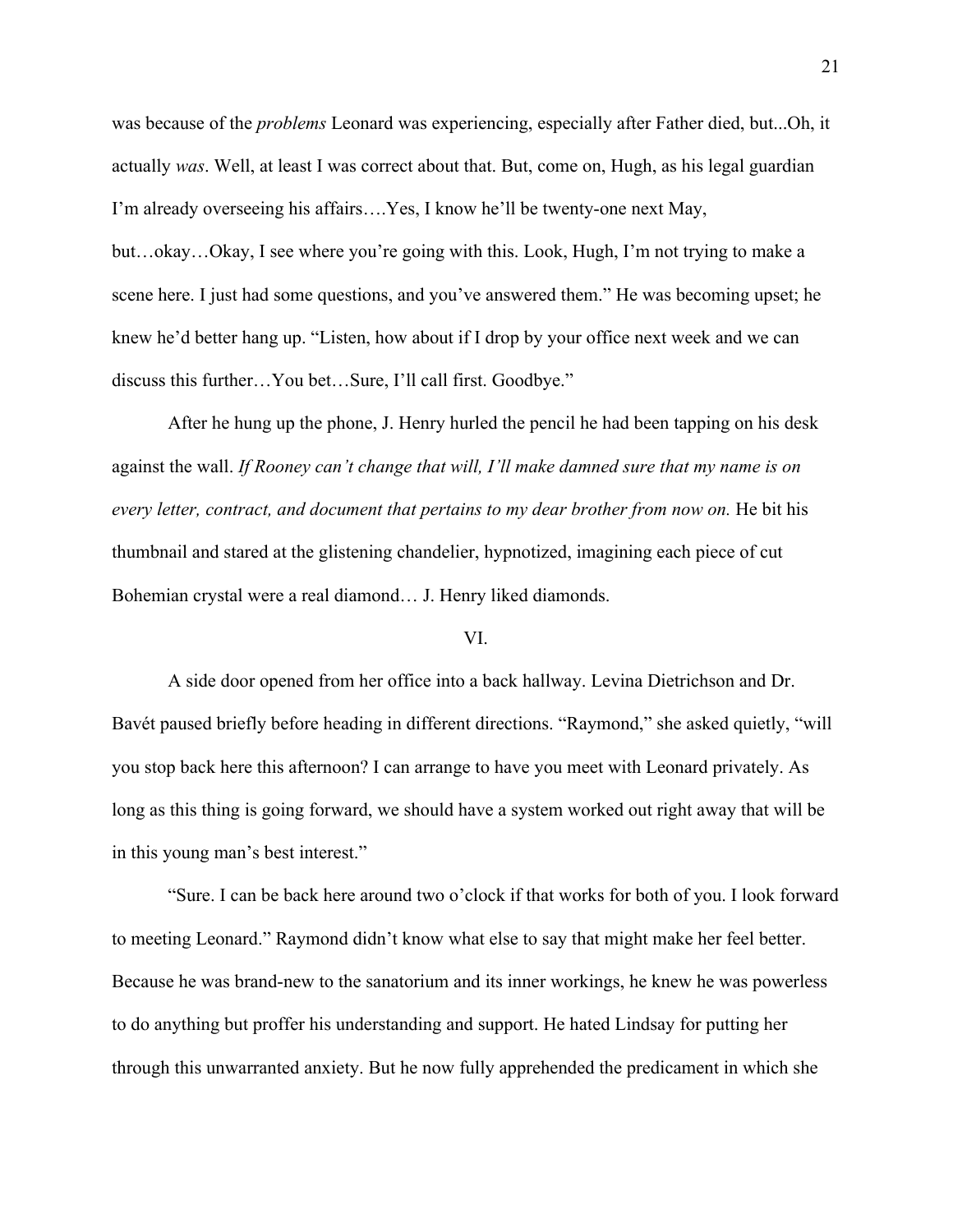had been placed: If it ever became public knowledge that she had been aware of a non-tubercular patient residing there, while the waiting list of those who applied for and required treatment approached fifty or more, she would be fired immediately and undoubtedly cited for ethics violations. Her lifelong career and reputation would be utterly destroyed. "Thanks, Miss Dietrichson, for your confidence in asking me to be the one to look after him," was the best he could muster. "Good luck in your meeting with Mr. Lindsay."

She nodded slightly, turned, and made her way toward the Board Room on the second floor. She knew she was late, but then it did not seem to matter that much. Raymond had needed to be informed. Besides, now that she had a trusted ally in him, she had begun to regain some of her confidence. She would need it. As she peered into the Board Room, she could see Lindsay through the narrow window, squinting over some papers he had just pulled from his doublebuckled leather briefcase. She knocked and entered. "Mr. Lindsay, you wanted to see me?" She could smell the odor of freshly painted walls clash with the scent of a man who wore too much after-shave lotion.

"Yes, Miss Dietrichson, come in. Close the door behind you." Maury Lindsay was a rather short man, wide in the waist, who within the past year or two had bid farewell to middleage. Appointed head of the Rocky Knoll Board of Trustees in 1926, it was actually he who two years earlier had recommended to the Board that they hire Levina as Superintendent. Nevertheless, she had always found him to be a rather odd character. Whenever he was angry, which Levina noticed to be quite often of late, he had a peculiar habit of seeming to cough and laugh simultaneously while spewing his vitriol. And Lindsay adored power. He had begun to explore politics while still in junior college. After being appointed alderman in a local election, he was instantly hooked. Five years ago he had become president of the Sheboygan County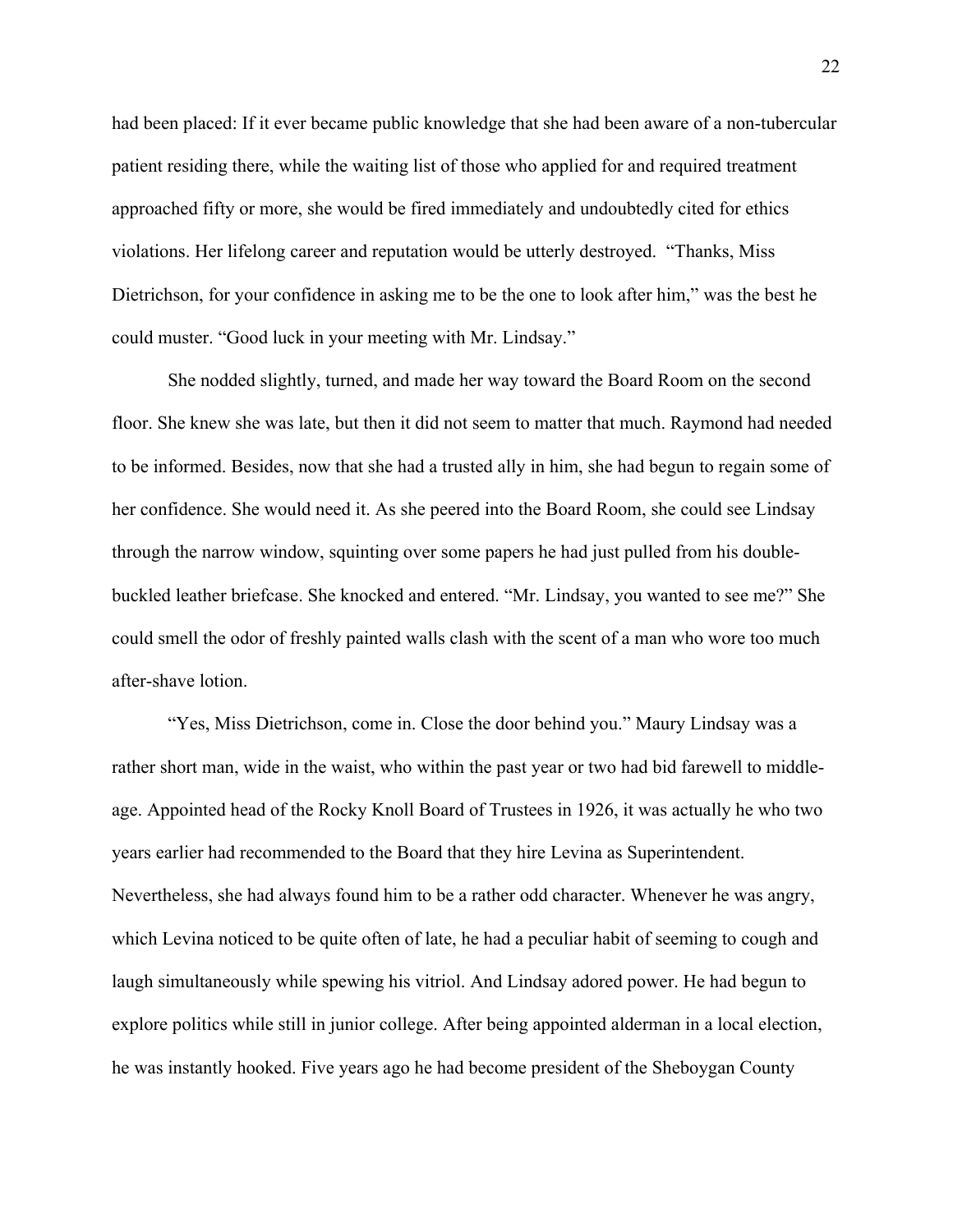Board, and there were rumors afloat of his planning to explore much grander vistas with a run for the U.S. Senate in 1928. He was an absolute megalomaniac, who assuredly had the ego for political office.

As she sat across the table from him, she watched him dip his fountain pen into a small jar of dark blue ink, scrawling incomprehensibly on a legal pad as if she were not even there. Finally, after a minute or two of awkward silence had passed, and without looking up, he asked, "Have you worked out the arrangements I asked you to regarding that Koltien lad?"

She could feel the blood rising to her face. She so much wanted to upbraid him for the callous way he was compromising her position; instead, with great self-control she tersely responded, "Yes, it's been taken care of."

For the first time since she had come into the room, he looked up from his writing. "Good. Now, Miss Dietrichson, you and I both know the consequences should this Koltien thing ever be made known to anyone either on the Board or within the sanatorium. I'm counting on you to see that this does not happen." Levina said nothing but continued to stare at him. She refused to be intimidated. "Who will be looking after the needs of this boy?"

She had had a feeling he was going to ask her this question, and the last thing she wanted was to compromise Bavét's role in the process. She too felt that it was really none of Lindsay's business who would be performing the service as long as it were done discreetly. "Mr. Lindsay, I've appointed someone who is quite capable of dealing with Mr. Koltien's *issues*. He understands the importance of discretion in this matter. Who he is is not relevant, and I would prefer to keep his name confidential."

He glanced at her momentarily as if he were going to demand that she tell him; instead, he cleared his throat and with his cough-laugh said, "Very well. I shan't persist in this. But, if I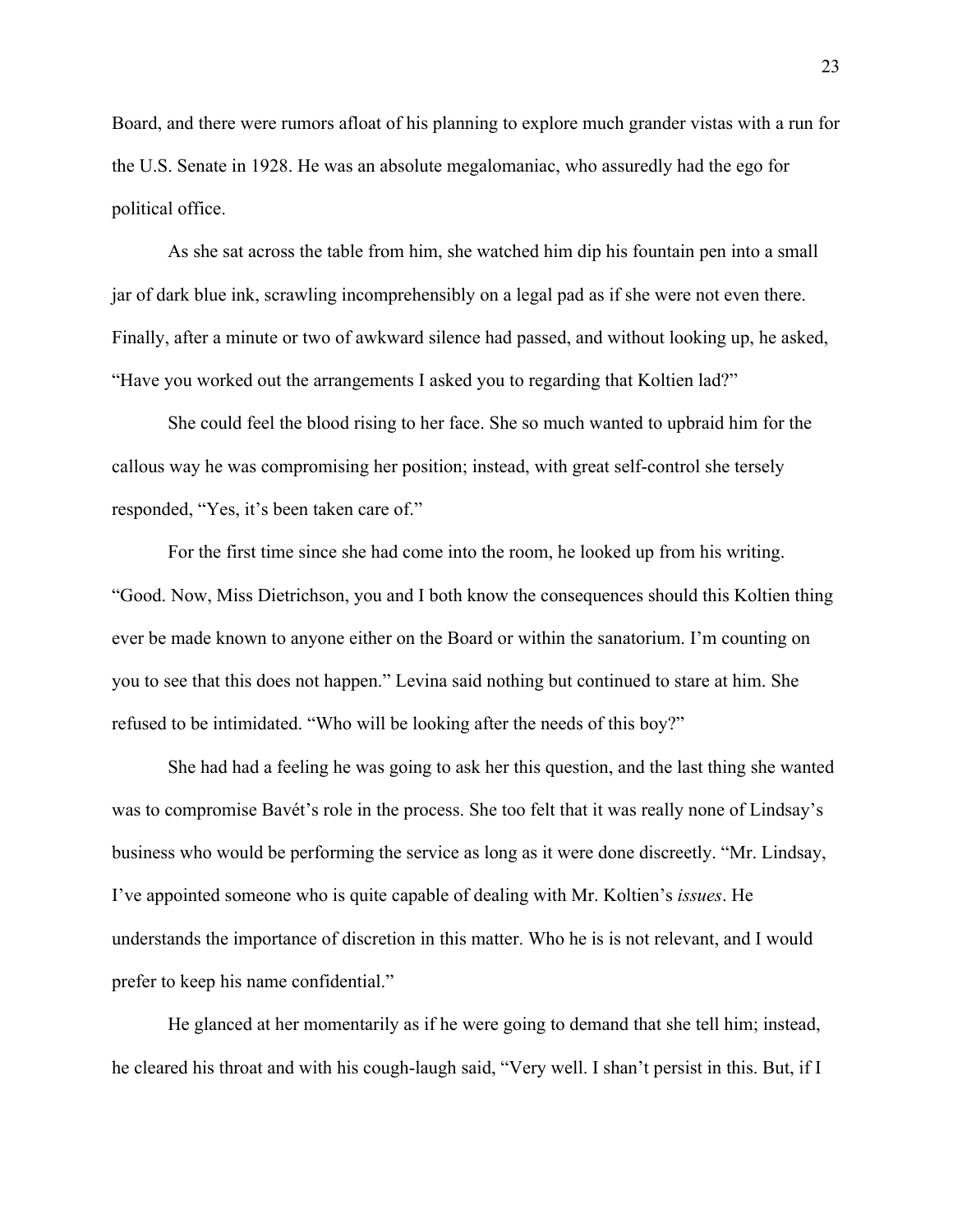get wind that any of this has gone awry, and I mean *anything*, I will not only disavow any involvement, but I shall hold you personally responsible, and you *will* divulge his name. Do you understand?"

"Perfectly. If there is nothing else to discuss, I have other duties I must attend to." She rose from her chair and left without another word from either side. As she walked outside the door, she glanced down and noticed that her hands were trembling. *God, I hope he didn't see that*.

Lindsay finished his writing, folded it and placed it inside an envelope, sealed it, and sat back in his chair, his hands behind his head. He grinned smugly. He knew who was boss at Rocky Knoll.

# VII.

September of 1927 had been an exceptionally warm month. Many of the residents at Rocky Knoll were happy to see autumn finally arrive on the cool back of October skies. Those who remained healthy enough were allowed to walk serpentine paths on the grounds before dinner or supper. As leaves changed colors and rode chilly breezes to the ground, those patients who could move about outdoors were grateful, for there were many who were confined within the sanatorium, their lungs in such hurt and delicate condition. Children whose mothers or fathers were patients there could visit them only once a month, and for fear of contamination, they could remain with them for a mere twenty minutes. Broken hearts rested against broken lungs.

During the nineteenth century, before the groundbreaking discoveries of Dr. Robert Koch in Germany, authors and composers would sometimes romanticize consumption, making one's death from it a perfectly picturesque departure. In reality, tuberculosis was the cruelest disease.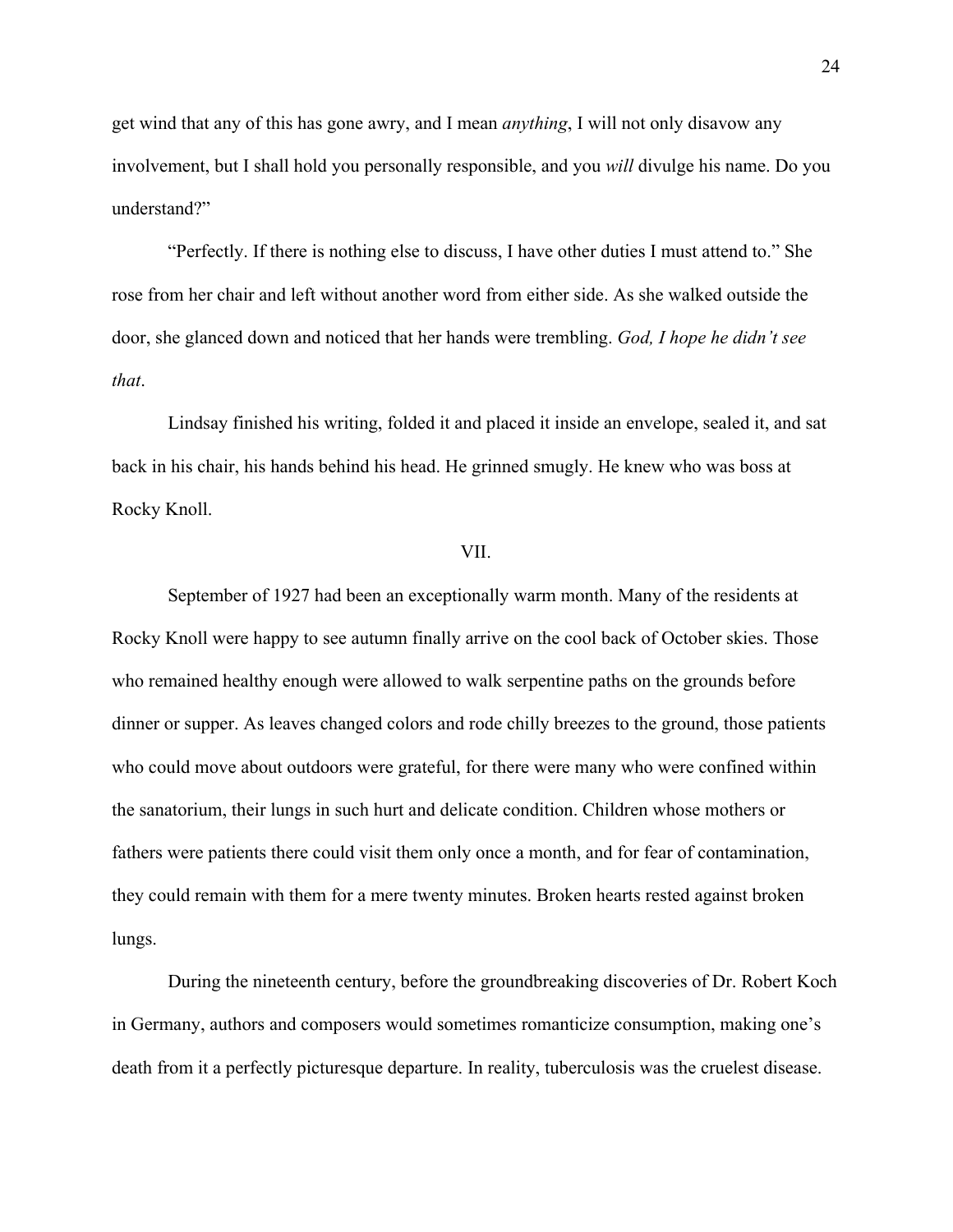The "White Plague," as it was known, ravaged the body, broke the mind, and shattered the heart. Sputum cups were exchanged daily, the old ones holding the evidence, good or bad, and the new ones always holding out promise. But one needed a microscope to ascertain the verdict from within the cups. Patients were never allowed to see the glass plates displaying the tiny bacilli that held them hostage. But it was the weekly weigh-ins that rendered the most crucial judgment for them. It could be the most exhilarating or most traumatic of all the sanatorium rituals. Standing on the scale's wobbly platform, watching the nurse slide the weights left or right across the bar, was an ordeal that few, if any, ever forgot.

Pamela Burton languished during her first month at Rocky Knoll. As her weight and temperature fluctuated, she found it increasingly difficult not to become despondent. Knowing that she should be starting her first semester of college instead of being confined to a hospital bed for who knew how long was sometimes more than she could bear. Her parents came to see her as often as was permitted. Her father always wore a smile, and he would kiss her forehead as soon as he would see her even though kissing was frowned upon by the staff. No matter how poorly she felt, the sight of her father always lifted her spirits. Her mother, conversely, would at times irritate her with her incessant, nervous jabbering, mostly about topics of little relevance to Pamela. She knew that Amanda meant well, and she was grateful for the love and concern she showed her, but there were days Pamela had wished that only her father would come to visit her.

During one of their Saturday afternoon visits, her father said to her, "Little darlin', your mother and I stopped to talk with Dr. Meyer before we came up here to see you. I said to him, 'Doc, you and I've been friends a long time. Give it to me straight. How's my little girl doin'?' And he said, 'Everett, I've always played it straight with you. Pamela's had a rough go of it this first month and a half here, but I checked her X-rays and sputum samples, and over the past few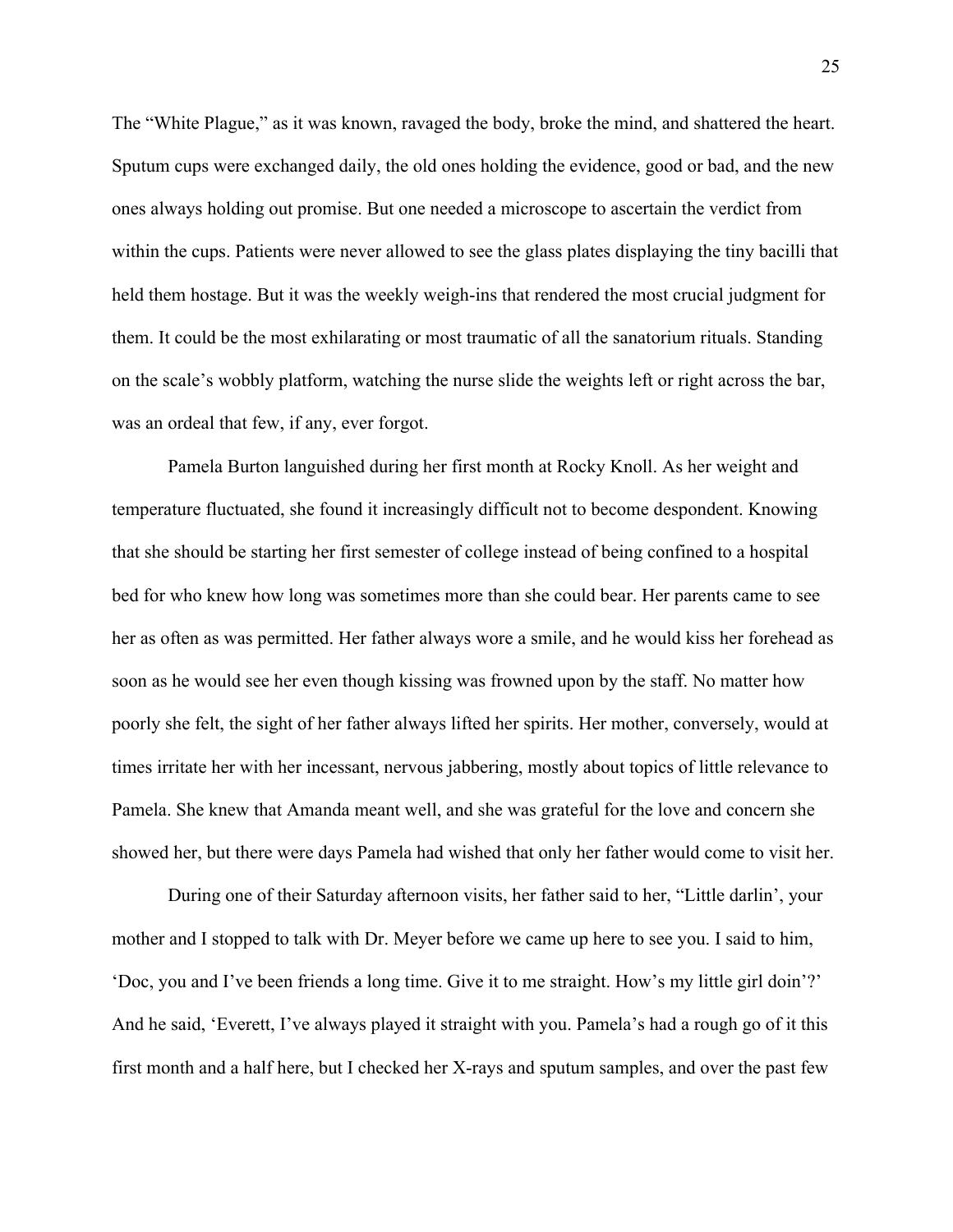days I am starting to notice some improvement. Now she's still got a ways to go, but I am encouraged by what I'm *not* seeing.' Now isn't that just wonderful news, little darlin'?"

She still had not recaptured the color in her skin, but this news caused her eyes to brighten slightly and a brief smile to fall across her lips. Her father had had a reputation as a tough businessman, but when he saw her smile for the first time in such a long while, two tears began to well in the corners of his eyes.

Amanda chimed in, " Ooh! This is so exciting, isn't it, honey? I'll bet you'll be out of here in a week!" Everett looked over to where Amanda was sitting and flashed her an unsettling look. Amanda pursed her lips and exclaimed, "Oh, don't worry about me; I do understand this situation completely!" She tried to change the subject. "Listen, Daddy, I have an idea: Before we leave, why don't we walk Pammy down and sit in the solarium awhile. It will do you good, Pammy, and it should be quite comfortable this time of day with the windows open. Perhaps we'll even run into somebody who knows me."

Pamela's room was the last one on the far north wing of the third floor. There was a fire exit door leading to the stairway just outside of her room. At times she regretted being so far removed from the center of the building where many of the patients stayed, but then there were other days when she was happy to be isolated for the privacy it afforded her. Because she was still too weak, they rode the elevator rather than take the stairs to the solarium.

The double doors of the solarium stood wide open like a huge mouth when Pamela and her parents arrived. Two black ceiling fans whirred overhead to circulate light breezes blowing in from the few windows that had been partly raised. The panoramic scenes of farms and white houses in the valley below could easily be observed through the solarium's wall of glass.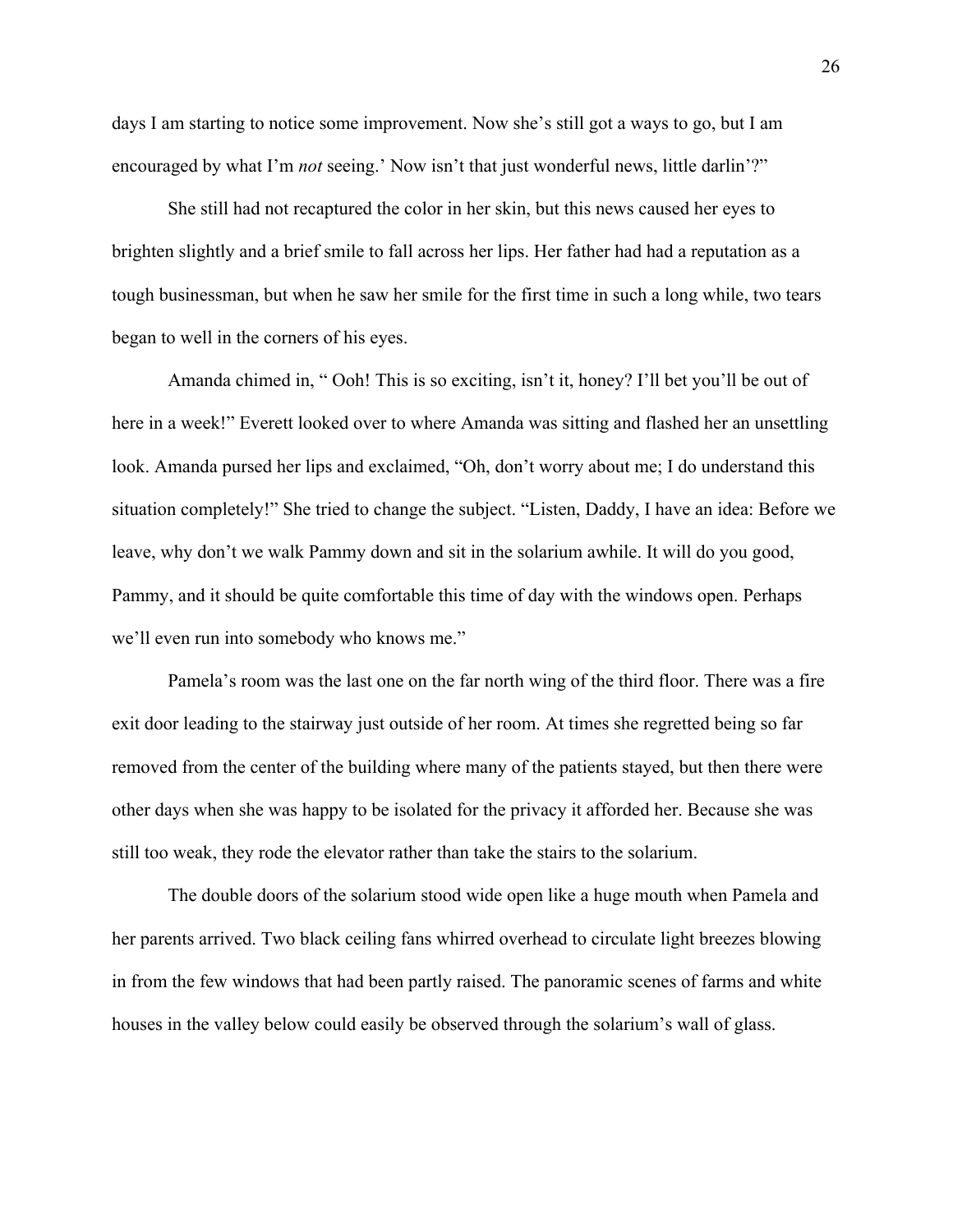Visiting hours soon ended, and Pamela bade her parents goodbye, deciding to remain in the solarium a little while longer.

Promising her parents that she would not remain there long, Pamela continued to gaze wistfully, far beyond the windows, daydreaming of the time when she would walk down to visit every one of the farms she now observed from these heights. While she continued to enjoy the idyllic landscape outside, a young man entered the almost empty solarium and seated himself at a nearby table. He positioned himself near one of the radios in the room. It was a brand-new 1926 *Radiola Senior*, one of many that had been donated to the sanatorium by RCA-Westinghouse and placed throughout the building. He positioned the earphones comfortably and slowly began to move the dial's black handle to home in a clear frequency. When he seemed satisfied with the reception, he sat back, closed his eyes, and began to nod along to the rhythm of the music. Soon he had forgotten where he was as he began softly singing, "Blue skies, smiling at me, nothing but blue skies, do I see…."

Recalling himself, he opened his eyes to see Pamela looking over and smiling at *him*. "That's my favorite song," she said. "I love Irving Berlin."

He blushed, not knowing what to say, but he managed, "Yeah, I like the song very much myself. Um, would you care to listen to the rest of the song?"

"Sure. I mean, if you don't mind." She gingerly walked over to the table and sat beside him. He helped her with the earphones. She smiled and nodded to let him know that she could hear clearly. In a moment, the song was over. She removed the earphones. "Thank you for letting me listen."

He quickly tried to think of something more to say to her. "Do you like music?" he asked. "Oh, yes, very much. In fact, I planned to study it in college." She then grew serious.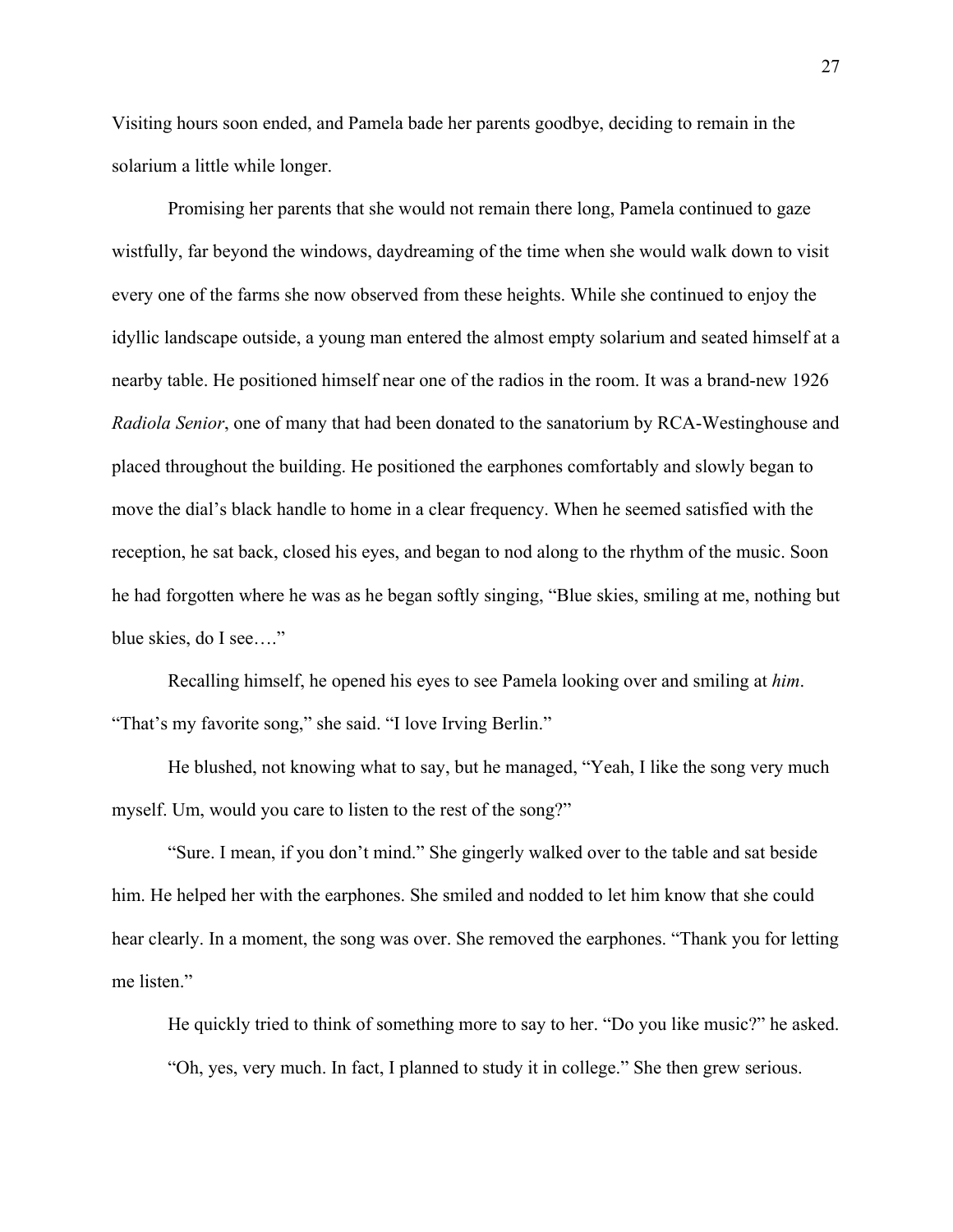"Well, why didn't you?" he asked innocently.

She extended her arms slightly outward, palms upward. "This," she replied. "My doctor discovered tubercle bacilli in my lungs nearly a year ago. Fortunately, the disease was progressing slowly enough so that I could finish my final year of high school at home, but the TB got worse throughout the summer. I've been out here since early September."

"That's a coincidence; I arrived here about the same time." He looked at her a little sheepishly. "I'm sorry. Forgive me. My name is Leonard. Leonard Koltien." He extended his hand to her.

She reached out and gently squeezed it. "Pamela. Pamela Burton. Pleased to meet you, Leonard." The unmistakable flutter she felt inside had to be more than an aberration in her chest, she thought. "I hope you don't mind my asking, Leonard, but how have your treatments been going here? You seem to be doing quite well."

Leonard appeared confused. "I'm sorry, Pamela. I'm not quite sure what you…."

"Leonard! Here you are." Dr. Bavét walked up to the table where they had been sitting. "I wonder if I might have a word with you in your room before dinner."

"Of course, Dr. Bavét. Dr. Bavét, this is Pamela Burton. Pamela, Dr. Bavét."

They shook hands. Pamela looked at Leonard and knowingly remarked, "I'm going to have to be getting back to my room anyway. It was nice meeting both of you. Perhaps I'll see you around?"

"That would be nice," Leonard nodded.

After Pamela left, Dr. Bavét and Leonard walked to Leonard's room. When they arrived, Dr. Bavét turned to him and said directly, "I hope you don't mind my saying this, Leonard, but I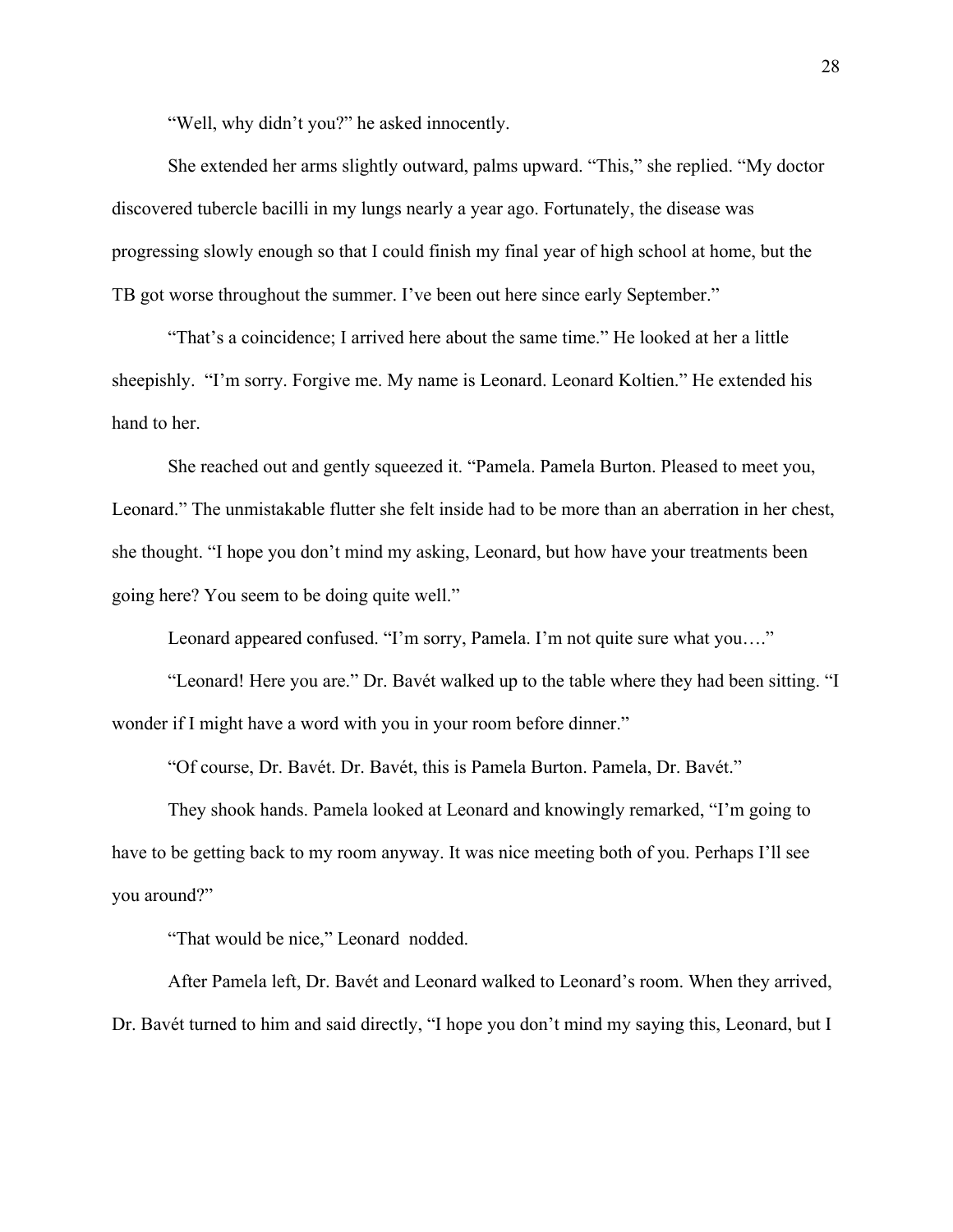believe I detected a slight twinkle in your eye regarding Miss Burton. I wouldn't be incorrect now, would I?"

Leonard blushed and stammered, "Yes, I mean no, I mean, well…I…

"Leonard, look at me. Miss Burton seems like a very sweet young girl, but you have got to remember that she has tuberculosis and, more importantly, that you don't. Miss Dietrichson has asked me to look after you here at the request of your brother. I have already told you that you are here for mental rest and recuperation and perhaps some therapy in order to help get adjusted following your mother's…*passing*. You have been progressing very well, Leonard, and I am extremely proud of you. But this is a sanatorium. People here are very sick, and I'm sorry to say that Pamela is one of them. By your continuing to come into contact with her, you are greatly risking contracting the disease yourself, and that would be devastating. Do you understand what I'm saying?"

"But, Dr. Bavét," he said, rising from his chair, "she's the first, I mean, couldn't I just, you know, take precautions so that we…"

"No, Leonard. It's too risky for you to be around her right now," he said emphatically. "I'm sorry." He then softened his tone. "Look, why don't we go down and have supper? You'll feel better after you've had something to eat."

"I think I'd rather stay here if you don't mind, Dr. Bavét."

"Suit yourself, Leonard. Perhaps we can discuss this more on Monday when I come to see you again. Good night."

After Bavét left, Leonard went over and lay on his bed. As he stared at the ceiling, he could hear water running into a tub a short way down the hall. A nurse was arguing with the patient with whom she had been working, trying to get him to cooperate: "Mr. Star Mountain!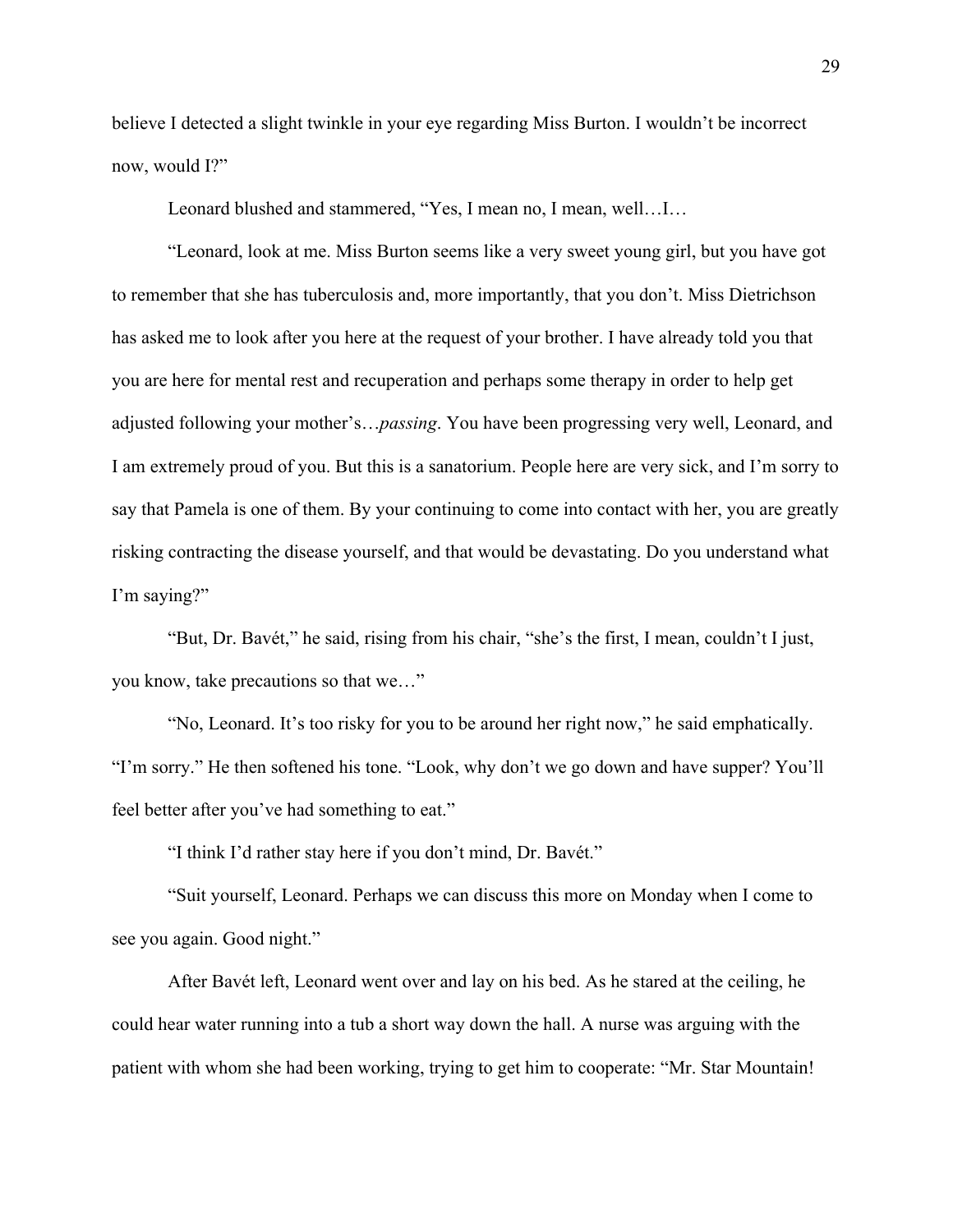John! Get back over here and let my orderlies assist you. You know you're in no condition to take a bath all by yourself!" He then heard the man bellow back at her, "Yeah, well, when Heiny Bauer comes here to get me t' come fishin', den you ain't gonna be actin' so paticiler high and mighty!"

Leonard, his thoughts wholly on Pamela, wondered if she were also thinking about him now. Deep in his heart he knew Dr. Bavét was right. But he also knew that he wanted to see her again. He slowly drifted to sleep with the sounds of Irving Berlin smiling in his ears.

## VIII.

From the tabletop radio in her small, second-story apartment in Plymouth, Honey Schaefer could hear Bix Beiderbecke's cornet blasting Dixieland jazz as she rummaged through her bedroom closet in search of a suitable dress to wear for the evening. For the past two months she had been dogged by Eddie Eiger, head of maintenance at Rocky Knoll, to go on a date with him. He had admired her from afar ever since he came to work at Rocky Knoll. Eddie had originally worked with his brother, Marc, at Eiger Brothers Auto Shop. Marc told Eddie that he had gone out on a few dates with Honey a year earlier and thought that Eddie would greatly enjoy Honey's company.

But Honey was not thrilled about the idea of dating either of them. She perceived both as "birds of a feather," and she did not care for their plumage. But, in order to halt Eddie's persistent calling, Honey finally agreed to go out "on one date only" with him. Honey, although not particularly well-educated, was nevertheless a warm and quite attractive woman. Her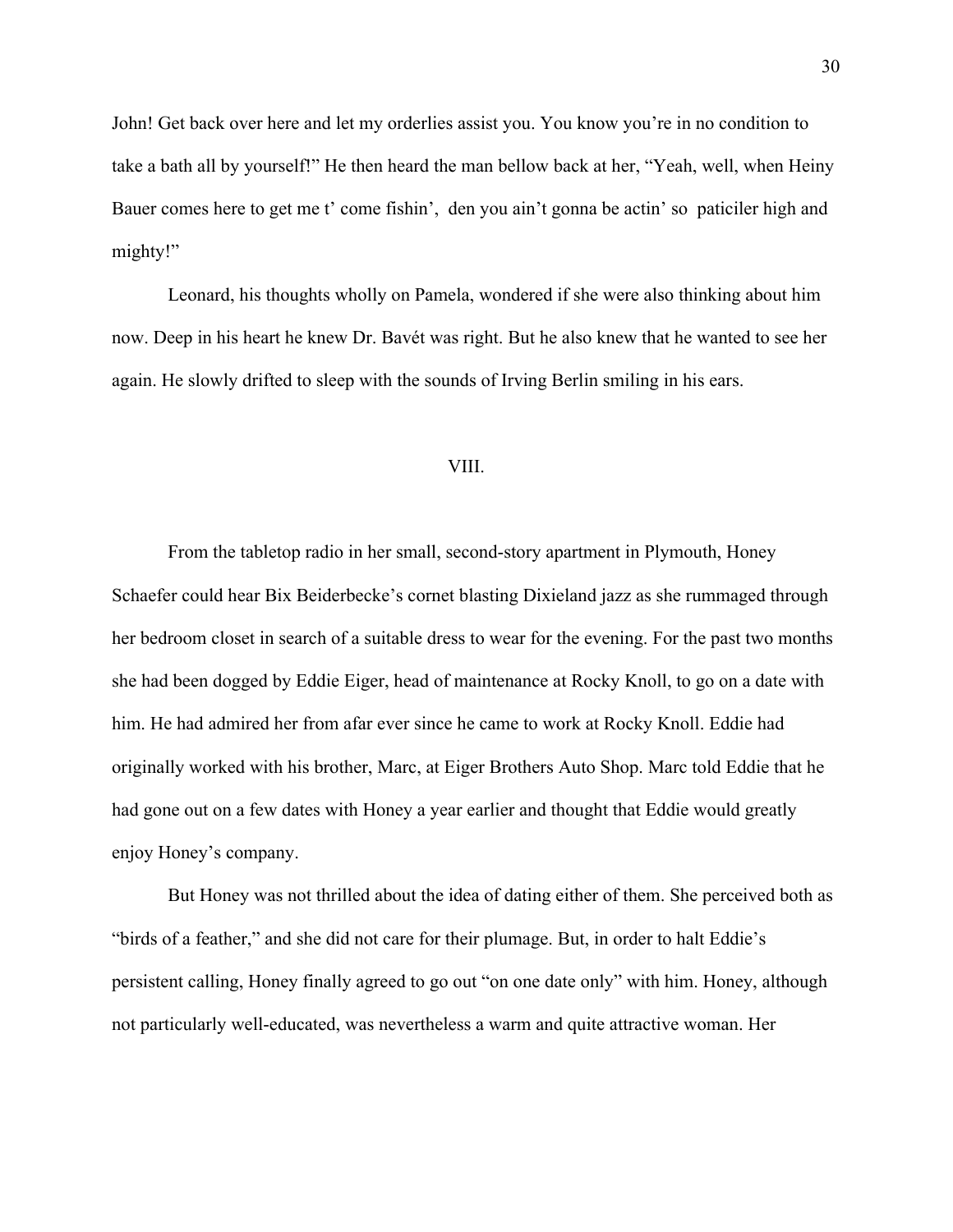confident smile and easy-going manner made her a favorite among both patients and other staff at Rocky Knoll. It was easy for anyone to see why men should want to date her.

As she clipped on her ruby earrings, Honey scrutinized herself in the bedroom mirror. She had turned twenty-seven in July and had hoped to be married by now. She tried to convince herself that she enjoyed an exciting social life. In reality, she was rather lonesome. Honey had also grown weary of her everyday lifestyle, going in to work early, coming home late, exhausted, and then either sitting quietly with Sadie, her cat, or seeing an occasional movie at the local theatre. But Honey had not always been so reclusive; she had gone on many a date in the past. In fact, while in high school and shortly thereafter, Honey had acquired a somewhat unsavory reputation for indiscriminately enjoying several young men within a short period of time, all of whom had identical designs as far as Honey was concerned.

Her thoughts were broken by a rapping upon her door. "Be right there," she yelled. Regaining her composure, Honey opened the door. Before her stood a short man about thirtythree years old; Honey thought he looked closer to forty. "Hello, Eddie. My, aren't we all spiffed up tonight!"

He giggled and walked past her into the apartment. "Why, uh, thank you. Oh, these here are for you." He held out a small bouquet of mixed flowers wrapped in newspaper. I hope you ain't allergic to 'em, but if you are, I can take 'em back wit' me, lickety-split."

"No, no, they're lovely. Thank you. Let me just put them into some water; make yourself comfortable till I get back." She walked into her tiny kitchen thinking, *Why do I get myself into these predicaments?* He seemed to be a nice, well-meaning fellow, but she could tell that he was really not her type. At all.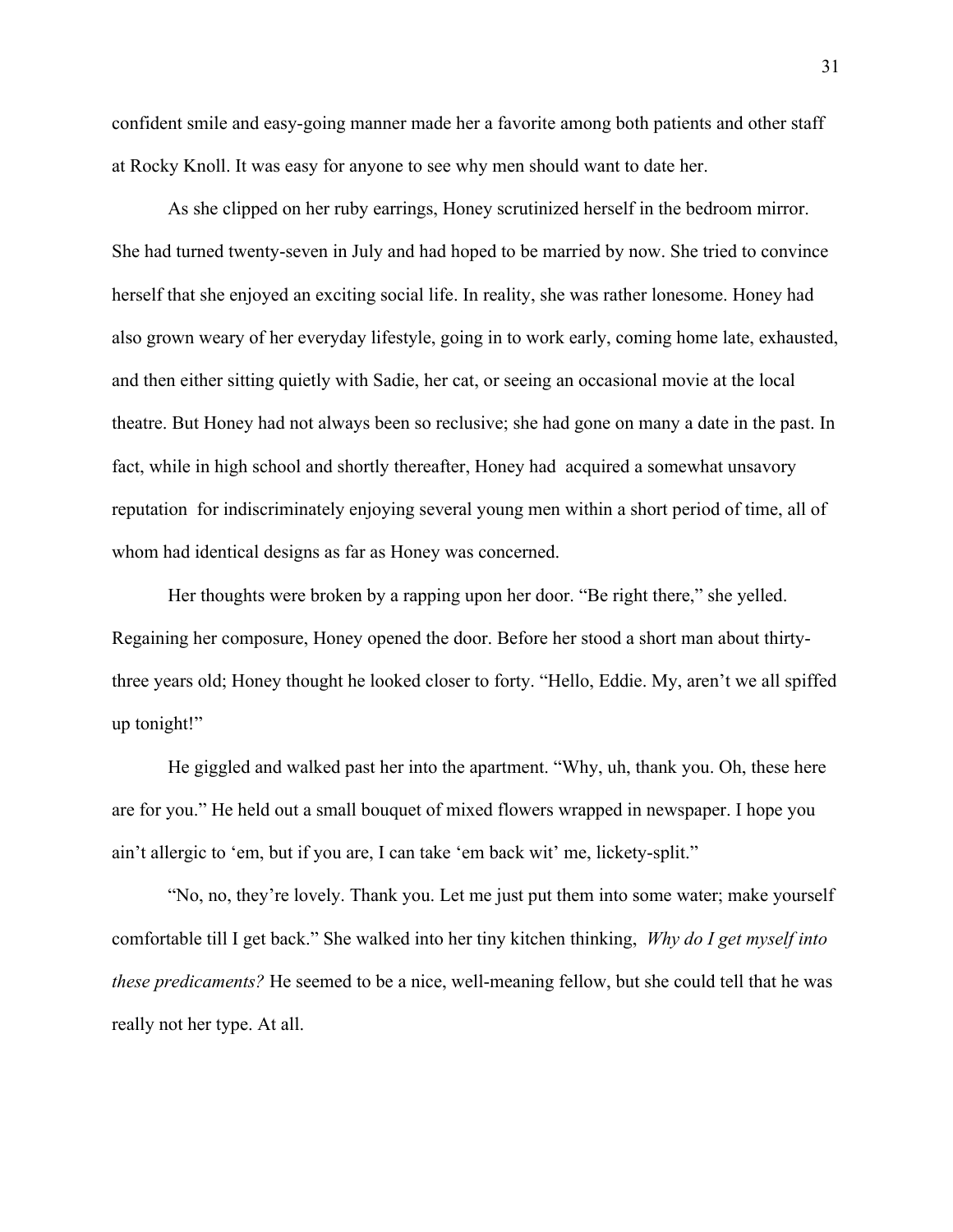Because Eddie had no car, they decided to walk over to the Cinderella café. A gentle rain had begun, but they were only two blocks away. Once inside, the waiter ushered them to a table near the back. They placed their orders and looked about. There were several paintings on the wall, each one depicting a storybook prince rescuing a maiden. Eddie began laughing and pointing at one of the pictures. "Hey, Honey, get a load of that picture over there. That knight is charging a windmill. What a nut!" Honey smiled weakly and said nothing.

After they had finished eating, Eddie lighted a cigarette and loudly slurped his coffee as he waited for the waitress to return with their bread pudding. Honey sensed that Eddie wanted to ask her something. "Yes? What is it, Eddie?"

"Uh, I hope you don't mind me askin' this to ya, but what's your name, Honey?" She stared at him incredulously. "I mean, that ain't yer real name, right? I mean, nobody would name their kid *Honey*! So, c'mon, tell me yer real name. Somethin' tells me we're gonna be seein' a lot of each other, so no secrets, OK?" He leaned in closer to her. "Listen, I got a idea: Hows about you comin' over to my place for a little romanticizin'? Then when we're snugglin' up, you could whisper in my ear, nice and close-like, and tell me yer name...

At that moment the waitress brought their dessert. Honey stared at the bowl for just an instant. Then she stood up, picked up the bowl of bread pudding, and dumped it over Eddie's head. "There, you homely little creep! I never want to see you again!"

As Honey strode away in anger, she could hear Eddie call from behind her, "Hey, whatever your name is, Who's gonna pay fer this here food!"

### IX.

The mahogany grandfather clock in his hall bonged eleven times. J. Henry Koltien strode through its echoes on his way to pull the morning mail through the brass door slot. As he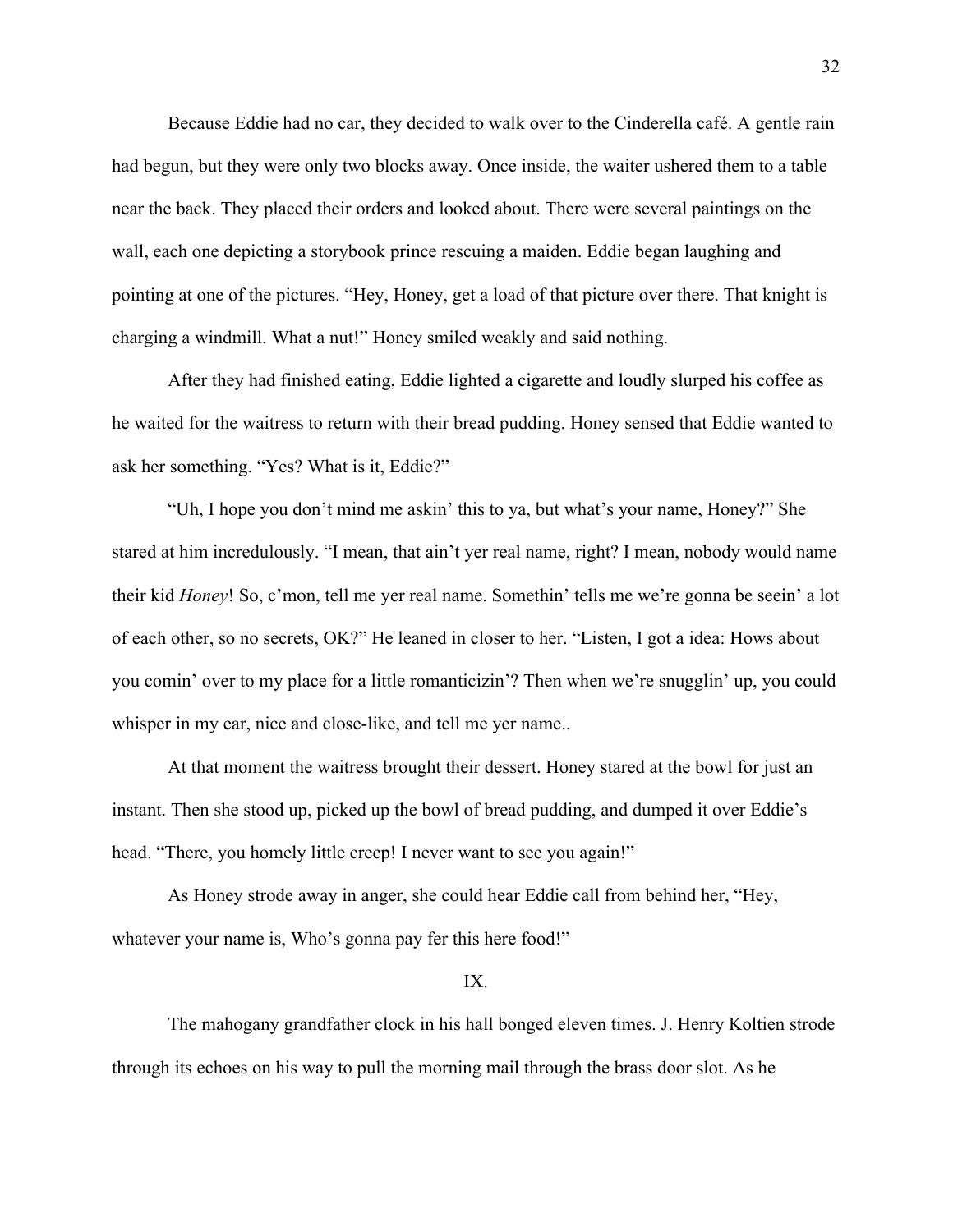thumbed through the usual diet of bills, his eye caught an envelope with a handwritten script he could not distinguish at first. Sliding a shiny letter opener through it, he noticed the return address was imprinted County Board of Sheboygan. This was the letter he had been expecting. He scanned its contents:

> *Hank, Your brother's situation at Rocky Knoll has been handled according to plan. I have been assured that every precaution has been addressed for both his safety and well-being in strictest confidence. Wish to discuss campaign finances with you as soon as possible as deadlines are approaching. Call. Maury*

He folded the letter and tucked it back inside the envelope. Lindsay had held up his end of the bargain. Now it was time for him to make good on their agreement. If he had only known about the disparity in Genevieve's will sooner. Now everything had changed. The money he had guaranteed Lindsay was no longer viable as it had once been. But J. Henry knew that if he could persuade Hugh Rooney to help get Leonard's share of the estate nullified, or at the very least, reduced, he would have nothing to worry about: He would have the means to finance Lindsay's campaign surreptitiously, thus assuring him a nepotistic advantage if Lindsay were elected; he could invest in stock futures or any other pet project he desired; but best of all, he would have Leonard stuck at Rocky Knoll indefinitely so that no one, not even Leonard himself, would ever be in a position to challenge him. Yes, working with Lindsay could afford him all of that.

But, so far Rooney had refused even to consider such a proposal. J. Henry began to mull over his options. He hadn't many. Perhaps he could bribe him. But would Rooney really accept that? He knew him to be a man of great integrity. At least, J. Henry had always *thought* him as a man incorruptible. But, maybe, he reasoned, if he were to offer Rooney a respectable portion of the estate's assets, in exchange for getting him either to argue that the will was invalid through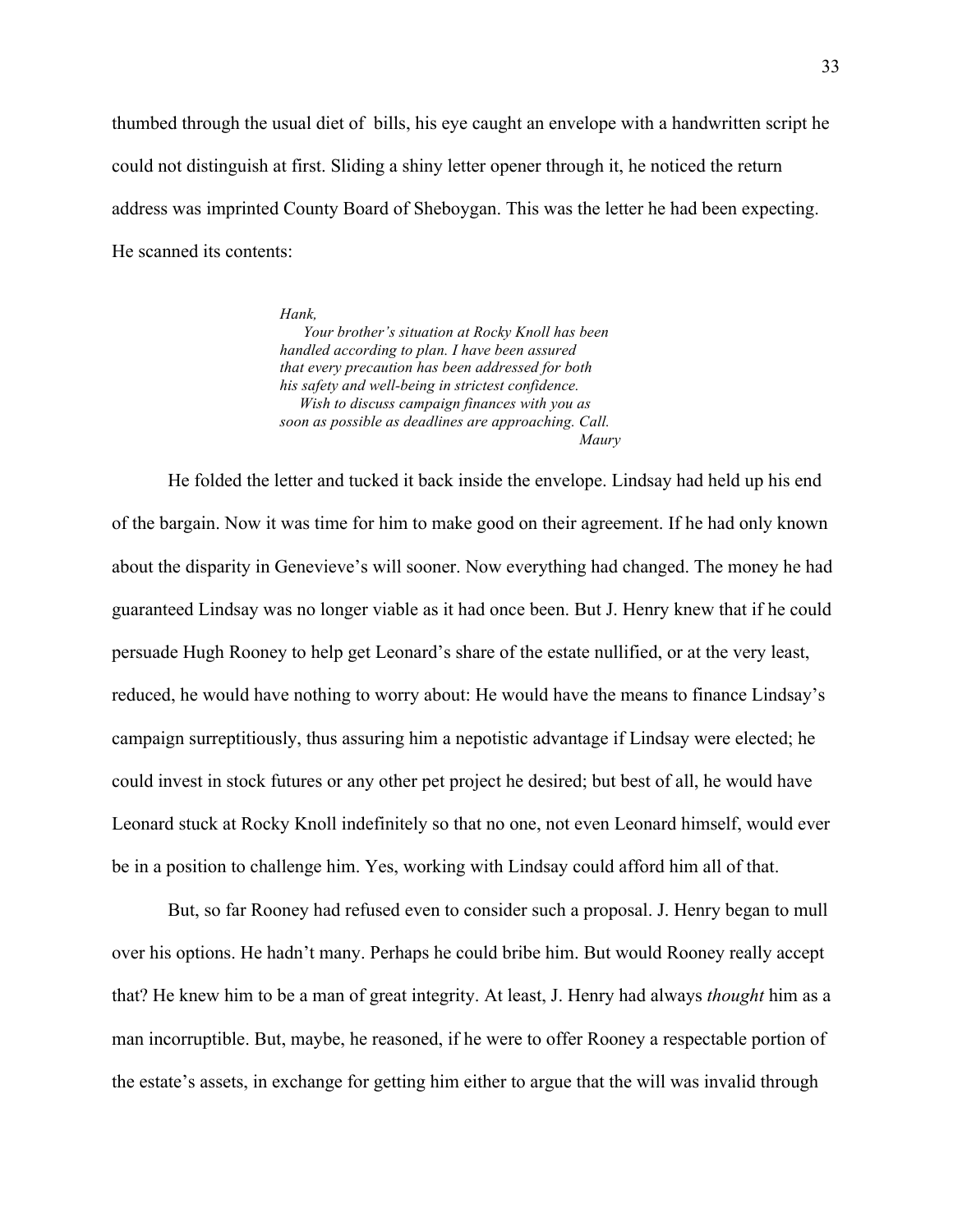some arcane technicality, or to rework the will slightly, he just might go along with that. If so, his dilemma would be over. Time was running out. *I have to get to Rooney right away*. He picked up the telephone….

Scowling from behind his black walnut desk, Everett Namitz slammed down the receiver of his telephone in disgust. The stock reports had just come in: Coal production was down again for the eighth straight month. He regretted his having invested so much in anthracite coal. His father, Arthur, had begun the business in 1900 when "experts" promised anthracite would become the "fuel of the future." Everett eventually took control of the company from his father and had made his fortune. But ever since the end of World War I, business had stagnated, and within the past two years it had actually taken a nose-dive. But Namitz was an astute businessman and had foreseen this coming. He believed the solution was to integrate bituminous coal which of late had become a much more profitable commodity on the market.

But to do that would require buying more land as well as getting a zoning ordinance modified. He had come before the County Board the previous year to make this proposal. Everything appeared to be on the fast track for approval. But at the last minute, his proposal was refused. Several reasons had been given for the rejection, but eventually the rumor got out that Maury Lindsay had been the person most instrumental in getting the proposal voted down. Since then, Namitz had nothing but contempt for Lindsay, and he swore he would make him pay if it were the last thing he ever did.

Hugh Rooney sat behind his desk with his fist beneath his chin and stared straight ahead in stunned silence. That someone would walk into his office and have the unmitigated audacity to ask him not only to break the law but also to jeopardize his membership in the Bar was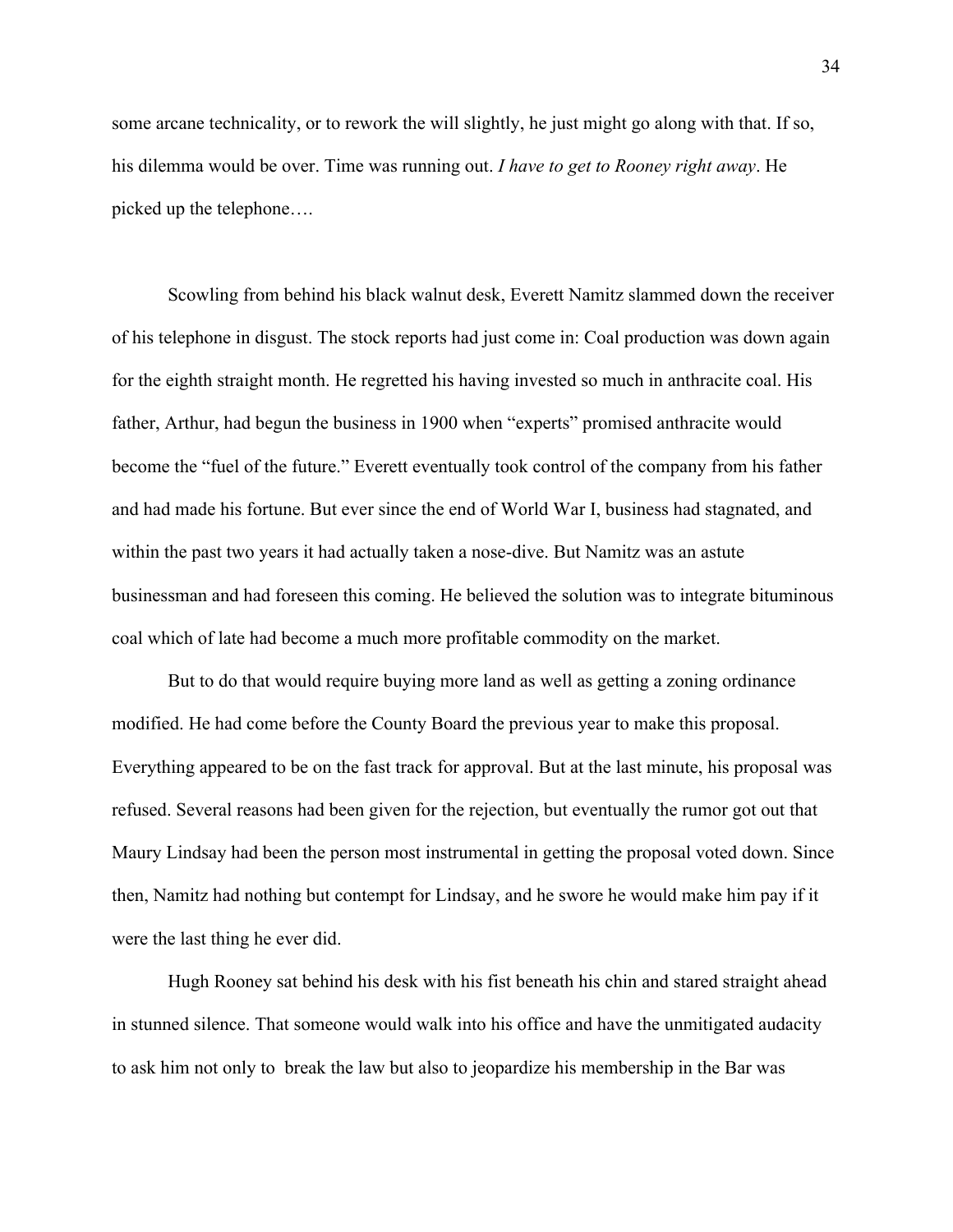effrontery too much to take. Yet Hank Koltien had done just that. By forestalling his response until the following Thursday, though, Hugh had allowed himself time enough to plan his strategy. Koltien had profaned the lawyer-client privilege; he had to be stopped. Hugh buzzed his secretary. "Betty, I'm going to need you to reschedule my afternoon clients. Something's come up that requires my immediate attention. I'll be gone for the rest of the day. Sorry to do this to you, dear, on such short notice."

"Don't worry, Mr. Rooney; it wouldn't be the first time," she laughed.

"Thanks. I'm leaving by the back door. Have a good weekend. Be sure to lock up when you leave. I'll be back around six-thirty. Oh, Betty, I noticed that there is a two o'clock appointment with Miss Levina Dietrichson. She's a new client. She is also the Superintendent at Rocky Knoll. Did she happen to mention what she wanted to see me about when she called?" "No, sir."

"OK. Thanks." As he drove away from the lot, Hugh had already begun to plan the first phase of thwarting J. Henry Koltien's illegal subterfuge.

# X.

Time stands still for the person struck down by any disease who yearns to return to life as it once was. Sanatoria across the nation were filled with inmates who from that perspective were all of one mind. Libraries were brimming with books and magazines of employment alternatives, hobbies, or any other skill or avocation that the disease may have forced the patient to consider for the future. And while the primary focus for the patient was to ultimately recover and go on to lead as productive a life as possible, doctors and nurses knew that one of the greatest obstacles they themselves faced was the impatient patient.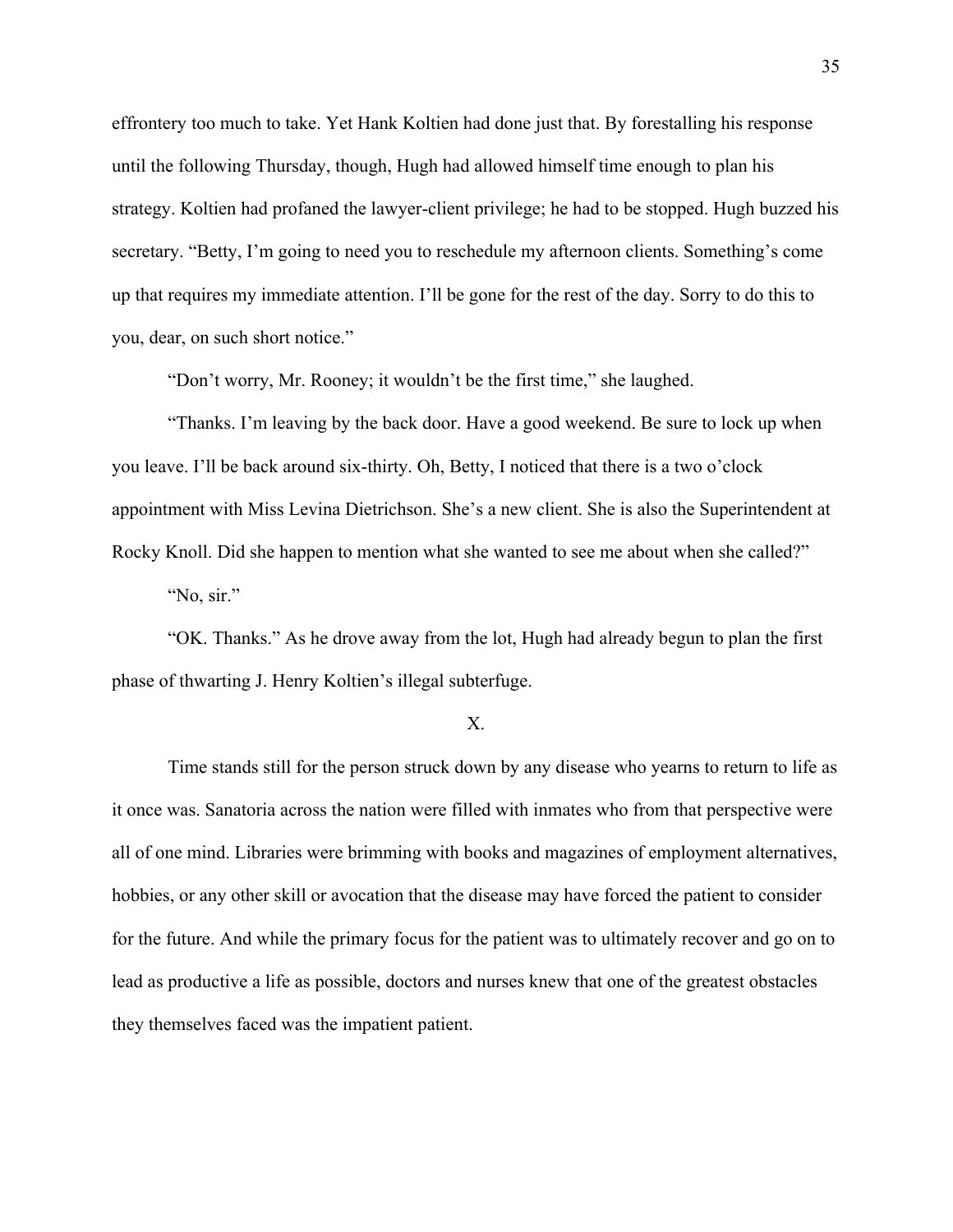To counteract this challenge, Rocky Knoll and other TB facilities embarked on a crusade of confidence building and positive thinking. One's body, they reasoned, could be healed if one infused the mind with thoughts of health, beauty, and wellness. The library housed magazines expressly for that purpose. Patients could also read upbeat aphorisms and maxims framed and placed on several of the walls to remind them to think pleasant thoughts. Staff members were absolutely forbidden to discuss the death of any patient for fear of depressing the other patients and impeding their progress of regaining their health.

October had become November that without notice disappeared into December. Floating snowflakes frosted evergreens and excited children, for they knew Christmas was quickly drawing near. Sanatorium employees provided much "comfort and joy" for all patients during this time. Volunteers from the city baked cookies, cakes, and pies in preparation for the second annual Christmas party being planned. Local businesses throughout the county donated presents of all kinds so that Santa Claus would have something to hand out to children and adults alike. Indeed, it was surely destined to be a grand evening!

And ever since that October afternoon in the solarium, Leonard had not stopped thinking about Pamela. He understood the logic behind Dr. Bavét's warning, but he also believed that she would one day recover from the TB that still infected her lungs. Although Rocky Knoll had a strict segregation of the sexes policy, occasionally there were times when boys and girls were permitted to associate with each other. For Pamela and Leonard, sometimes it might be a wave and a smile in passing. Other times they could steal a few moments with each other on movie night. But being together occurred infrequently, and it was never as often as the young couple desired.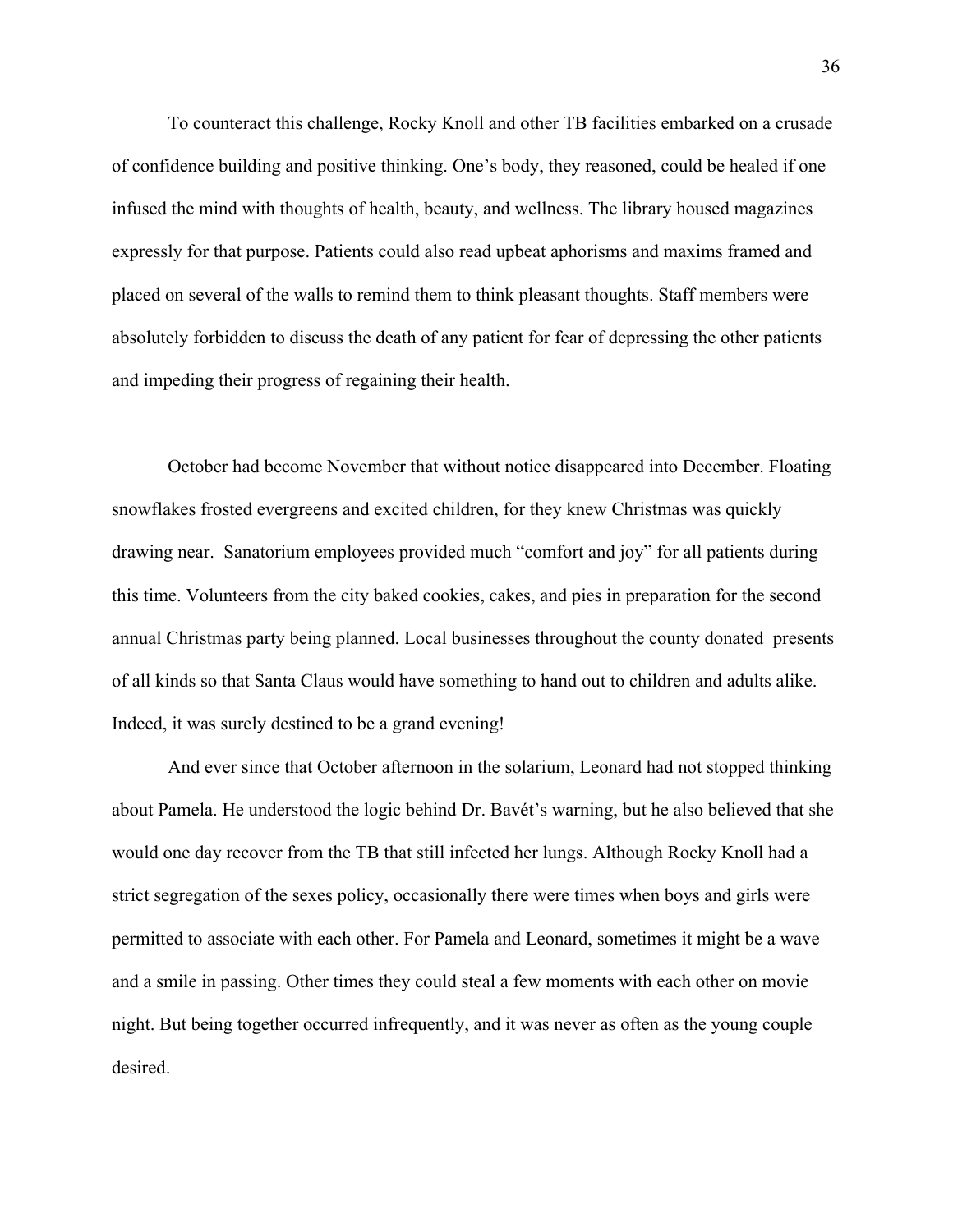On the morning of December twenty-third, Leonard had just finished a session with Dr. Bavét and was on his way back to his room when he rounded a corner and stood face to face with Pamela, nearly knocking her to the ground. "Oh, I'm so sorry. Are you all right?" a very embarrassed Leonard said, taking her arm lest she fall.

Regaining her composure, Pamela smiled and replied, "Hey, mister, you could run over someone if you're not more careful." She said it with a twinkle in her eye, and Leonard smiled timidly.

"I was hoping I would see you today. You're going to the Christmas party tonight, aren't you?" he asked.

"Yes, of course. Isn't everyone?"

"Uh, yeah, I guess so. Sure." Since Leonard had come to Rocky Knoll, the directive had been to make him as inconspicuous as possible. Dr. Bavét had done a remarkable job keeping Leonard relatively unseen. Because Leonard knew that this procedure was part of the overall plan, he began to wonder if he would be permitted to attend this evening's festivities.

"You don't sound very certain, Leonard," Pamela noticed. "You *will* be there, won't you? Anyway, I hope so because I have a special surprise."

"Well, I'm *planning* on coming" was the best assurance he could think of. " Really, a surprise? What is it?" he asked, trying to change the subject.

"Can't tell. You'll see at the party tonight," she teased. "Bye."

Leonard walked back to his room dejectedly, wondering if he *would* see her tonight along with whatever "surprise" she had planned. He then decided to stop by Dr. Bavét's office first to elicit his opinion about attending the party. As he approached Bavét's office, the elevator door opened suddenly and out stepped both Levina Dietrichson and Dr. Bavét. Levina smiled at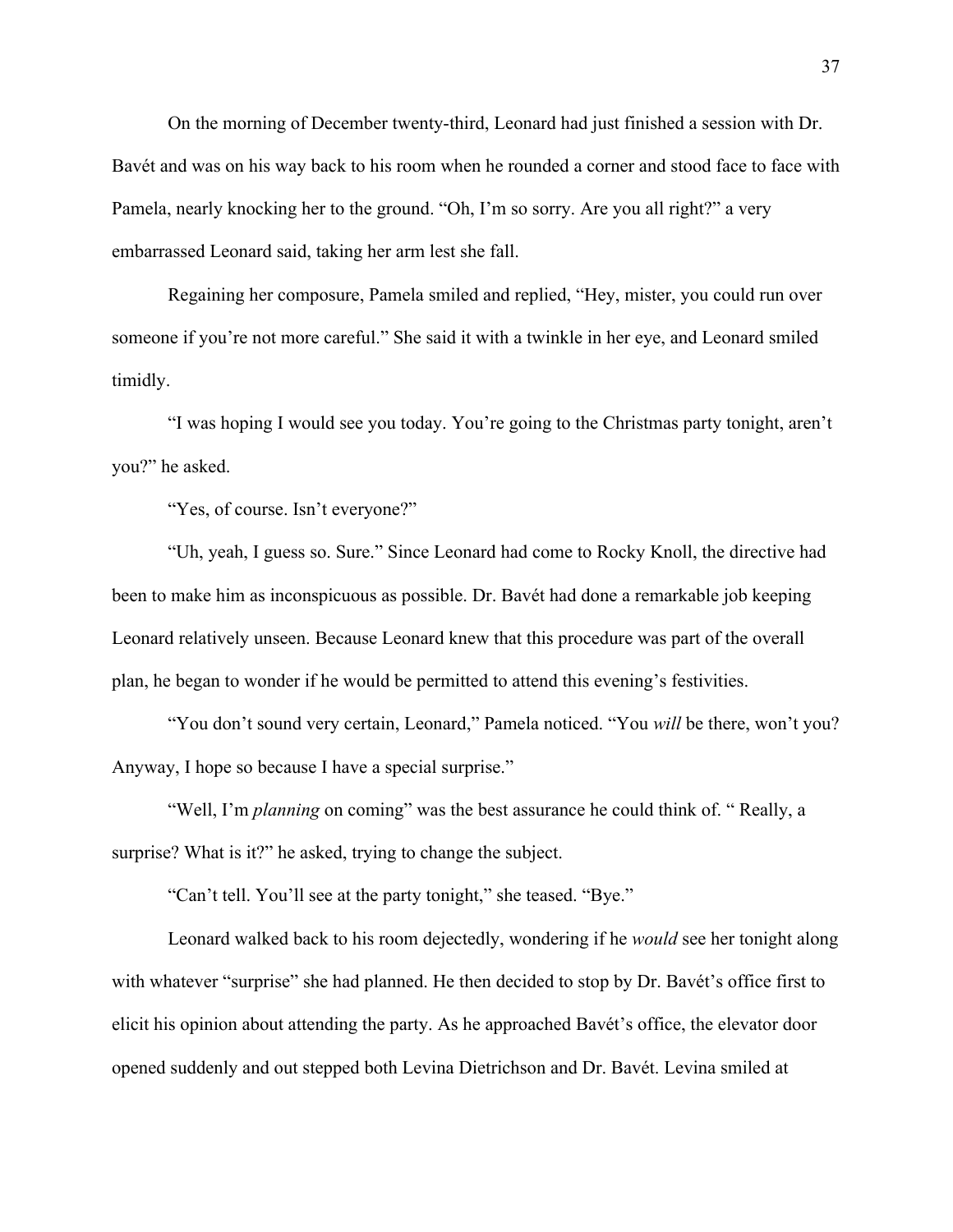Leonard when she saw him and asked, "Well, Mr. Koltien, are you getting excited for this evening's festivities?"

"Well…uh…yes, Miss Dietrichson, I certainly am."

"Good. It should be a wonderful time for everyone, I'm sure. We've selected a beautiful tree for the assembly room. But we want you to come to dinner first, of course."

Leonard looked at Dr. Bavét, who nodded and smiled in agreement with what she had said. "Thank you. Thank you both very much."

"Leonard, I'll stop by to see you around five-thirty. We can walk down to the dining room together, if you'd like.

"That would be nice, Dr. Bavét." Leonard walked down the corridor to his room. He could barely conceal the excitement he felt. He began dancing around his room, laughing like a tickled child. But his exuberance had winded him, and he began to cough. Just a slight grain of cough. But he knew that he would be seeing Pamela tonight. Everything was good.

#### XI.

From his back room office, J. Henry Koltien sat poring over campaign strategies sent to him that morning from Maury Lindsay. Everything was set: New Year's Eve just before midnight was the hour at which Maury Lindsay would officially declare himself a candidate of the Republican party of Wisconsin for the United States Senate in 1928. Hugh Rooney had told Koltien that it might take some time to rework the will to J. Henry's advantage, but Koltien could live with that. The opportunity to work for Lindsay was just too good to pass up, so rather than wait for the will to be amended, he liquidated nearly all of his current assets to use as capital with which to invest in the campaign. He reasoned that once the will had been modified, he would have more than enough money to replenish his funds. And now that Lindsay had asked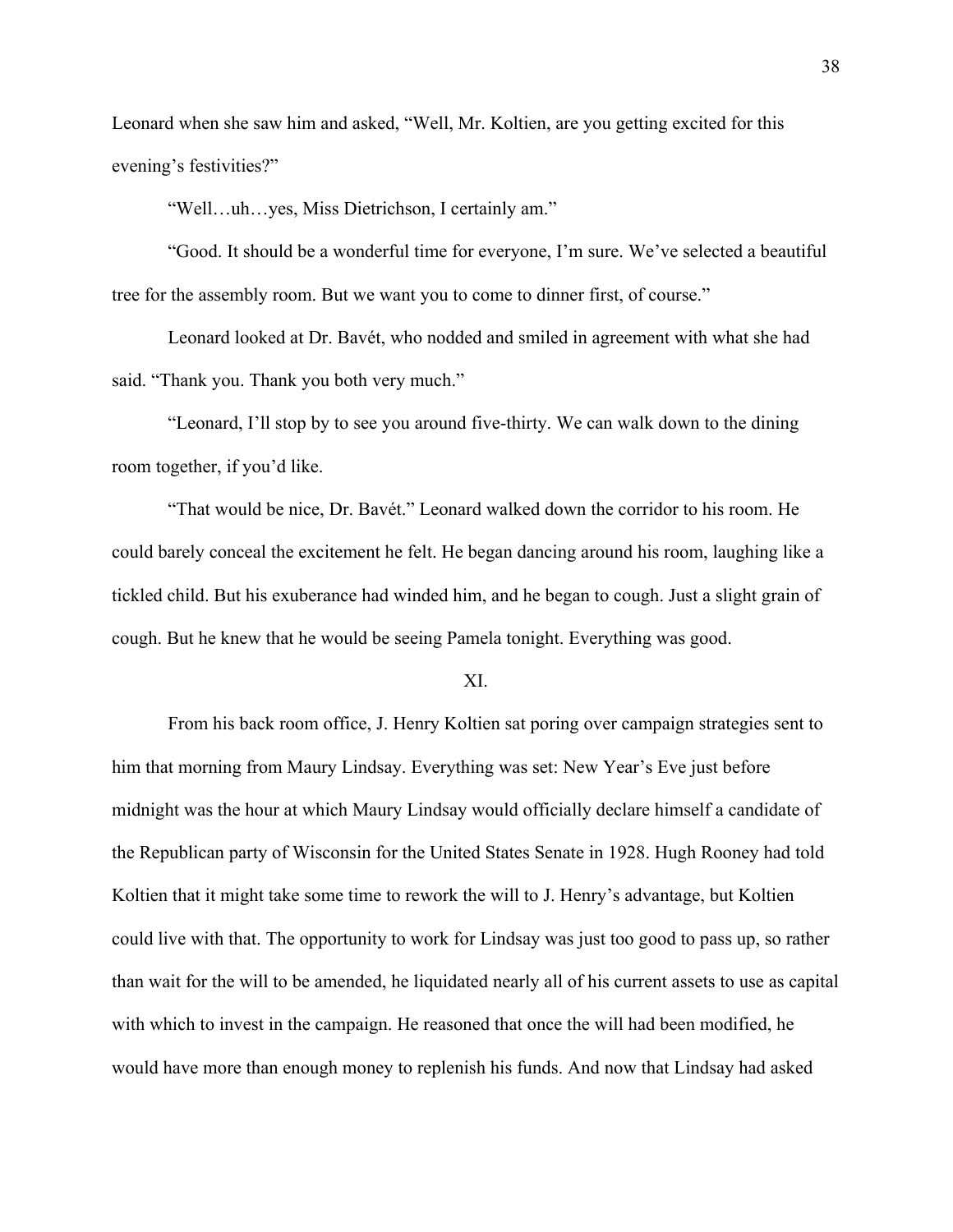him to be his campaign manager, his future was turning out to be even better than he himself had imagined. With only eight days until the announcement, J. Henry knew that he would have to work indefatigably to have everything ready by New Year's Eve.

At the same hour that J. Henry was designing his political future, dinner was coming to an end at Rocky Knoll. Some of the patients who were deemed healthy enough had obtained permission to return to their homes for a few days to share Christmas with their own families. At the other end of the spectrum, patients who were too weak to eat in the dining room had to take supper in their rooms.

Fourteen children were currently receiving treatment at the sanatorium. None was well enough to return home, but as a group they nevertheless remained happy and excited and impatient to see what Santa had placed under the tree for them. After a hearty welcome by Miss Dietrichson to patients, staff, and invited guests, everyone adjourned to the assembly room. A number of patients who were unable to attend the dinner were brought to the assembly room to see the pageant and the Christmas tree. Some were in wheelchairs, while the others were carried in chairs or were supported by nurses or orderlies.

Leonard blended inconspicuously with the rest of the group and found a chair off to the side of the room. He looked around to see if he could locate Pamela, but he did not see her. After everyone was settled as much as possible, a woman, introduced as the schoolteacher for the young children, came forward with some of the older children and began to direct them in holiday and religious songs. Another girl, about sixteen years old, served as accompanist. After each selection, the audience applauded loudly, pleased by the obvious preparation these children and their teacher had put into the show.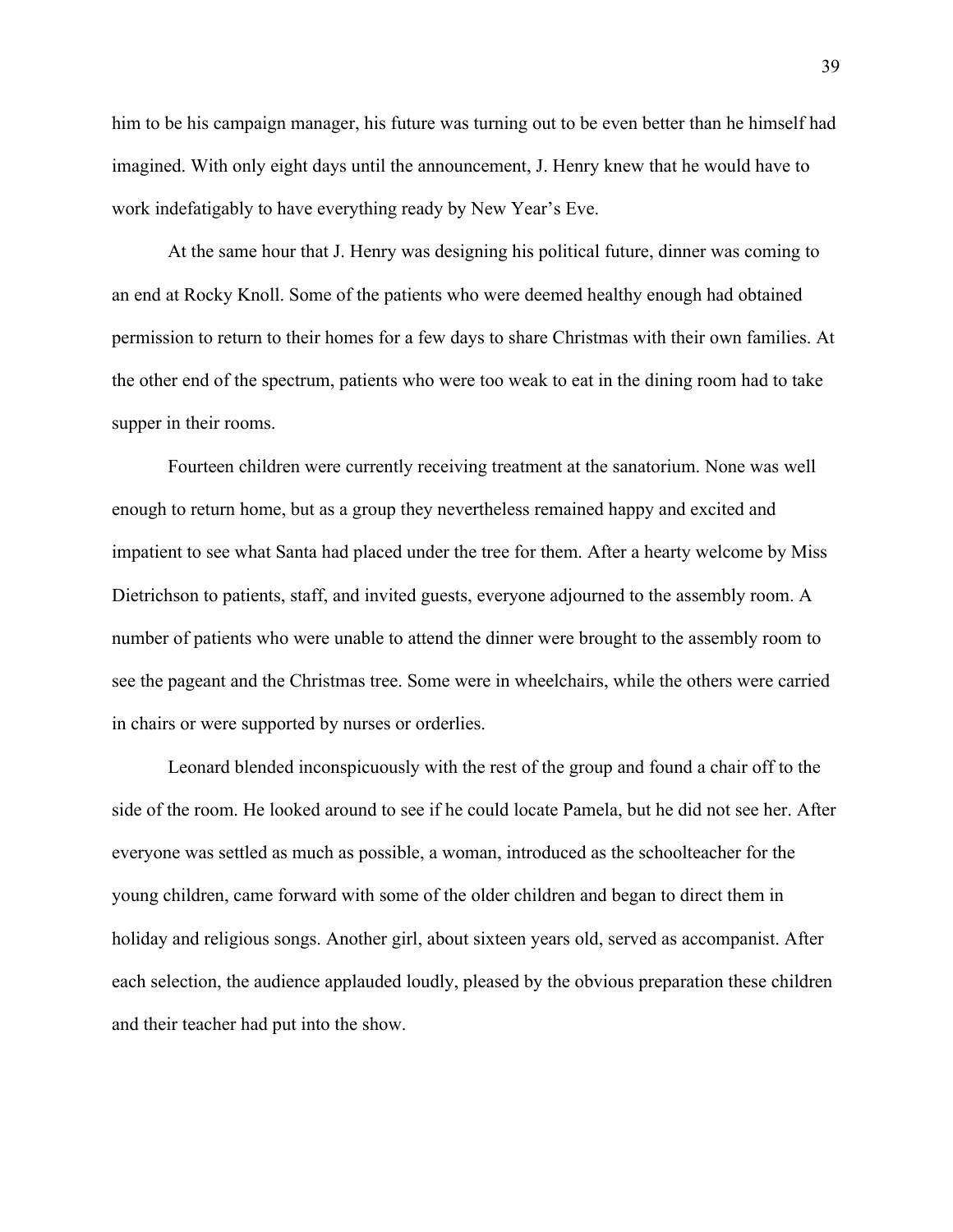Finally, the teacher announced, "Now, for our final selection, we have a special treat for you. Miss Pamela Burton, one of our very own residents here at Rocky Knoll, will be playing the closing number. Miss Burton." With that, Pamela appeared with her piccolo, stood next to her music stand, and with her piano accompanist began to perform the English carol "What Child is This?"

Leonard's eyes grew wide in disbelief. She had once before mentioned her love of music to him, but he had never heard anything quite so lovely as Pamela's rendition of this song. He could feel a lump tighten in his throat. When she finished, the audience thundered their approval. Young or old, weak or strong, all had loved it. A beautiful way to conclude the show.

As youngsters madly dashed toward the presents awaiting them beneath the tree, Leonard attempted to press his way through the crowd in the opposite direction to where Pamela was standing, surrounded by admirers and well-wishers. When he finally caught her eye, she excused herself and went over to him. "You made it," she said cheerily, seeking out a place for them to sit. "Did you like my surprise? I couldn't see you, so I didn't know if you made it. But in case you *were* here, I played it as well as I could just for you."

"Oh, Pamela!" Leonard exclaimed, filled with emotion, "I had no idea you were so talented! Do you feel all right? I mean, would you like something to drink? I mean, are you winded after playing like that?"

She began to cough a little; then, she started laughing at him playfully. "I'm fine. Really, I am. Perhaps, if you don't mind, you might get me some water. Maybe then we can sit here for a moment and talk."

"Sure, Pamela, sure. Whatever you'd like." Leonard was back instantly with her water, and they sat quietly together as she caught her breath. He could not take his eyes off her. They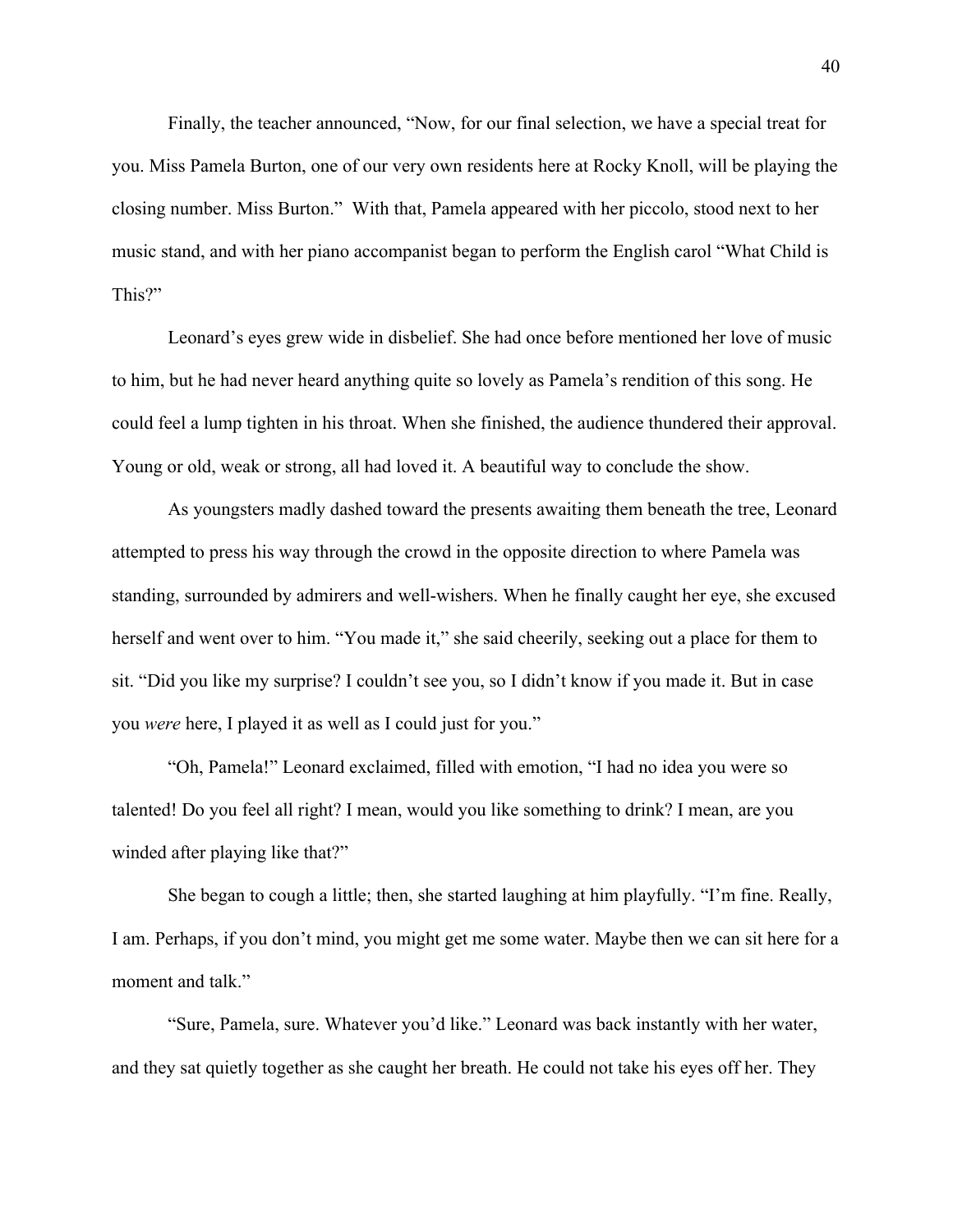continued to talk until an announcement was made over the public address system that it was time for bed. As they got up to leave, Leonard turned to her and said, "Pamela, I hope you won't mind my saying this, but I would love to continue talking with you tonight. I mean…well…you look so…so pretty, and I feel so peaceful when I'm with you." He knew he was treading precariously, especially since Dr. Bavét had warned him. But he could not help himself. His life had been fraught with tragedy upon tragedy. For the first time, he felt that his life had some meaning to it. She comforted him.

Pamela blushed at his words. She took his hand into hers and looked into his eyes. "For the past four months I had believed that I was experiencing the worst ordeal anyone could possibly face. But since I've met you, Leonard, I've found a reason to believe that this was supposed to happen to me, and that maybe in the end all of this will be all right." She squeezed his hand tightly and leaned forward confidentially. "There is an exit door next to my room. They always lock it after seven o'clock at night. But they don't use a key; they just turn the dead bolt. I'll go up to my room now, but I'll unlock that door first. If you can get to the back stairway without being seen, come to the topmost floor. The lights will be out in the rooms and the hall lights should be dimmed. There will be a nurse on the floor, naturally, but her desk is farther on down the hall. After tonight's festivities, she won't be expecting much activity. There is a small window in the door, and I can see it from my room if I'm standing at the correct angle. I'll watch for you. Then I could come downstairs with you for a while. We'd have to stay in the stairwell area, naturally. Nurse Schaefer always begins her rounds at the top of the hour. If we plan this right, we can still have a little more time together. I had better be going." With that, Pamela picked up her piccolo case and headed up to her room.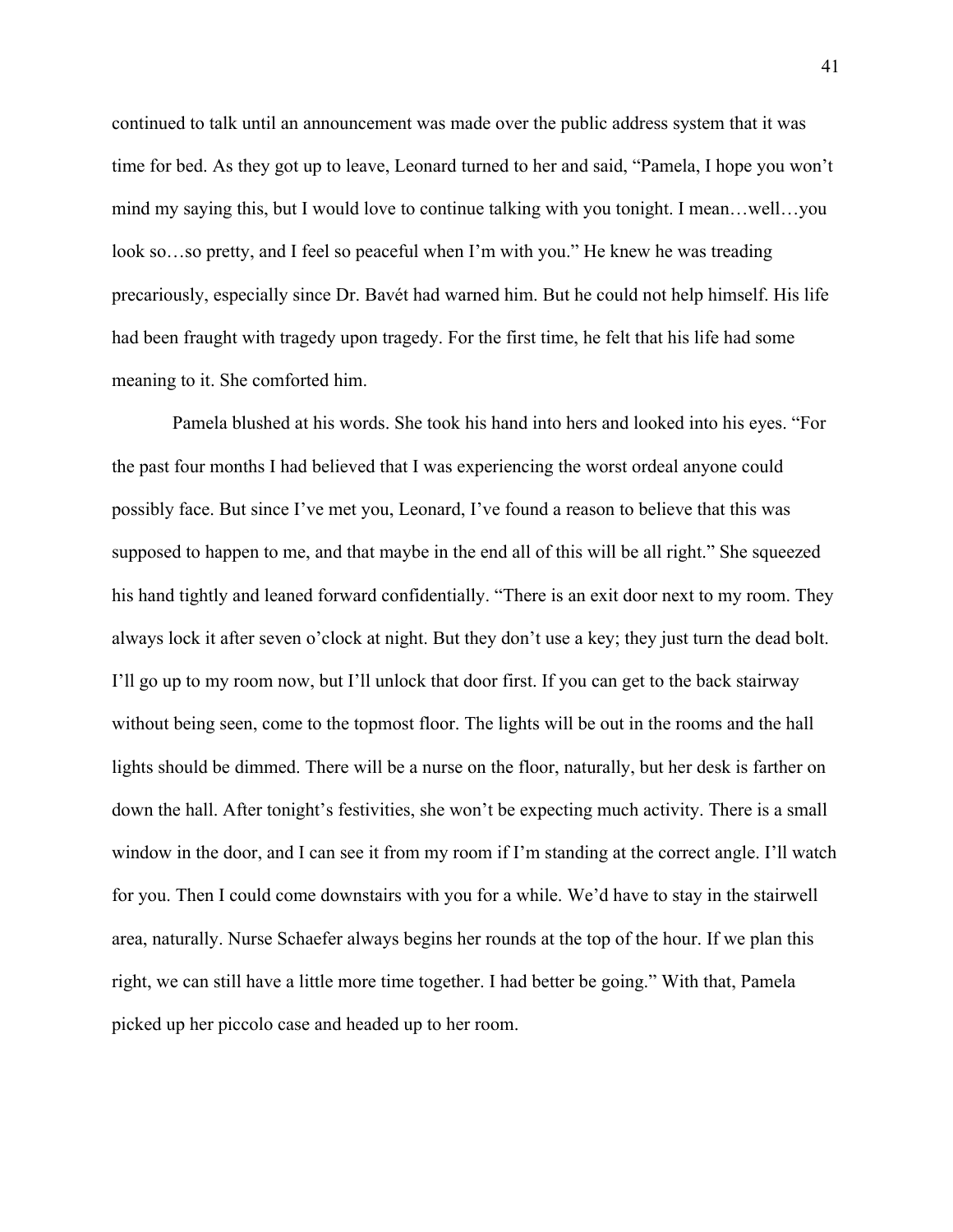Leonard watched until she disappeared. He then made a pretense of going up to his room by walking toward the elevator. An orderly walked past him, headed in another direction; otherwise, the area was relatively quiet. Once he saw that nobody was watching him, Leonard walked to the north end of the floor. He pushed open the inner door and found himself standing next to the stairway. In the dimly-lit stairwell, Leonard slowly, and as quietly as he could, began his ascent toward the top floor. The wooden stairs were for the most part solid, and yet despite the newness of the building, some creaked and moaned beneath his feet. With each sound, he would freeze and listen for any approaching footsteps. It was cool inside the stairwell, yet Leonard was perspiring from nervousness. He coughed a little grain of cough and swallowed hard. He was on the final landing; there was no turning back now. But would Pamela be there to meet him? What if she were caught leaving her room? What if Nurse Schaefer were there to meet him instead? All these thoughts and more crowded his mind as he made his way to the top flight. As he stood outside the door of the third floor and gazed through the window, two dark eyes peered back at him.

### XII.

Leonard gasped. The door slowly opened. "I-is that you, Pamela?"

"Hi, Leonard; yes, it's me."

"Oh, God, I couldn't tell if it was you or not in the shadows," replied Leonard, quite relieved.

Pamela passed through the door onto the landing, giggling. He whispered, "I don't think we should go all the way to the bottom; some of these stairs are a little noisy. How about if we just go down to the next landing and sit awhile. No one can see us there."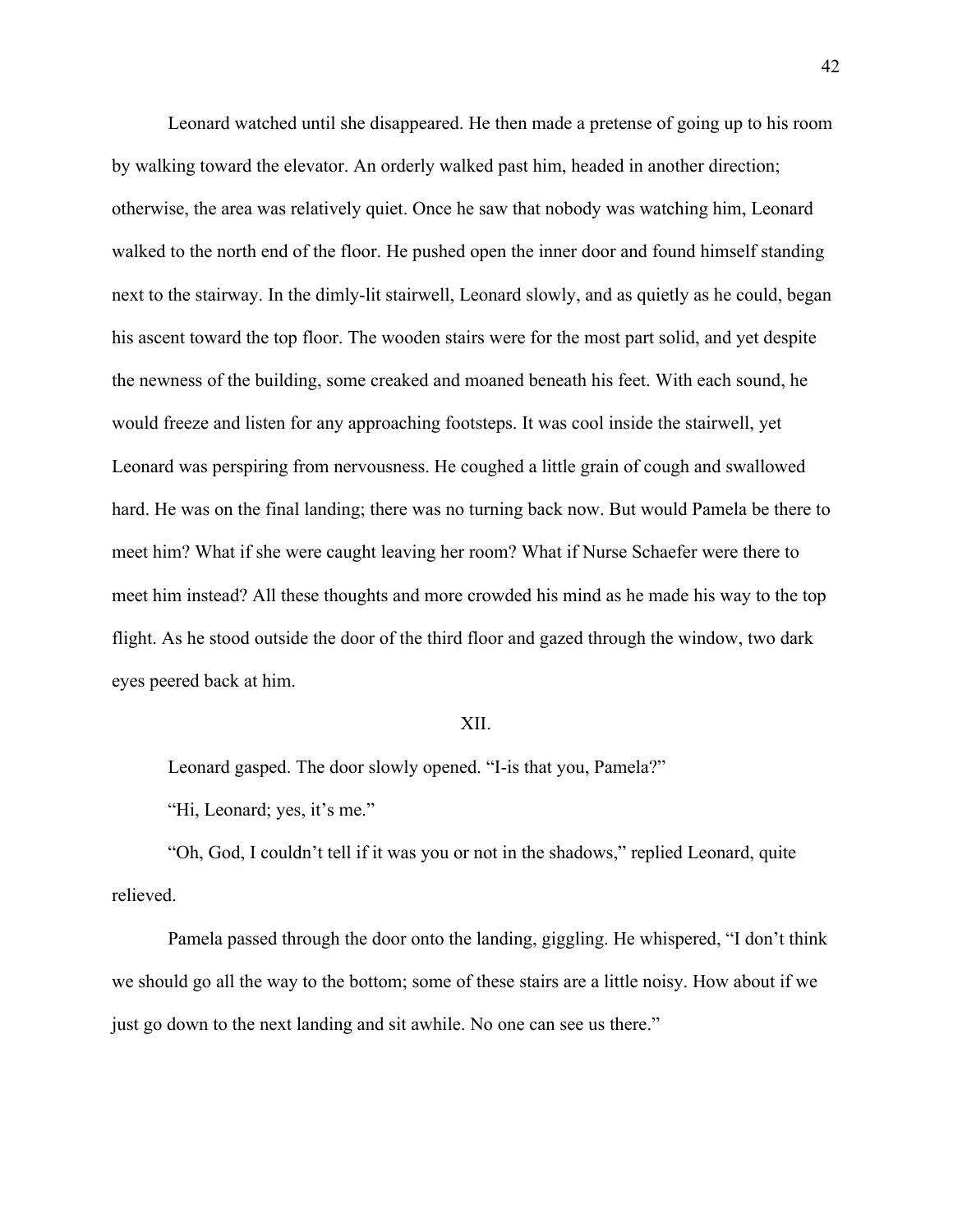"Oh, Leonard, where's your spirit of adventure?" Pamela teased. "No, of course, I don't mind. That might be better anyway." They made their way quietly down the steps, Pamela wrapped snugly in her long robe and slippers.

Once they were settled, Leonard looked at her and asked, "Are you sure you're going to be warm enough? It's a bit cool in here. You don't want to catch pneumonia on top of everything else."

"I'll be fine. Besides, if I get cold," she winked, "you'll keep me warm."

For the next half hour, they discussed the evening's events, Christmastime, music, Pamela's illness, and many other topics. It was as if they had not even begun to talk when Pamela said, "Leonard, I really think I'd better be getting back upstairs; I'd rather not find out what would happen if we were caught out here."

As they stood up, they faced each other. It was the briefest of pauses. Leonard softly wrapped his arms around Pamela and gently kissed her mouth. And she kissed him back, tenderly at first, and then passionately. And nothing existed in the world. They drew slowly apart and gazed into each other's eyes. Pamela shyly smiled as Leonard again held her closely. Then they slowly rocked to the rhythm of the music within themselves. There is no word for this ritual.

As Pamela laid her head on Leonard's shoulder in the floating dance, the door above them suddenly opened! They clutched each other, afraid to breathe. There was no sound at first. Then it began. "Eloo, eloo, eloo! Heiny, is dat you down dere? I kin be ready to go in a couple a minutes, but I gotta git my pants on first!"

Then from behind him they could hear the voice of Honey Schaefer. "John. What are you doing out here? You should have been in bed an hour ago! Now get back in here and get in your room, and, for God's sake, put some pajama bottoms on."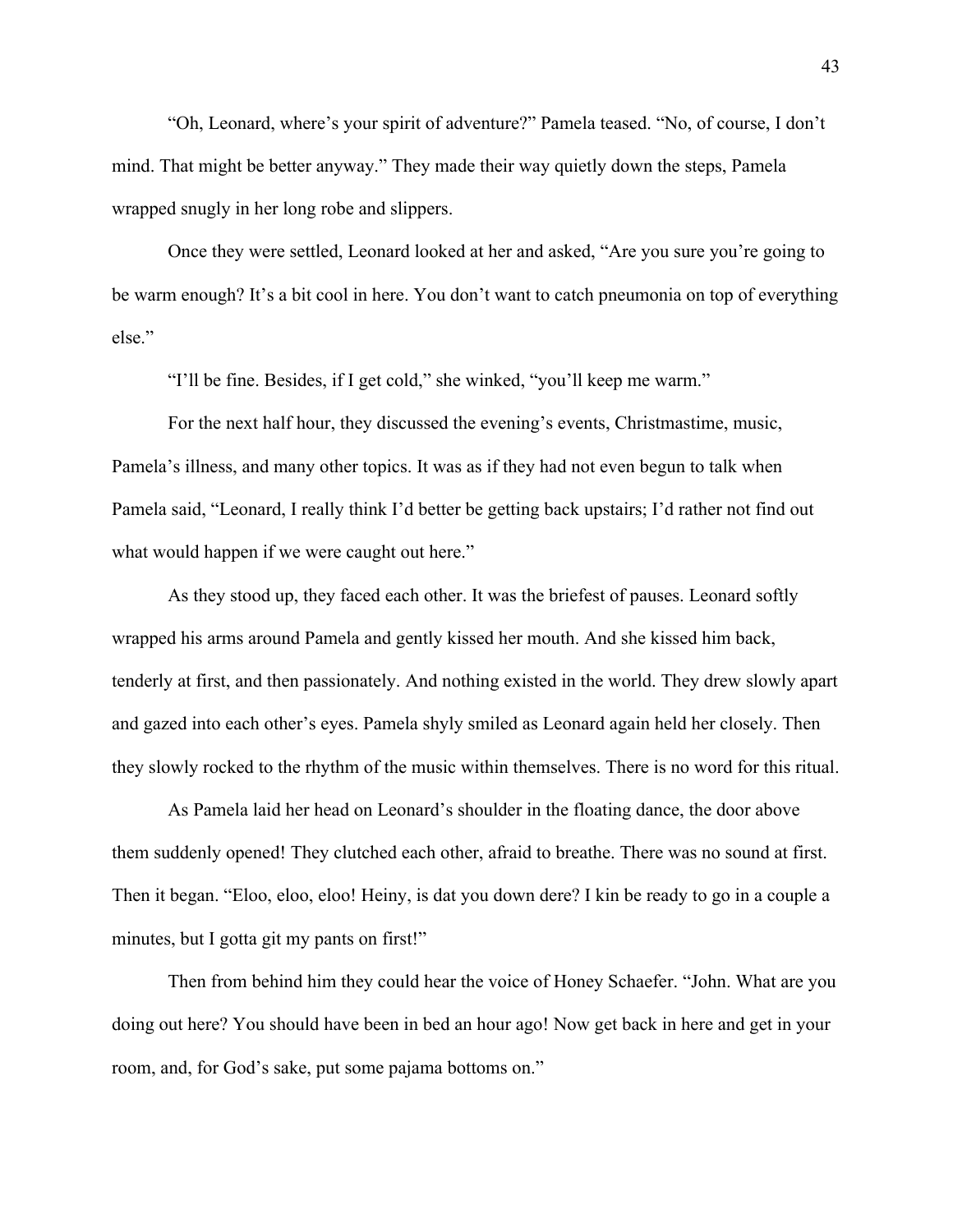"Ya, but Nurse, dis here door was open, I tell ya. I didn' open it, an' I know dat's Heiny down dere waitin' to take me ice fishin' wit' him up by Wabeno. I tell ya, he's down dere someplace!"

"All right, John. I'll put you to bed, and then I'll come back and tell Heiny that you and him can go fishing when he gets them chores done. Come on."

Pamela and Leonard were afraid that Nurse Schaefer was going to turn the dead bolt to lock the door. That would mean that they would be forced to go downstairs, where it was certain they would be spotted. Leonard began to worry that Dr. Bavét would then discover their little escapade and all Hell would break loose. But apparently Nurse Schaefer was prepared to go along with the charade for John's benefit because neither of them heard the latch turn. They quickly made their way to the top of the stairs. They looked through the same small window and tried the door. It was still unlocked.

After giving Pamela a quick goodnight kiss on the cheek, Leonard quietly descended the stairs, retracing his steps toward the elevator. Three minutes later he was safely in his room. Everything had worked perfectly. No harm was done. As the moon shone through his window, Leonard drifted to sleep, still feeling her lips on his.

### XIII.

It was Christmas Eve day, and the weather had been awful all morning. A freezing rainsnow mixture, blowing hard from the north, promised treacherous driving for the better part of the day. Everett Namitz had been tucking his scarf into his long, black overcoat when Amanda walked into the kitchen. "Now, Everett, you be careful out there; the streets are very icy."

"Yes, yes, dear," he grumbled.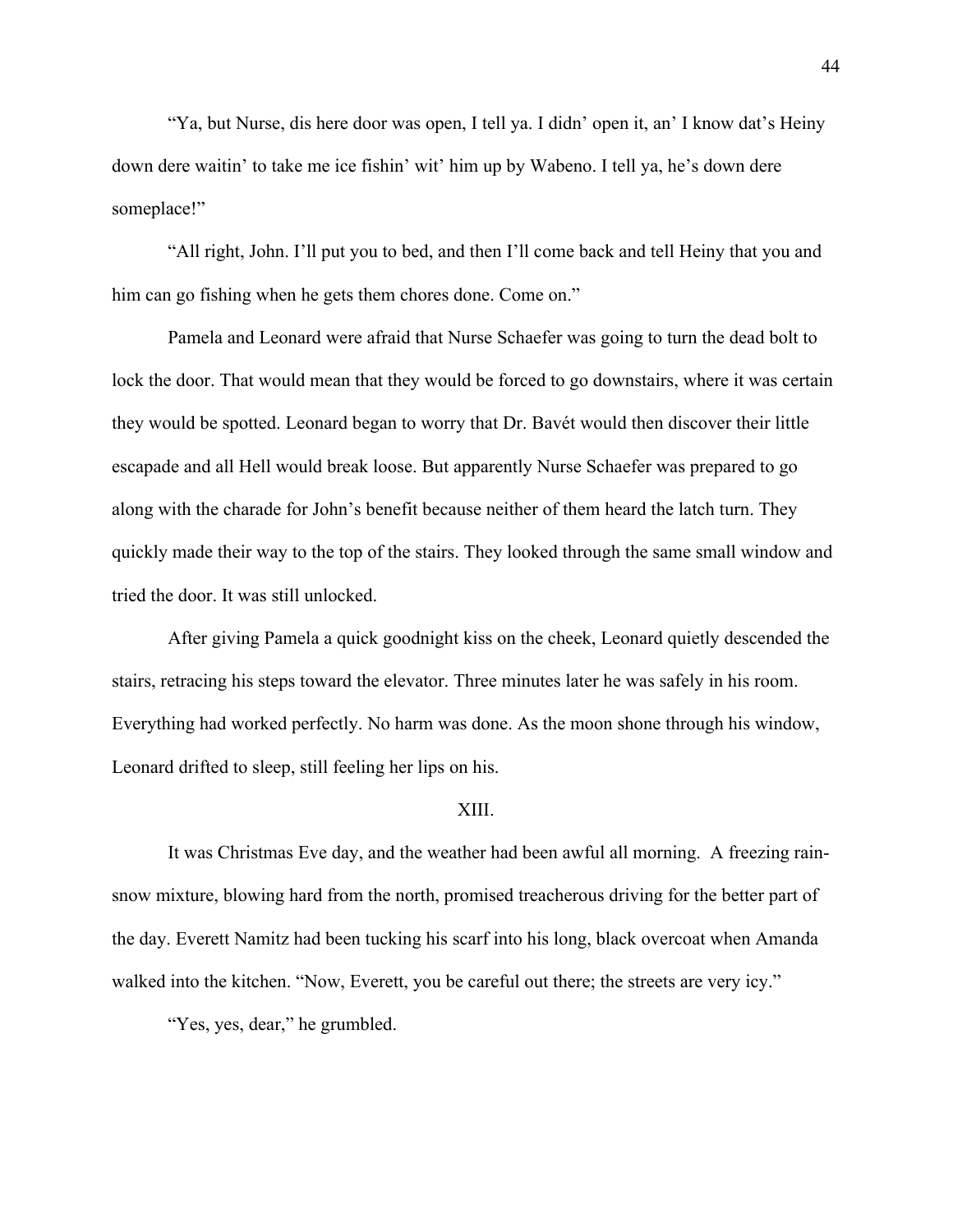"And pick Pammy up something nice that she can wear out there. Some of the things they give those patients to wear are absolutely frightful."

"Whatever you say, dear," replied Everett, not listening at all to his wife. "Good-bye, dear." In an instant he was in his brand-new 1927 Pontiac sedan, a Christmas present from his stockholders, sliding toward Prange's Department Store in search of a Christmas gift to take to Pamela the following day.

Across town, J. Henry Koltien was just leaving the bank with a newly-inked cashier's check which he would be presenting to Maury Lindsay an hour later. The Mason's Lodge had been secured for the New Year's Eve gala, and all plans were falling neatly into place.

After he arrived home, Koltien decided to telephone Hugh Rooney to check on the progress of the issue of the will. It had already been nearly two months. Surely, Rooney should have some news by now.

Rooney had been working in his office alone that morning. When he realized who was on the phone, a dark cloud swept over him. "Yes, hello, Hank. Happy holidays," he said, trying hard to feign cheerfulness. "Yes, I think I have a pretty good idea why you're calling…I *have* spoken to him, yes…Well, this is going to take just a little more time, Hank…Not much happens this time of year, you know…Well, I would say right after the first of the year. I'm going to be out of town with my family for the holidays myself, but I plan on being back by the second. I'll find out from him then how he wants to handle this, and I'll get back to you. How would that be?… Good. Thanks for calling…Yes, you too."

Hugh hung up the phone. "Damn him! Why did I ever get mixed up with this guy anyway?" He knew that time was running out, just as he knew he had done nothing and would do nothing to help him pull off his illegal deception. Rooney had lied to him about leaving town.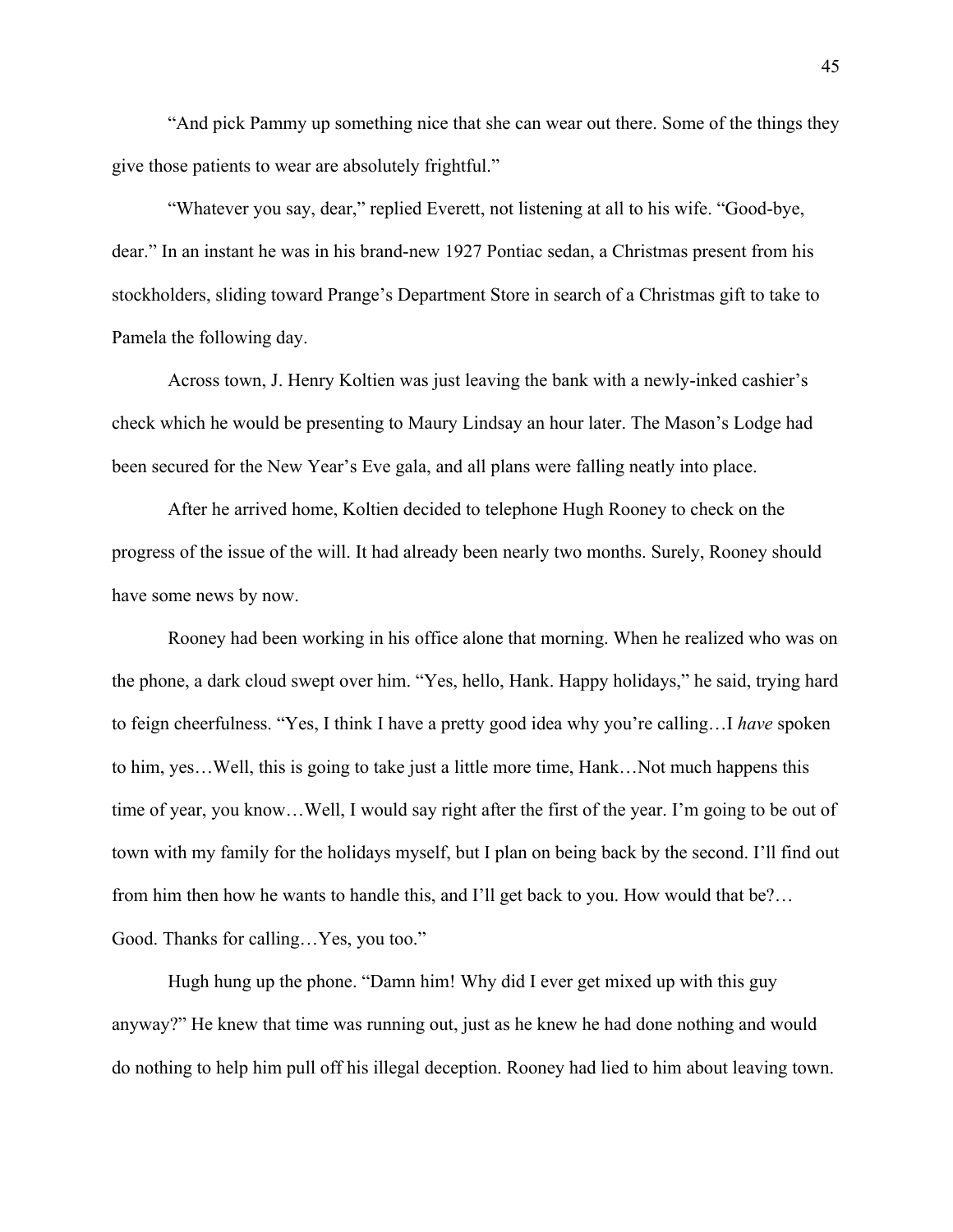He used the story as a pretext to buy some time in order to put a stop to him once and for all. His next move was to contact the district attorney, something he now realized he should have done long ago….

"Well, well, WELL," Maury Lindsay smiled, holding out the cashier's check that J. Henry Koltien had just handed to him. "You're willing to invest *this* much money into my campaign?"

"Every last zero," Koltien responded with a laugh.

"Well, Hank, I must say, this is much more than I had expected. Considering the incumbent's record and now having this kind of financial windfall, we're sure to be a shoe-in come April." He chuckled heartily and slapped J. Henry on the back. "This calls for a little Christmas cheer, my friend," he said, pouring each of them a tall glass of Irish whiskey from the crystal decanter. "Here's to good friends, good money, and a *great* campaign!" As their glasses clinked together, each smiled at the other, dreaming of his own unfettered ambition.

Back at Rocky Knoll, Levina Dietrichson sat in her office, pondering what course of action she might take. Although she had twice postponed her rescheduled appointment with Hugh Rooney back in October, her need to discuss with him how Maury Lindsay had been pressuring her was starting to get the better of her. Since that time, however, she had come to take a real liking to Leonard. In him she found a young man who was in some ways as much a victim of Lindsay as she was. Conversations with Dr. Bavét confirmed the quality of Leonard's character as well as his polite, sensitive nature. Bavét went on to say that Leonard's state of mind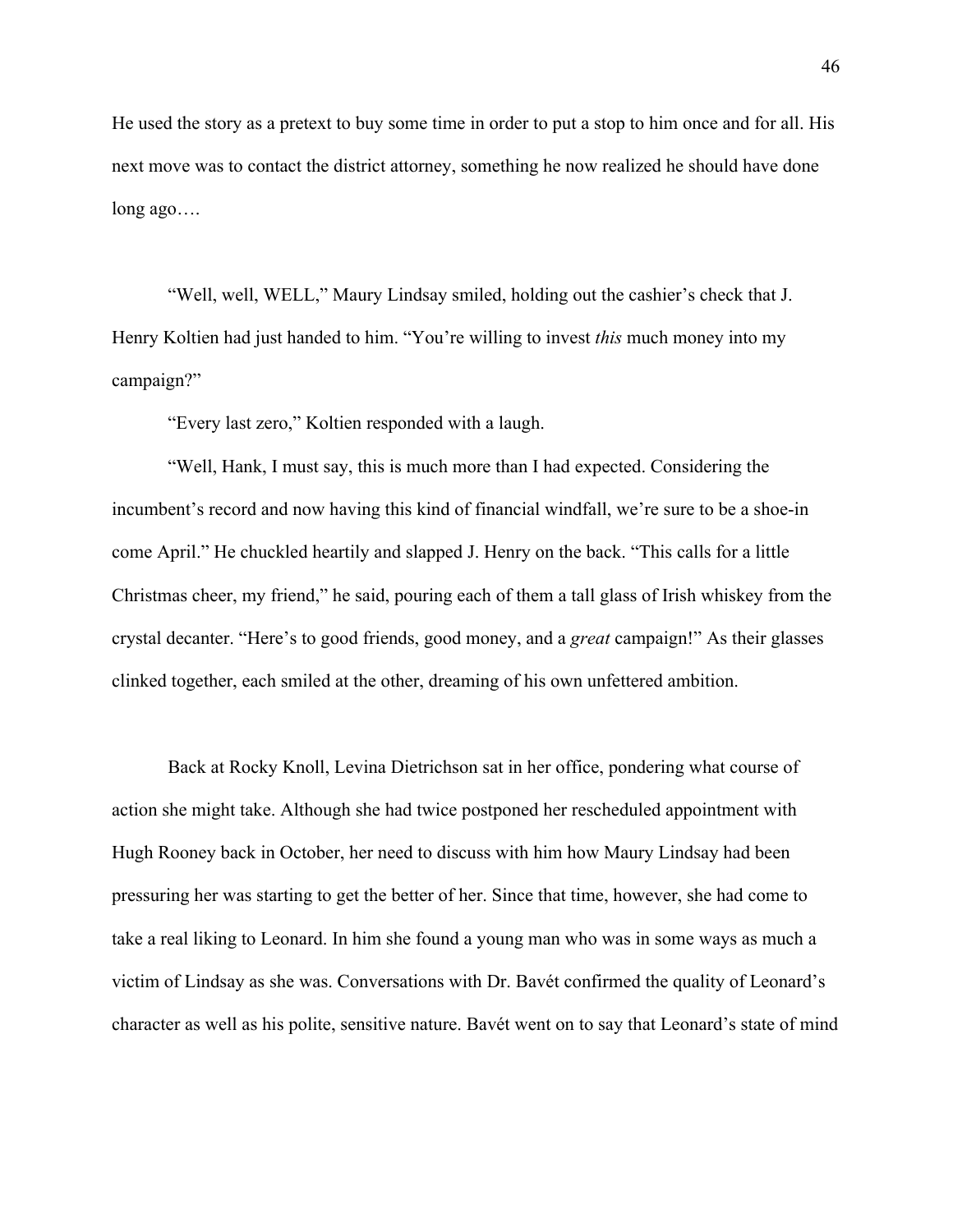had improved tremendously since he had been institutionalized, and he felt that Leonard could live very well if he were remanded to his brother on an outpatient basis.

And yet this *brother* had not once visited Leonard since he dropped him off that rainy evening in early September. It was now apparent to her that Maury Lindsay had some greater association with J. Henry Koltien, but she failed to discern what that was. What kind of control could Koltien have over Lindsay that he would continue to pressure her to keep Leonard at Rocky Knoll? As she gazed at Franz and Genevieve Koltien's picture again, she found it difficult to fathom how these two wonderful people could have had such an unscrupulous son.

As she continued to weigh going to see Rooney, she knew, too, that any disclosure of these events and her part in them would likely terminate her career as superintendent of Rocky Knoll. Lindsay knew of her impeccable reputation across the state and even the nation. That was how he knew he could exploit her in this manner. But it was wrong, and she knew it, and she had had enough of it.

Come what may, she picked up the phone and dialed Twinbrook 6-0-4-1. "Hello, Mr. Rooney. This is Levina Dietrichson from Rocky Knoll. I must see you right away."

### XIV.

There came a knock at the back door of Hugh Rooney's law office. Levina kicked the snow from her shoes as he showed her into his office. "Let me take your coat, Miss Dietrichson. Would you like some coffee; I just brewed a pot."

"Thank you, no. I really cannot stay long. As you can imagine, it's a rather busy day at the sanatorium, so I'll need to get back out there as soon as possible. Oh, and thank you so much for taking time to see me on such short notice."

"How may I help you, Miss Dietrichson?" Rooney asked concernedly.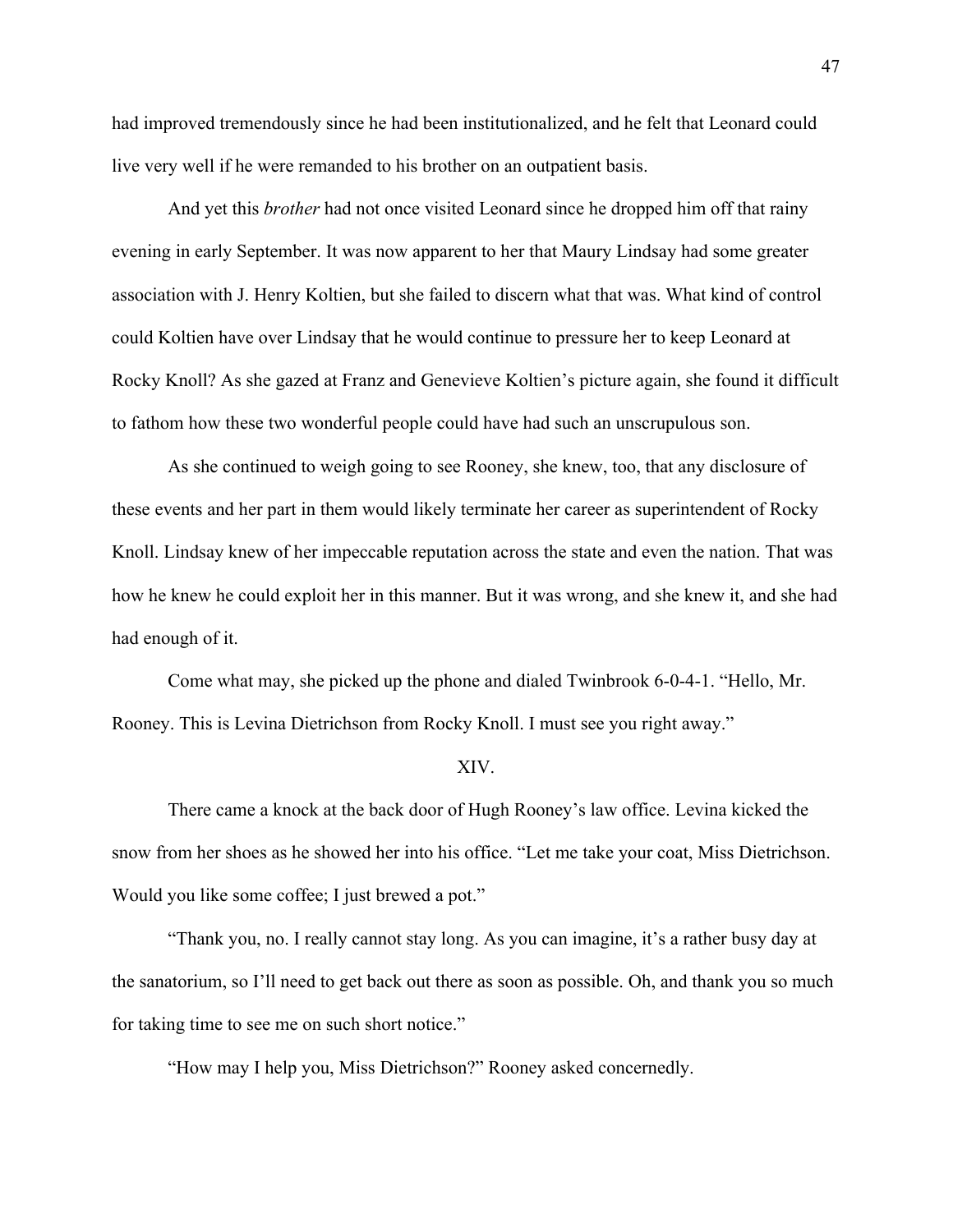Levina did not know for certain how to begin. "Mr. Rooney, something has been occurring at the sanatorium over the past several months. I and some others have been involved, and I need some advice from you on how to best deal with the circumstances." She clasped her hands together to keep them from shaking.

Hugh took out a pad and pencil and began to take notes. "Please, try to relax, Miss Dietrichson. Can you explain these "circumstances" to me?"

Levina went on to tell him how Maury Lindsay, member of the Sheboygan County Board, had applied pressure on her to get a non-tubercular patient admitted to Rocky Knoll, even though there had been a long waiting list of patients who actually did need the facility for treatment. Since the time in which Leonard had been placed at Rocky Knoll, ten would-be area patients had died from tuberculosis because they were unable to be admitted there. She went on to say how Lindsay had threatened her, saying that if she refused to comply, he would make her life miserable there and see that she was eventually terminated.

Hugh continued to write. "Does Mr. Lindsay have any association with this patient?" "Not directly, but apparently he knows the patient's brother quite well," she replied. "What's the brother's name?"

"J. Henry Koltien."

Hugh Rooney's head jerked upward. "J. Henr…Leonard Koltien is a patient at Rocky Knoll!"

Levina was startled by his reaction. "Why, why, yes. He's been there since September. I take it by your reaction that you know the Koltien's?"

Trying quickly to regain his composure, Hugh replied, "Uh, yes. Yes, I do. I did some work for Mr. and Mrs. Koltien in the past."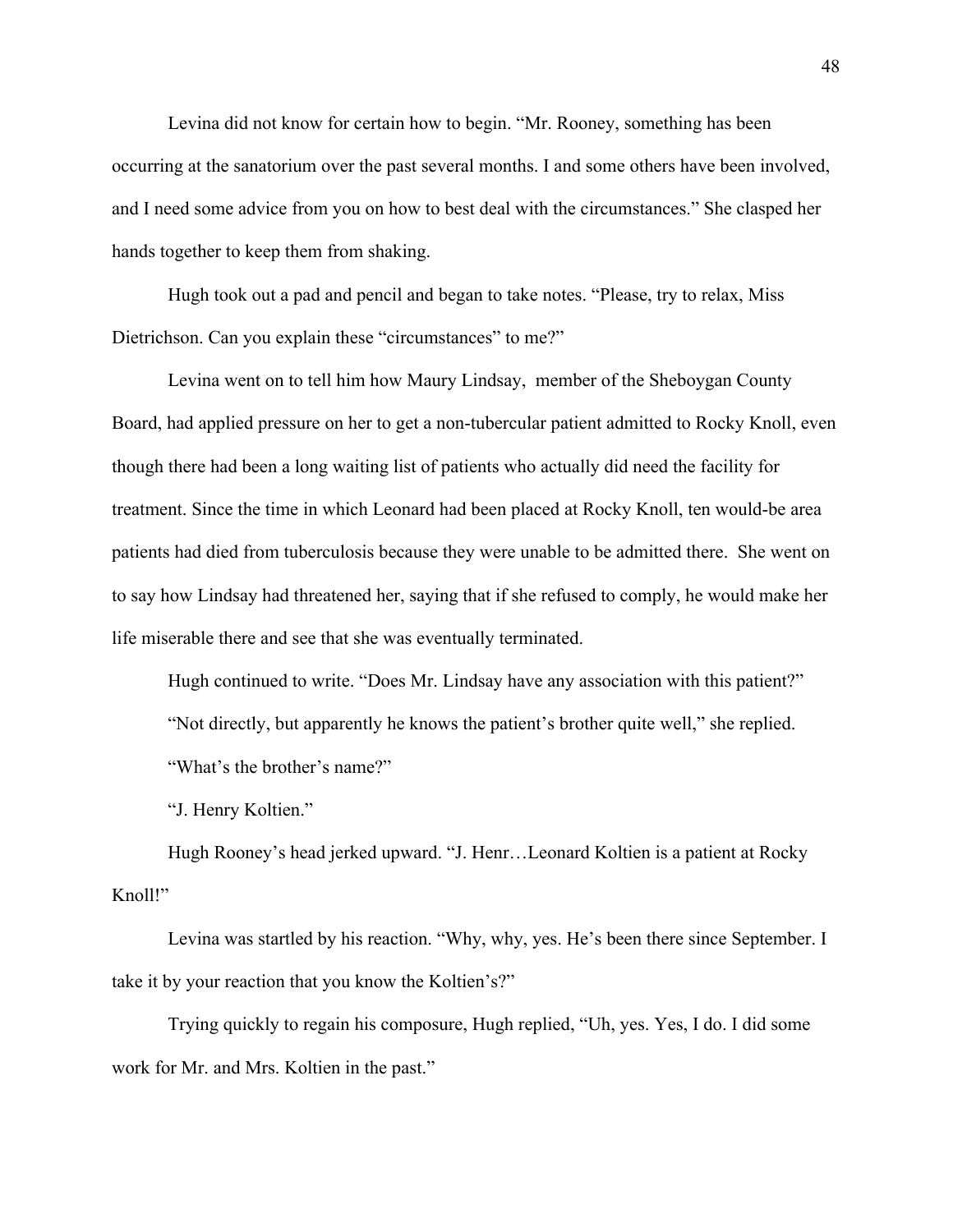"Mr. Rooney, can you advise me how best to handle this problem? I'm tired of having this nightmare haunting me. It no longer matters what happens to me, but Mr. Lindsay needs to be held accountable for his extortive actions."

"Well, Miss Dietrichson, I do agree with what you've said regarding Mr. Lindsay, but why should it not matter what happens to you?"

"Mr. Rooney, my sister Agnes works at Rocky Knoll as an X-ray nurse. I just found out yesterday that she has an advanced case of TB. She had a premonition about this, but she told no one for a long time, not even me. She's probably not going to live much longer than a month or two, if that. Therefore, I have decided to resign my position and take her back to our home in Menomonie where I can care for her. So, you see, Mr. Rooney, Mr. Lindsay can do nothing to me anymore, but I do care about Leonard Koltien."

"Has someone in particular been looking after Leonard during this time?"

"Dr. Raymond Bavét has been caring for Leonard. We have tried to keep Leonard's presence at Rocky Knoll as low-key as possible for a number of reasons. Dr. Bavét is the only other person who knows about any of this. He is a trusted professional on whom I can depend for anything."

"If Lindsay is accused of doing what you have said he's done, wouldn't Dr. Bavét's position be jeopardized? That wouldn't be good either."

"Mr. Lindsay has no idea that Dr. Bavét has been working with Leonard. I never disclosed Raymond's name to Lindsay. All Lindsay knows is that *someone* has been looking after Leonard."

Hugh sat back and exhaled a soft sigh. "Miss Dietrichson, thank you for coming to me with this information. I will organize my notes, based on what you have told me, make some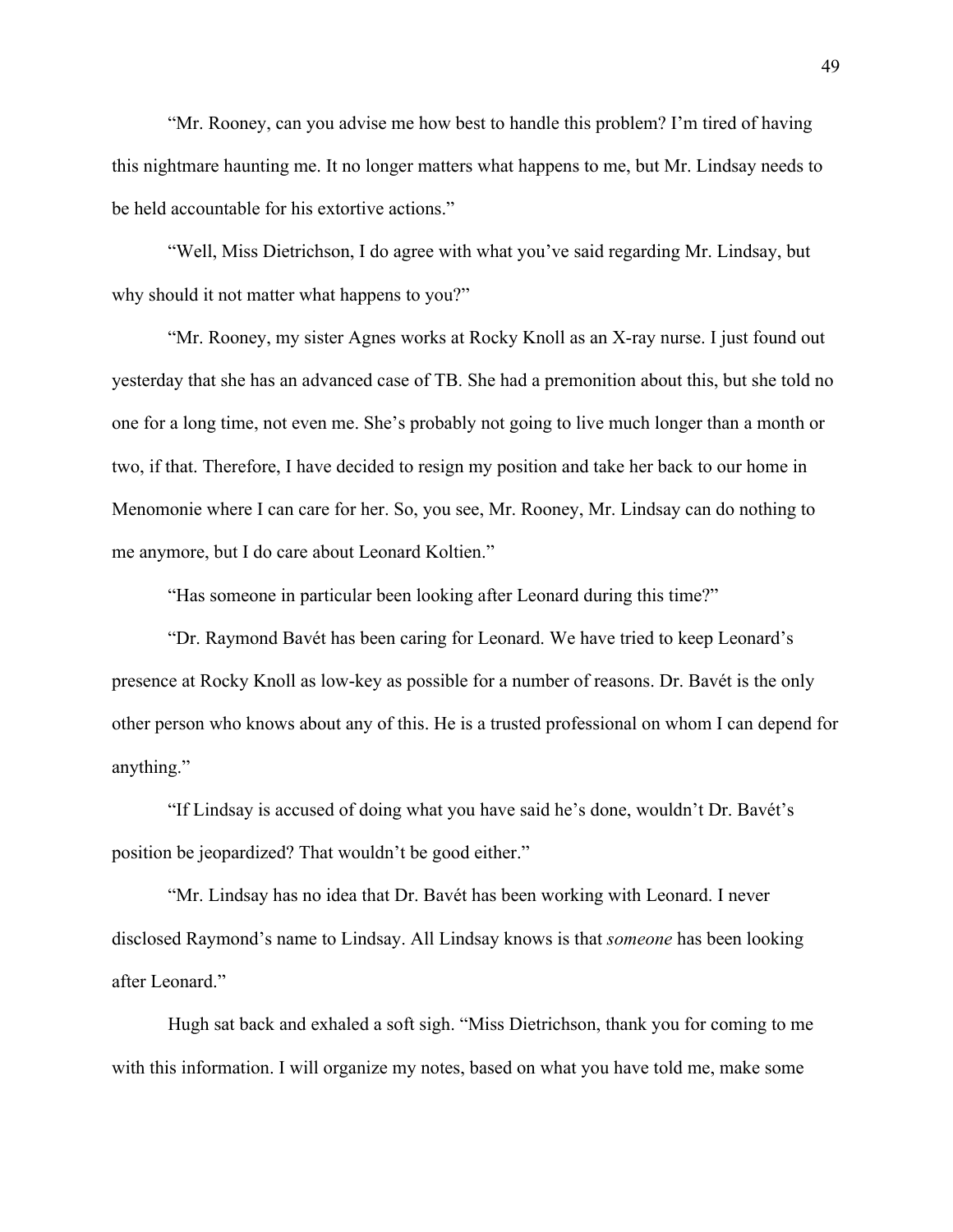inquiries, and get back to you in a couple of days. Right now, this situation regarding Lindsay may seem rather overwhelming to you. But I suggest that you return to Rocky Knoll, try to relax about this matter, look after your sister, and allow me take care of this. Will you do that?"

They both stood and shook hands. "Thank you very much, Mr. Rooney; I'll await your call."

"You're quite welcome, Miss Dietrichson. God's blessings to you and your sister."

After Hugh had shut the door, he stood a moment with a sly grin on his face. Finally, the puzzle was coming together.

# XV.

Christmas had come and gone uneventfully at Rocky Knoll. The excitement of earlier festivities gave way to a kind of lethargy that pervaded the building. Everett and Amanda Namitz had happily come to give Pamela her Christmas presents. She accepted the gifts graciously, but she also mentioned that she had not been feeling as vivacious as she had of late. Her parents told her that it was probably just a case of post-holiday blues. But Everett made a mental note to speak with Dr. Meyer about it later.

J. Henry had sent a holiday card to Leonard. Inside of it was a crisp ten-dollar bill with a short note promising he would stop out to see him very soon. Leonard rationalized that it was a good thing his brother had not come to see him during this time, for he had begun to develop a ticklish cough which he was convinced was merely the result of sitting in the cool air while perspiring the night he and Pamela had met on the stairway. He reasoned that a few good days of bed rest would cure it.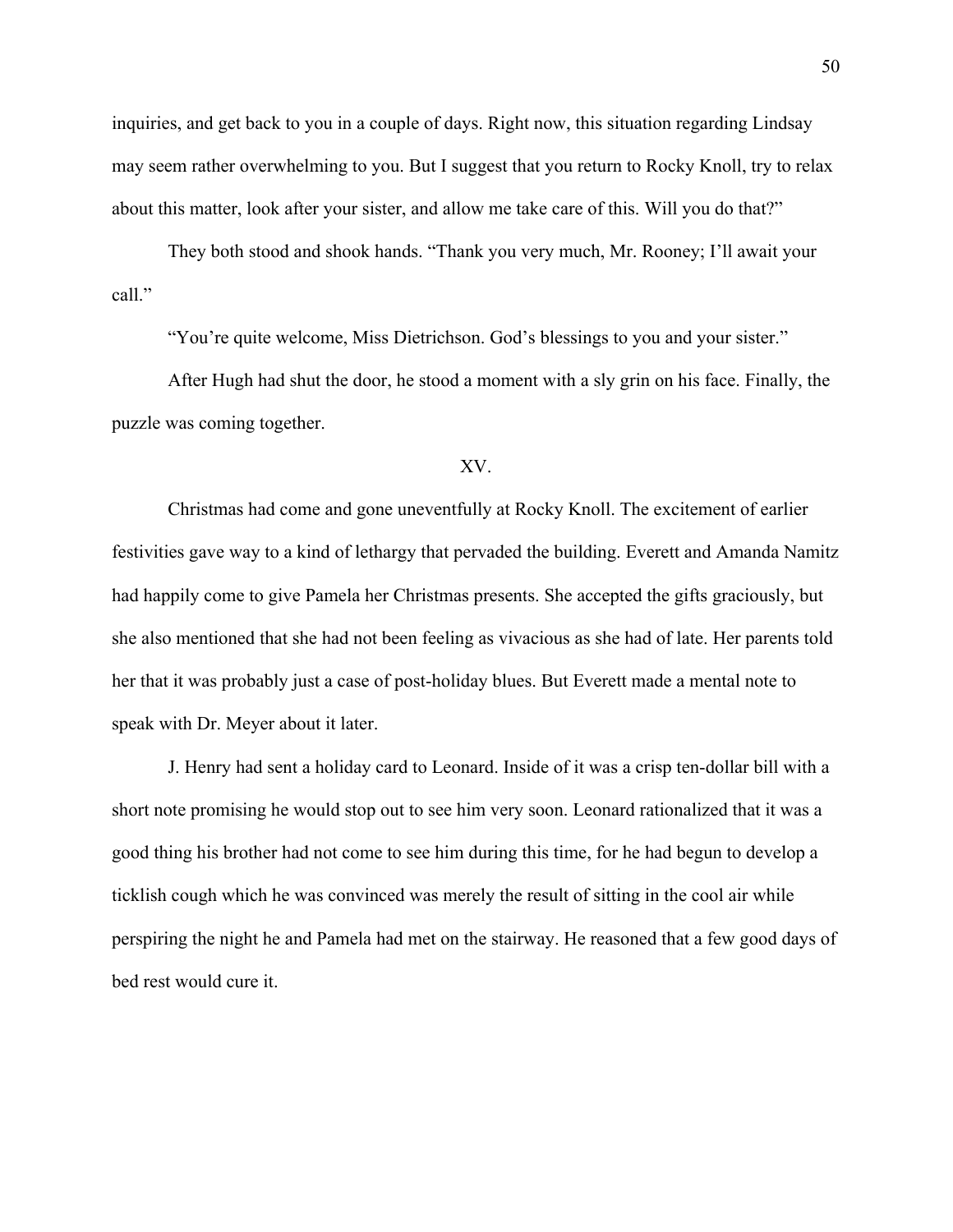With arms folded and a smile that implied satisfaction, Maury Lindsay stood in the middle of the large banquet hall at the Mason's Lodge. The event for which he had been waiting long months was now just a few short hours away. He and J. Henry were putting some lastminute touches to the evening's program. *The Sheboygan Press* and a local radio station would be on hand, knowing only that they would be covering "a special event" without knowing any of the specifics. "My friend," said Lindsay to Koltien, "we are going give these people one New Year's Eve they shan't soon forget."

Koltien grinned and nodded in agreement. "Everything will be shut down on Monday, the second, but come Tuesday, we'll have this campaign underway in spades."

"You know, Hank, I've been thinking. Everett Namitz and I haven't hit it off ever since I killed his plan to annex that lakeshore property for his coal business. But, damn it all, that guy's loaded! Now, don't get me wrong…that check you gave me last week will help out tremendously. But maybe if I were to go see him, offer him an apology, and tell him I can guarantee him that property by March, he might be willing to come aboard and help further fill the election coffers. Yes, I'll phone him next week."

Ever since Levina Dietrichson had come to see him, Hugh Rooney had been methodically working out the plan he had ignored the past few months. He knew that the courthouse would be closed that day, so he telephoned the district attorney, Herman Runge, at his residence. Because of their many past associations, he and Runge had become close friends. He knew he would have no objection to his calling him at home, even if it were New Year's Eve day.

"Good morning, Herman. It's Hugh…Fine, thanks…Yes, I do plan on filing the brief by Wednesday…No, I don't think we should have any problems; it looks pretty standard to me.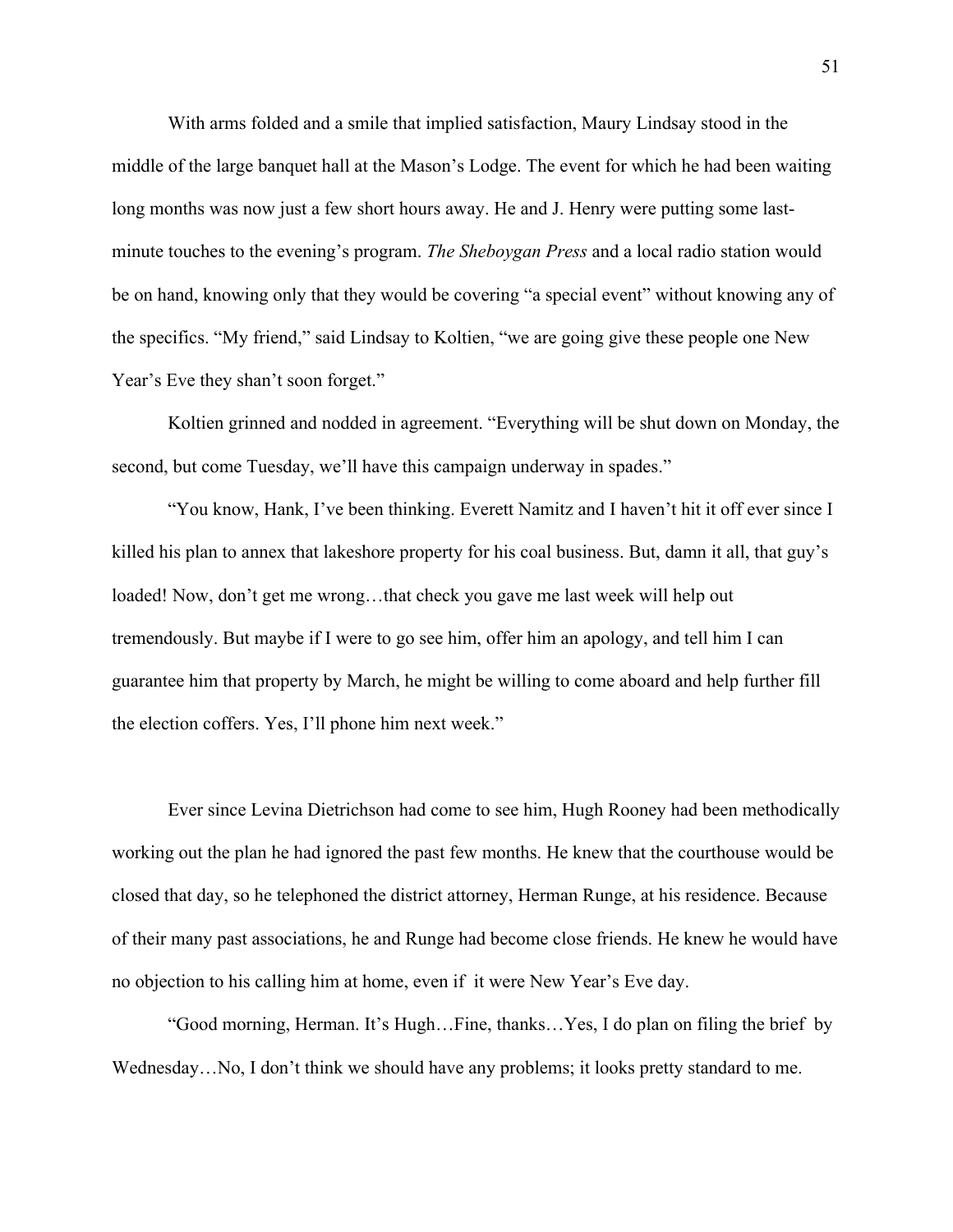Listen, Herman, the main reason I'm calling is that I'm sitting on something big. I am going to need your help with this along with Ernie Zehms…Yes, as sheriff, he's going to need to know about this. But it's an extremely sensitive matter all the way around….Yes, well, we're talking about a prominent member of the County Board here…That's right…Well, it's Maury Lindsay….Yes, I know. I had heard the same thing. Supposedly, he'll be announcing his candidacy tonight at a gala he's throwing at the Mason's Lodge….Oh, yes, I'm quite aware he's also on the Board at Rocky Knoll; in fact, this whole issue has to do with Rocky Knoll….Well, for a couple months...Because I had to take client confidentiality into account....Wait. There's more. The guy Lindsay's using as his campaign manager is up to his eyeballs in all of this as well….Look, Herman, I hate to ask you this, but do you think I might come by your house in an hour to fill you in on the rest of the details? We're looking at a number of serious charges here, and the sooner we set this in motion, the better for all parties involved….Good. Thanks. See you then."

At 11:55 P.M. Maury Lindsay stood onstage before approximately six hundred jubilant party-goers in various states of bootleg drunkenness or sobriety, and after some peremptory remarks announced his candidacy for U.S. Senate as falling balloons, fatalistic countdowns, and "Auld Lang Syne" spewed forth 1928 like an ominous, icy breath.

## XVI.

Gray clouds told the story. Everett and Amanda sat ashen-faced across the desk from Dr. Meyer. When he spoke, Dr. Meyer's voice echoed in the words but stabbed in the message. Pamela had relapsed. In her joy at knowing she was improving, she had overexerted herself. The tubercle bacilli had returned with vengeance, as her fluid samples bore witness. Certainly, they were prepared to try everything at their disposal, but Meyer had said it all: "I'm afraid it does not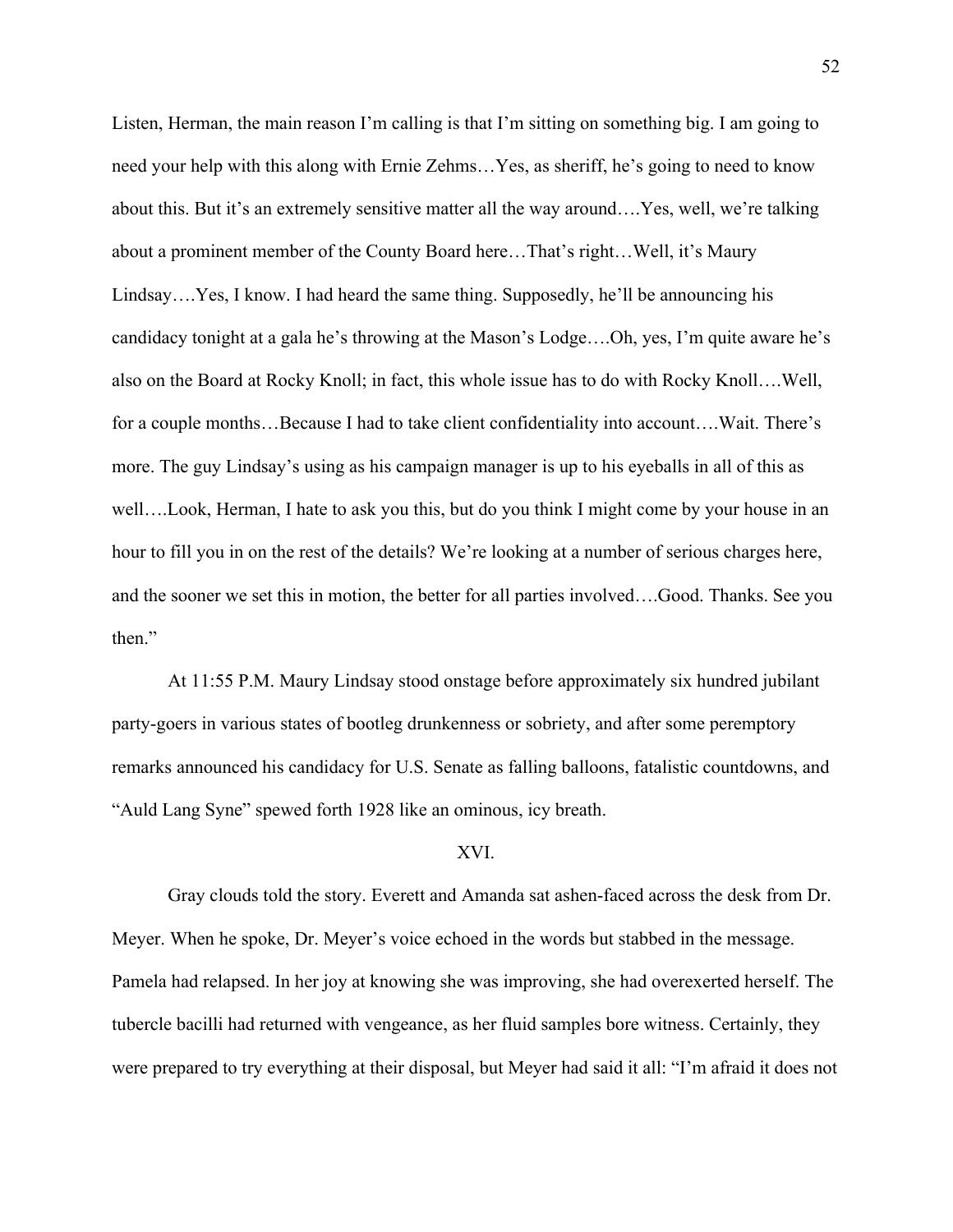look good." And in spite of all his money, Everett Namitz would have never once considered sending her elsewhere for treatment. He knew this was as good a sanatorium as there was anywhere in the entire country. Whatever may happen, he would see this through to the end.

Dr. Meyer walked with them up to Pamela's room. She was asleep. They would not disturb her now. Everett wished to go to her bedside. He looked down at his "little darlin'" as she slumbered. Her breathing was labored. Amanda remained by the door with the doctor. They watched as Everett stood over her bed. He whispered something to her, unintelligible from where they stood; then he leaned over and kissed her forehead as he'd done so many times before. He returned to where the two of them had been standing. He stopped, looked at them as though they were complete strangers, and kept walking, deep into the early night shadows.

From his front porch J. Henry quickly unlocked his front door to the sound of his telephone ringing. "Hugh!…Happy New Year! I had been hoping to hear from you one of these days…News? What news? Something good, I hope…" But in a brief moment, the smile on his lips faded, first to a frown, then to a portrait of genuine fear.

Rooney was informing him that an arrest warrant had just been issued for Maury Lindsay on extortion charges and misuse of political office for personal gain. "As you may or may not be aware, according to Wisconsin statutes that's a Class H felony. Furthermore, Mr. Koltien, the district attorney will be preferring charges against *you* for attempting to bribe me last October in trying to get your mother's will changed. Oh, and by the way, I am fully aware that your brother has been an involuntary patient at Rocky Knoll, thanks to you and Mr. Lindsay."

"Look, Rooney," J. Henry's voice growing louder, "this will never hold up in court; I'll deny everything, and so will Lindsay!" It was a pitiful stab at false bravado.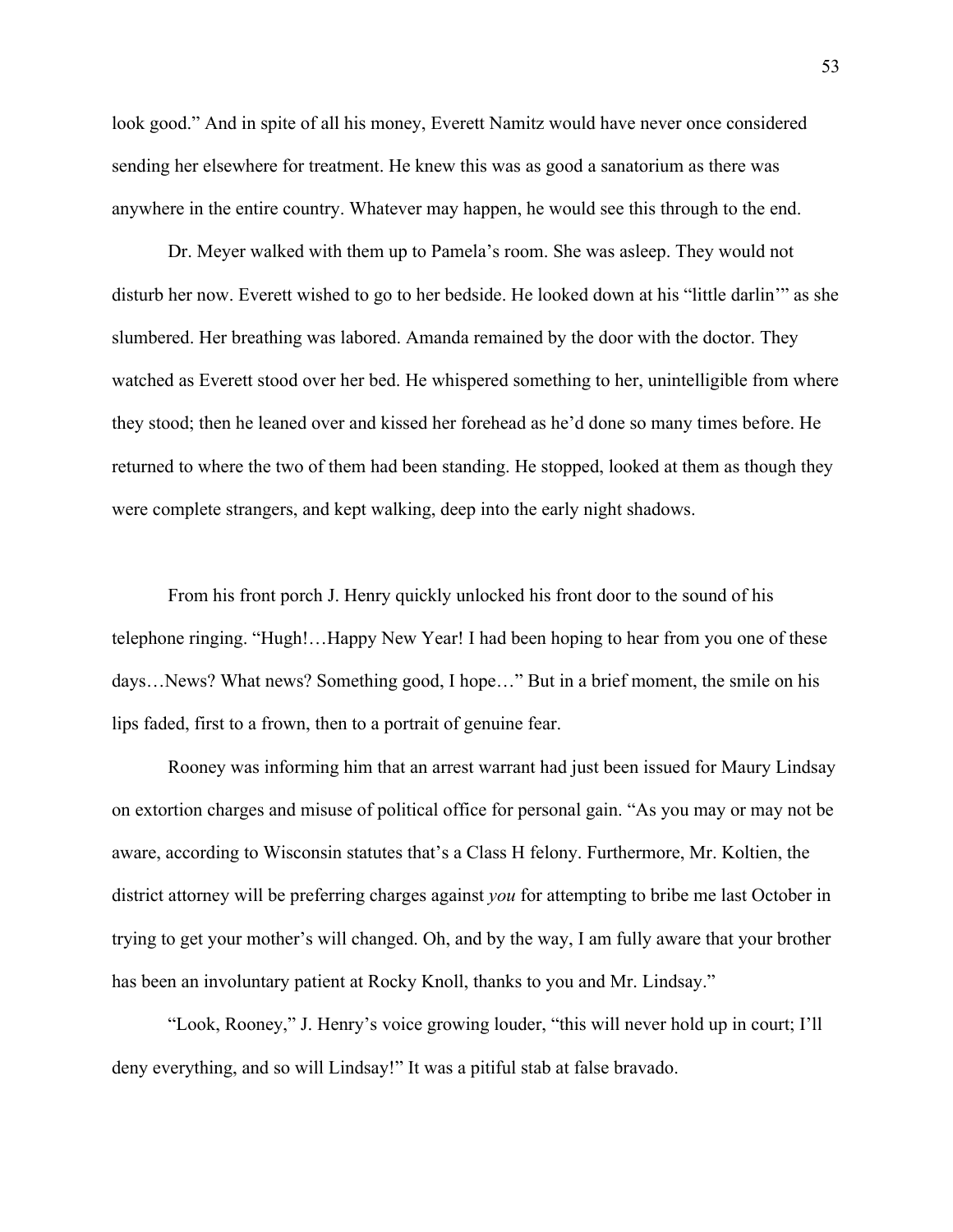Rooney calmly replied, "Perhaps. But if I were you, I'd be expecting a visitor to your residence very shortly. And I would also add that your campaigning days are probably over for a while. Goodbye, Mr. Koltien."

In panic, J. Henry immediately telephoned Maury Lindsay. "Maury, this is Hank."

"Well, good morning, Hank," Lindsay replied cheerily. How are we feeling this morning? I must say that last night's extravaganza went even better than I had expected. I must admit I may have had just a wee bit too much of that champagne. Thanks again. Oh, the grape juice labels...perfect! Nice touch." He laughed jovially.

"Maury, shut up for a minute and listen to me! I just got a call from Hugh Rooney. The D.A. intends to bring charges against you. He said the sheriff will be at your house any time."

"Charges!" he scoffed. "What the hell for?"

"*I* don't know, extortion, misuse of office, other stuff I can't remember. He also said that he knows Leonard is at Rocky Knoll and the circumstances behind it. Look, Maury, this is probably gonna kill the campaign. I can't go through with this anymore 'cause I'm also in big trouble. I'm sorry to have to do this to you, but I am going to need the money I gave you returned."

With feigned sympathy, Lindsay said, "Oh, Hank, I am very sorry, but I won't be able to do that. You see, that money is already spent." He quietly opened his desk drawer and pulled out the check that Koltien had given him. A wicked smile crossed his face.

"Spent! But that's not possible. I gave you that check only a few days ago. I gotta have that money, Maury. Rooney's ruined everything! Please, Maury, you gotta help me out!"

"Hey, I know just how you feel, Hank. And believe me, if there were anything I could do to help I would, but if what you say is true, then we're both in a bit of a financial scrape here.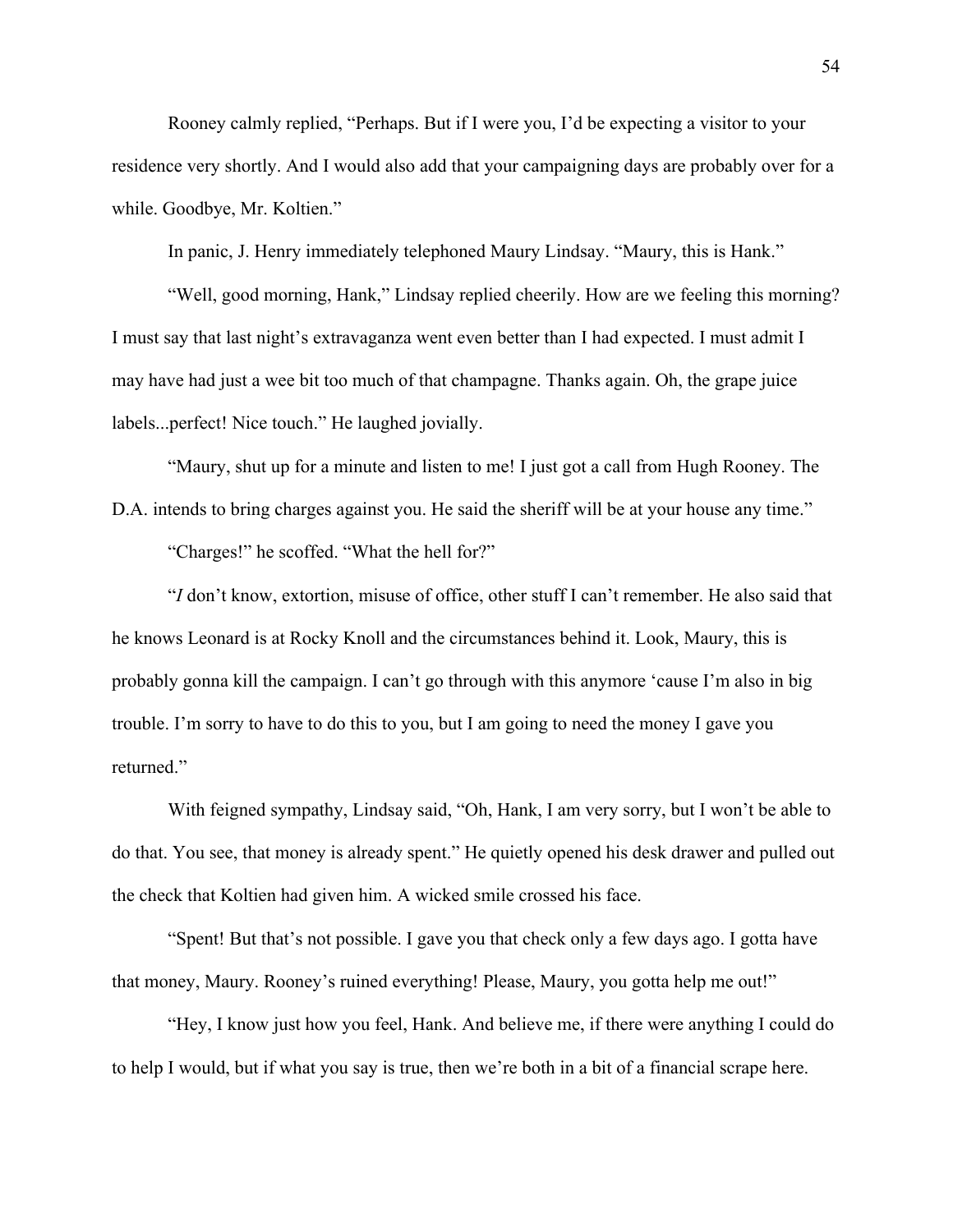Oh, don't worry, Hank; you'll be *just* fine; trust me on this. Goodbye, Hank," Lindsay hung up the phone with a nefarious laugh.

J. Henry slowly put down the receiver. He was angry; then, he became frightened again. Very frightened. How could this scheme have failed? It was perfect. The horrible realization hit him hard: He was now nearly penniless. He had liquidated all of his property on the premise that the rewriting of the will would supplant the capital which he had just funneled into Lindsay's campaign. But there was no campaign anymore. Beads of sweat began to form on his forehead and upper lip. In a very short while there would be a pounding on his front door from a man with a warrant in his hand. The room was suddenly becoming smaller. All alone. Betrayer. Betrayed. With trembling hands he reached for the decanter of whiskey atop his desk. In his distorted mind he could see no way out. He slowly reached down and opened the bottom drawer of his desk and removed its contents….

## XVII.

It was already dark by four o'clock that afternoon. A small lamp had been turned on in Leonard's room. Dr. Bavét sat near him in a small saddleback chair, speaking to him at a low volume. He had sat there for almost an hour. Neither man smiled. In the four months since he had resided at Rocky Knoll, Leonard came to trust Dr. Bavét unconditionally. With the exception of Pamela Burton, and for the first time since his mother died, Leonard again felt loved. Both he and Dr. Bavét knew, without having to say it, that their relationship transcended that of merely doctor and patient.

But Leonard had transgressed, and it was Dr. Bavét's duty to bring him the news: Leonard was now in the throes of the early stages of tuberculosis. Bavét had tried to warn him how easily one could contract this disease and how imperative it was to exercise caution while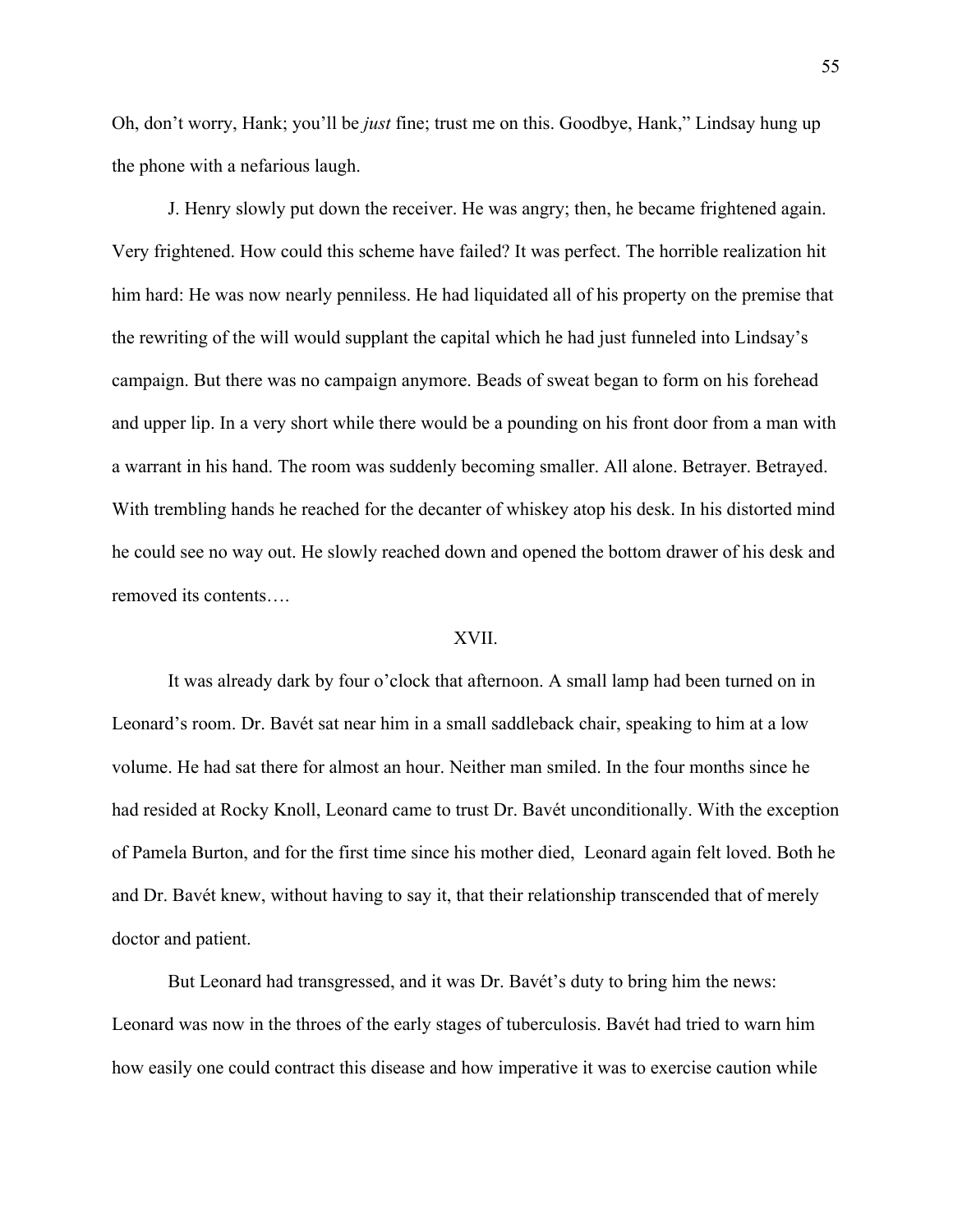around the infected patients. But both of them knew, without having to utter a word, that Leonard had really contracted his TB from only one patient, a beautiful young woman who had lifted his fears far, far beyond the stalwart evergreens that swayed to and fro across the frigid grounds of Rocky Knoll, and a woman who had kissed love, life, and death into his lungs, all at once, in a brief moment on a Christmas stairway that now seemed ages ago.

"You are fortunate, Leonard," Dr. Bavét said after sitting quietly for a minute. "We were able to detect this onset very early. Now if you follow the regimen I'll design for you, with no deviation whatsoever, I believe the prognosis looks quite good for a full recovery."

Leonard only nodded slightly. "I will," he promised.

Dr. Bavét rose slowly from his wooden chair. He walked over to a latticed window away from Leonard's bed, staring at the reflection of himself against the darkness beyond. Frost had formed in each corner of the windowpanes; he scraped unconsciously at one of the corners with his fingernail. This was going to be searing for him, but there was no point in tarrying further. "I have some news to share with you, Leonard; I think it's best you heard it from me first." His tone of voice caused Leonard to involuntarily sit up in his bed. "Leonard, it has to do with your young friend, Miss Burton…"

"Miss Burton?…Pamela?…She's all right, isn't she? Oh, God, she's not…?"

"No, Leonard, not that," Bavét said, trying to reassure him. "But she is very seriously ill. Her TB has returned threefold. Leonard... though she is not dead, she is likely to die."

The room froze to silence, and tears welled up in Leonard's eyes. The hope against hope for her recovery for which he had prayed often and hard appeared to lie beyond his greatest wish. Of all the trials he had been through since coming to Rocky Knoll, this was the very worst.

"Can't her doctor do something for her…I mean, isn't there…?"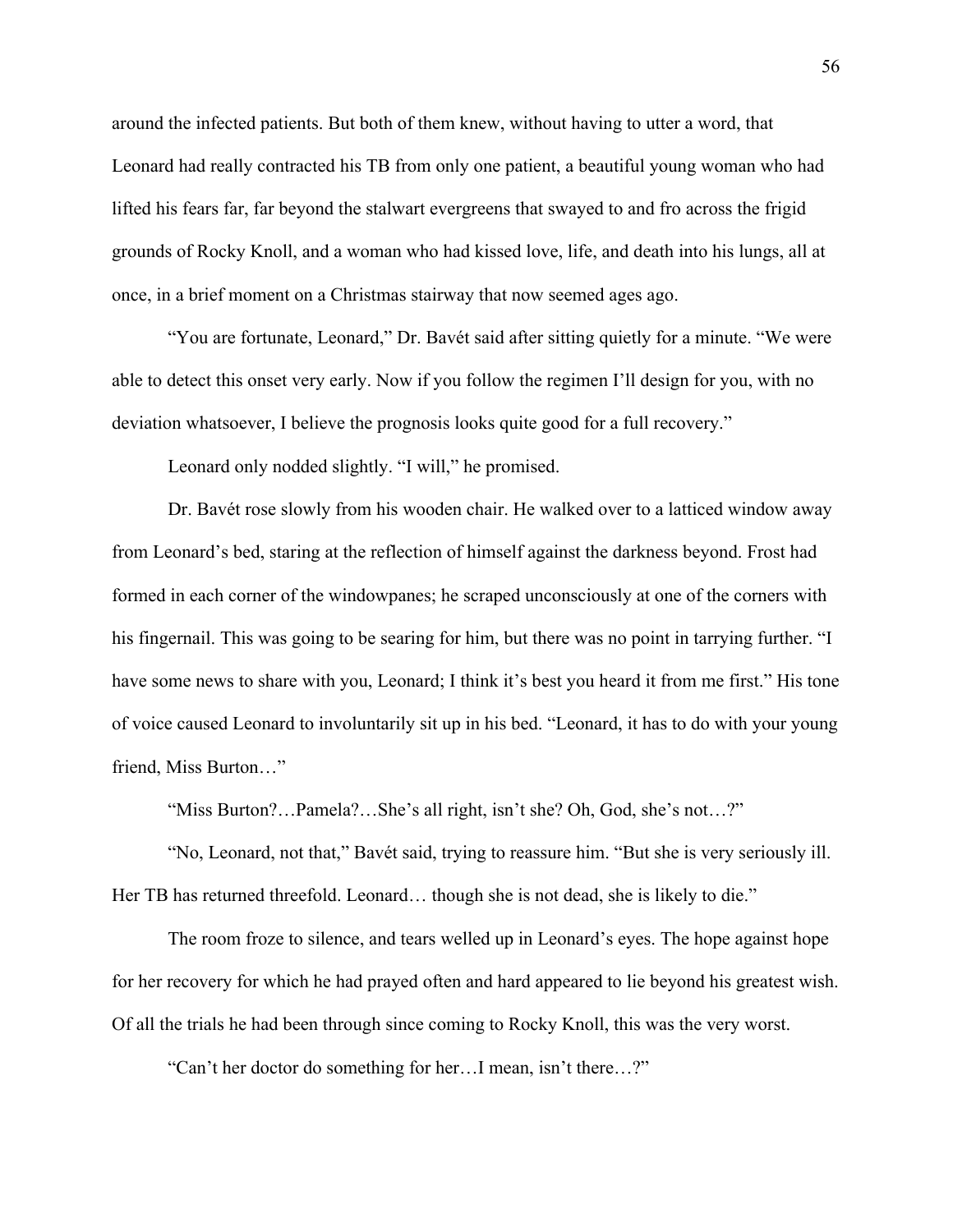Dr. Bavét interrupted him. "Dr. Meyer has scheduled surgery the first thing tomorrow morning. All we can do for now is to wait and pray, said Bavét. He paused for a moment then began again. "Leonard, I debated whether or not to tell you about Pamela, given your own illness, but I knew you would want to know. Right now it's vitally important that you try to get some rest. For the present, so much is out of our hands. We have to accept that and act accordingly. Do you understand, Leonard?"

Leonard lay with his hands folded behind his head, staring at the stark white ceiling. One tear rolled down either side of his face. He tried to process the words he was hearing, but his brain refused to cooperate. In his mind he stood at the taking-off point, preparing to fly from one nonsensical dream to another, but the gravity of it all held him down. This was really happening. Dr. Bavét patted his hand encouragingly on the side of Leonard's bed before rising to go. This sad young man needed a chance to grieve alone.

As Raymond walked into the hallway, he immediately noticed Levina Dietrichson standing at the far end speaking to someone. When they saw him approach, they both slowly came forward to meet him, Levina leading the way. She said, "Dr. Bavét, this is Police Detective Carl Wittkopp. He has just been informing me of news regarding Leonard Koltien's brother. Would you mind stepping into this room and telling Dr. Bavét what you've just told me, Detective Wittkopp?"

"Not at all, Ma'am. Doctor, about three hours ago I sent one of my men to the residence of J. Henry Koltien. When there was no response to his knocking, the officer went around to the back of the house. While peering into one of the windows, he noticed a body slumped over a desk. Certainly, there will be an inquest, but from all indications it appears that Mr. Koltien shot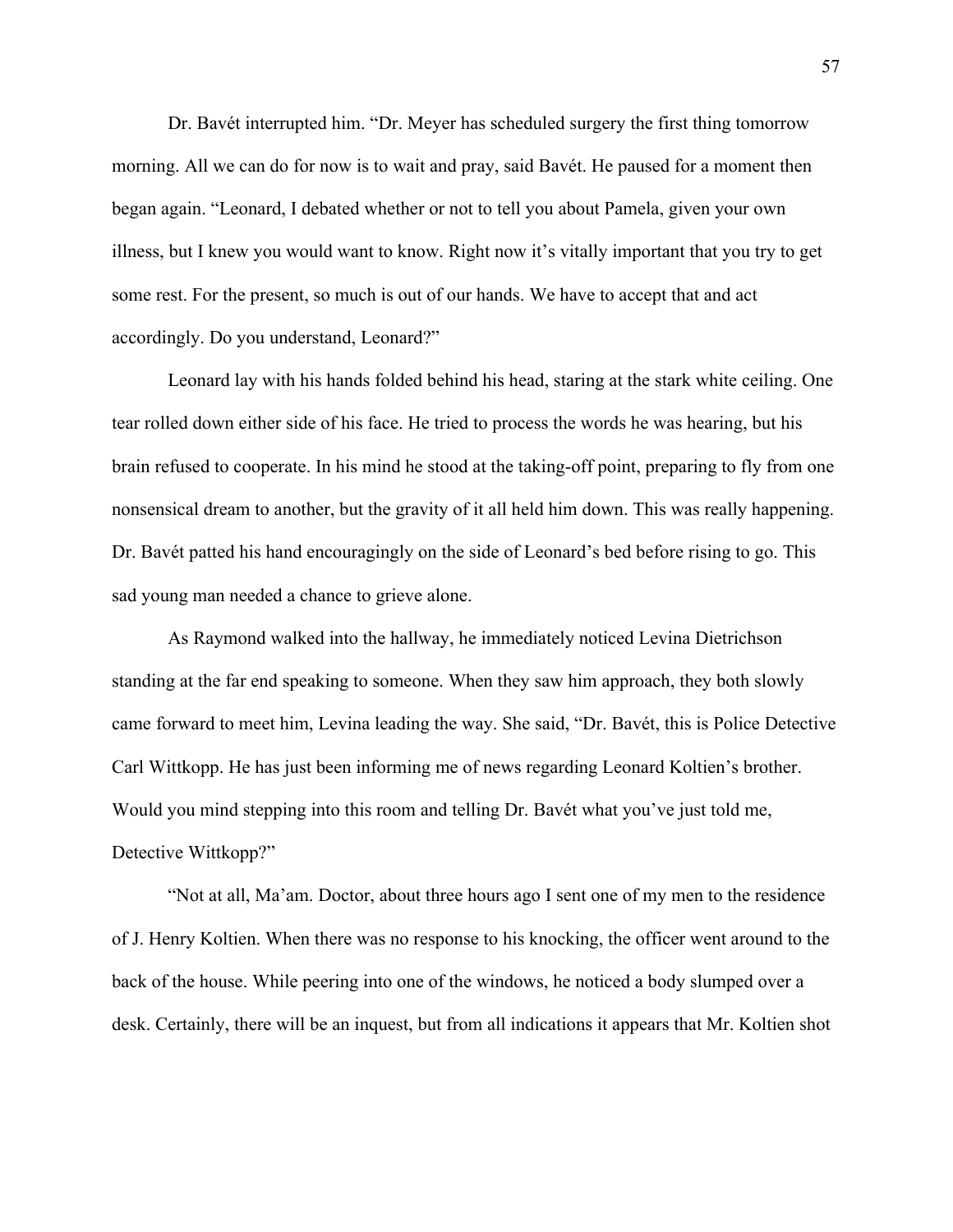and killed himself." Bavét stared incredulously at the officer. "We were told that Mr. Koltien's brother has been residing here and that he is the next of kin."

"Y-yes, that is correct, Detective. However, I have just come from his room. He is having a rather difficult time right now, both physically and emotionally. As his physician, I strongly recommend that we not disturb him anymore tonight, especially with such traumatic news. Nothing is lost by waiting until morning. I will tell him then."

"Very well, Doctor. Thank you for assisting with this difficult chore." Detective Wittkopp tipped his gray fedora and bade them farewell, as Dr. Bavét and Levina stared at each other in stunned silence.

# XVIII.

It is interesting to note how one's body, even when ill, still keeps the channels to the mind always alert, for fear it may miss that which must not be avoided. And just as we are, all of us, in our dreams, hopes, and desires, mysteries to even those standing beside us, we continue to enact our own dramas, most often to audiences of none.

Leonard tossed his mind through a restless night. He had worried away his fingernails thinking about Pamela. Pink and russet-colored clouds gave first hints of daybreak through icedup windows. Shakespeare had once written that time and the hour ran through the roughest day. Leonard knew well that Pamela would be in surgery soon. There was nothing to do now but wait and hope that this play would turn out well.

An hour later there came a soft knocking on his door. It was Dr. Bavét coming to check on Leonard. He exchanged sputum cups with Leonard, and they spoke briefly. "How are you feeling this morning, Leonard?"

"Honestly? Not too good. I didn't get very much sleep. I'm sure you can guess why."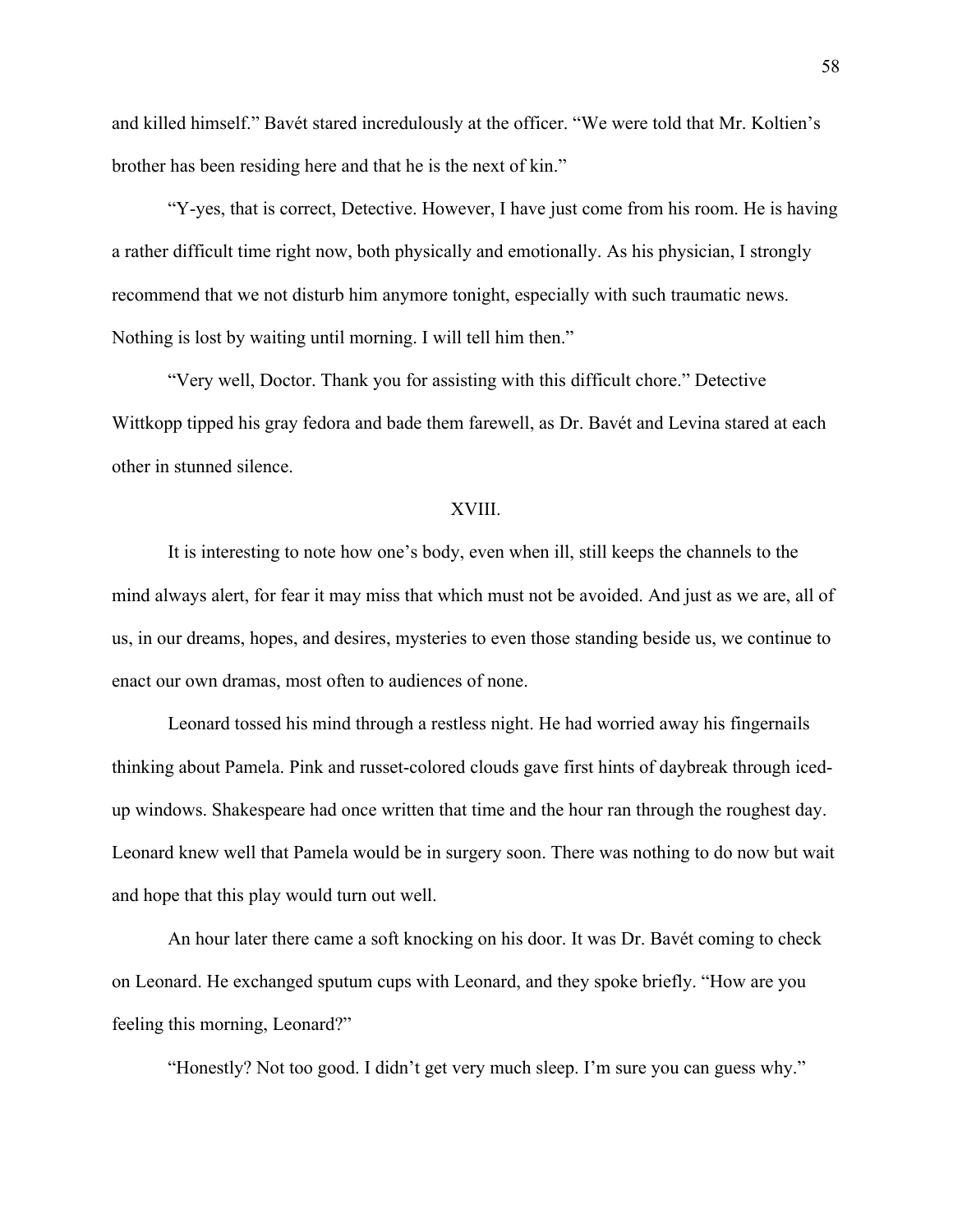"Yes, I imagine I can," replied Dr. Bavét. "But Dr. Meyer is as fine a surgeon as there is. He has been Pamela's physician since she was a child. He will do everything in his power to help her." He paused a moment to let Leonard digest his words. "Leonard, I know you have much on your mind now, but there is something else, regarding another matter, that I must discuss with you…It has to do with your brother."

Without going into specifics, Dr. Bavét broke the news that J. Henry was dead. Leonard took the news unsteadily at first. He wanted to know all of the circumstances behind his brother's death, but Bavét had already determined that it would be best to remain intentionally vague. He feared Leonard might revert to behaviors similar to those he exhibited when his parents died. That J. Henry had died in the same manner as his father was an issue of which Dr. Bavét was quite aware. Knowing that what Leonard needed now was to try to get some sleep, Dr. Bavét administered a cachet of Veronal. He sat with Leonard for a short while in order to give the medicine time to work. As Leonard faded groggily into sleep, he began to mumble, "Blue skies…Smiling at me…Nothing but blue skies…." The skies were indeed blue; they were not smiling.

Pamela Burton never awoke from surgery. The bacilli in her lungs had ravished her frail body until it could take no more. Everyone fought the battle valiantly until the very end, and all wept bitterly in the defeat. Leonard would learn of her death later. For now, the two of them danced as one inside his secret dreams, painlessly.

On August 2, 1928, exactly two years to the day that Rocky Knoll had been dedicated, Leonard Koltien was wheeled through the front doors of the sanatorium, free from the tuberculosis that had kept him there longer than anticipated. He was now legally an adult and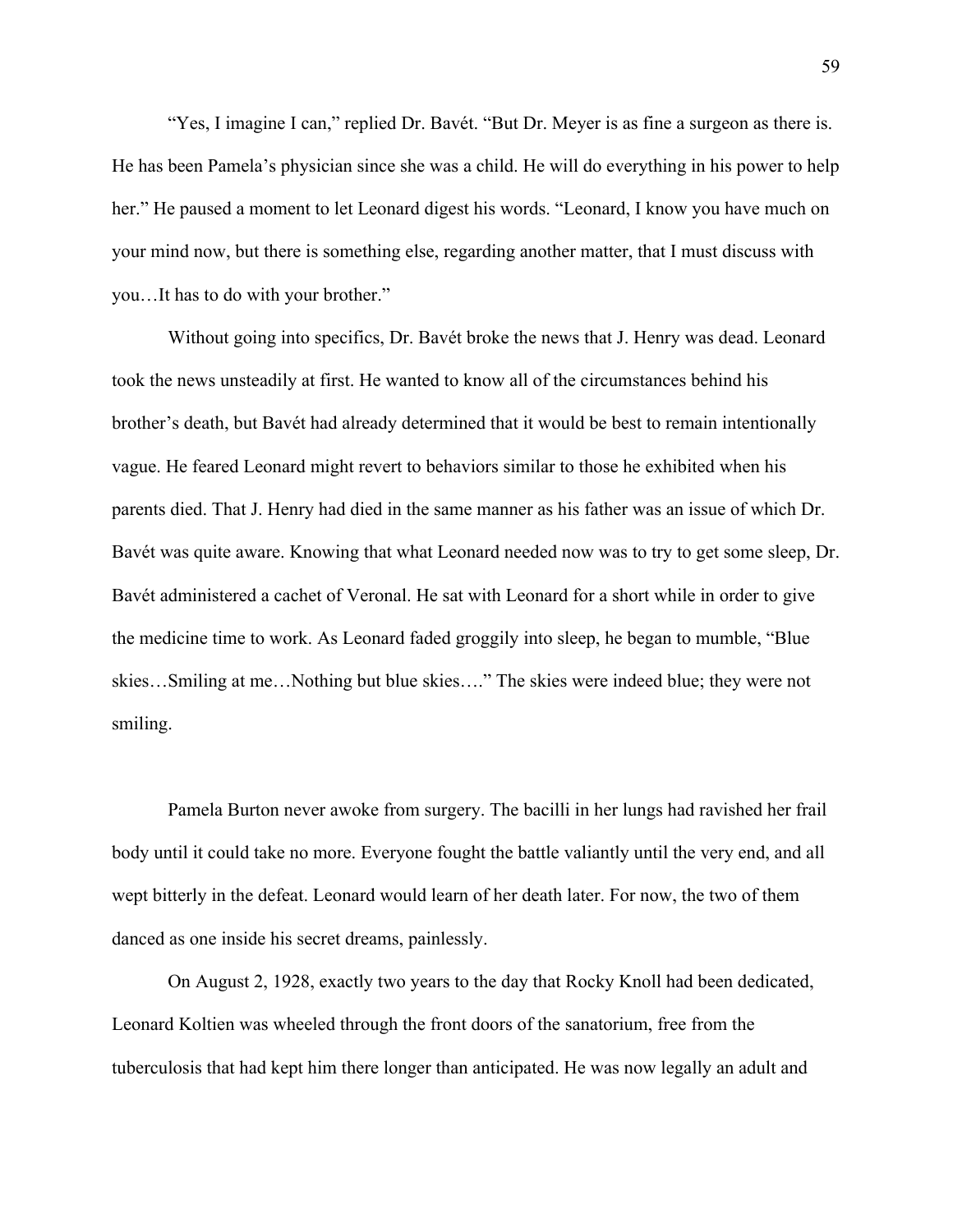heir to the Koltien family fortune. Both Dr. Raymond Bavét and attorney Hugh Rooney would continue to look after him for the next several years.

Levina Dietrichson, whose sister did perish as Levina had predicted, and who never forgot this wronged young man, made a special trip down from Menomonie to Rocky Knoll to see Leonard off and to wish him well. Just as Leonard had watched his brother drive away through the gates of Rocky Knoll almost a year earlier, so too did Dr. Raymond Bavét, Levina Dietrichson, and other doctors, nurses, and patients, who had come to know and love him, come to watch Leonard about to be driven away through those same iron gates.

As Leonard sat in the back seat and looked out the window, Dr. Bavét approached the car. Leonard rolled down the window to speak to him. "To say 'thank you' does not begin to do justice in expressing my gratitude, Dr. Bavét. I owe you my life; my sanity; my wholeness of spirit."

"Dr. Bavét responded, "Leonard, it is I who owes you the great thanks. Since I've come to Rocky Knoll, I have seen countless times how patients can also become the healers. You have helped me more than you will ever know." With that he reached into his pocket and drew forth a small ornate box. When Leonard saw it, he went pale and his eyes opened wide.

"Leonard, after Pamela died, her parents came to claim her personal belongings. When her father saw this music box, it broke his heart. He told me that he could not bear to keep it, for it was too difficult a reminder of her. He gave it to me; I've kept it for you all this time; I want you to have it."

Leonard lifted the fragile lid after winding the key. A soft, tinkling melody began to pour forth. Leonard turned to Dr. Bavét with eyes filled with the last tears he would ever shed at the